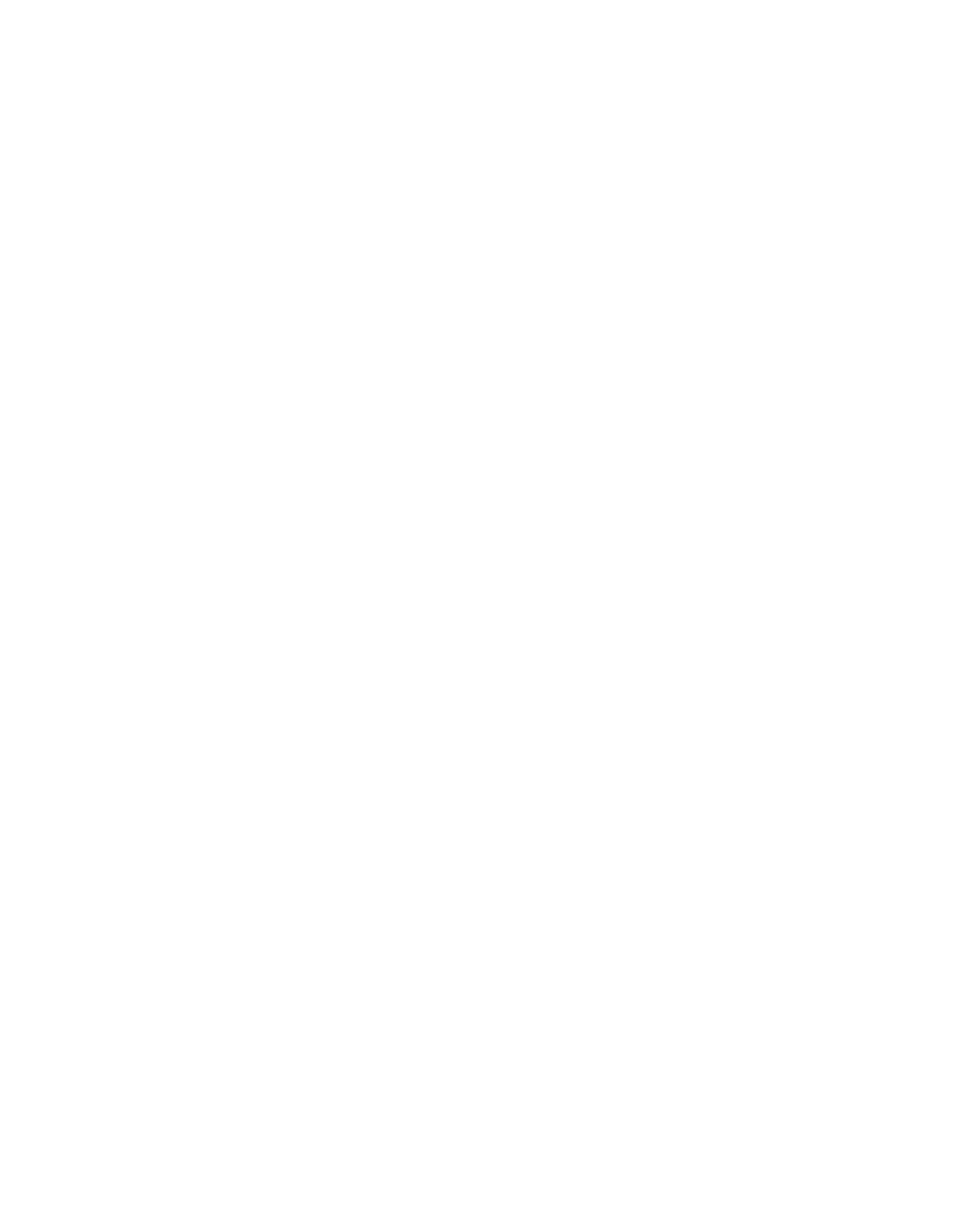# **CORRECTIONS CORPORATION OF AMERICA**

### **10 Burton Hills Boulevard Nashville, Tennessee 37215**

### **NOTICE OF ANNUAL MEETING OF STOCKHOLDERS TO BE HELD ON THURSDAY, MAY 14, 2015**

The Annual Meeting of Stockholders will be held at 10:00 a.m., local time, on Thursday, May 14, 2015, at our corporate headquarters, 10 Burton Hills Boulevard, Nashville, Tennessee. At the Annual Meeting, stockholders will consider and act on the following items of business:

- (1) The election of the 12 nominees named in the accompanying Proxy Statement to serve on our Board of Directors. The nominees are John D. Ferguson, Damon T. Hininger, Donna M. Alvarado, John D. Correnti, Robert J. Dennis, C. Michael Jacobi, Anne L. Mariucci, Mark A. Emkes, Thurgood Marshall, Jr., Charles L. Overby, John R. Prann, Jr. and Joseph V. Russell.
- (2) The ratification of the appointment by our Audit and Risk Committee of Ernst & Young LLP as our independent registered public accounting firm for the fiscal year ending December 31, 2015.
- (3) An advisory vote to approve the compensation of our named executive officers.
- (4) Such other matters as may properly come before the Annual Meeting or any adjournments or postponements thereof.

We are pleased to take advantage of Securities and Exchange Commission ("SEC") rules that allow issuers to furnish proxy materials to their stockholders over the internet. We believe these rules allow us to provide our stockholders with the information they need in a timely and convenient manner, while lowering the costs of delivery and reducing the environmental impact of our annual meeting. Our Proxy Statement and Annual Report to Stockholders (including our Letter to Stockholders and 2014 Annual Report on Form 10-K) are available on our website at www.cca.com. Additionally, and in accordance with SEC rules, you may access our proxy materials at http://materials.proxyvote.com/22025Y. You can request copies of the proxy materials, including our Proxy Statement, without charge by sending a written request to CCA, Attention: Cameron Hopewell, 10 Burton Hills Boulevard, Nashville, Tennessee 37215, or by calling Cameron Hopewell at (615) 263-3000.

Your vote is important. You may vote by internet or toll-free telephone. If you receive a copy of the proxy statement and card by mail, you may vote by completing, signing and returning the proxy card in the accompanying postage-paid envelope. Please refer to the proxy card and the accompanying Proxy Statement for additional information regarding your voting options. Even if you plan to attend the Annual Meeting, please take advantage of one of the advance voting options to ensure that your shares are represented at the Annual Meeting. You may revoke your proxy at any time before it is voted by following the procedures described in the accompanying Proxy Statement.

Stockholders of record at the close of business on March 16, 2015 are entitled to vote at the Annual Meeting and any adjournments or postponements thereof.

By Order of the Board of Directors,

Steve Groom

Steven E. Groom Executive Vice President, General Counsel and Secretary

April 2, 2015 Nashville, Tennessee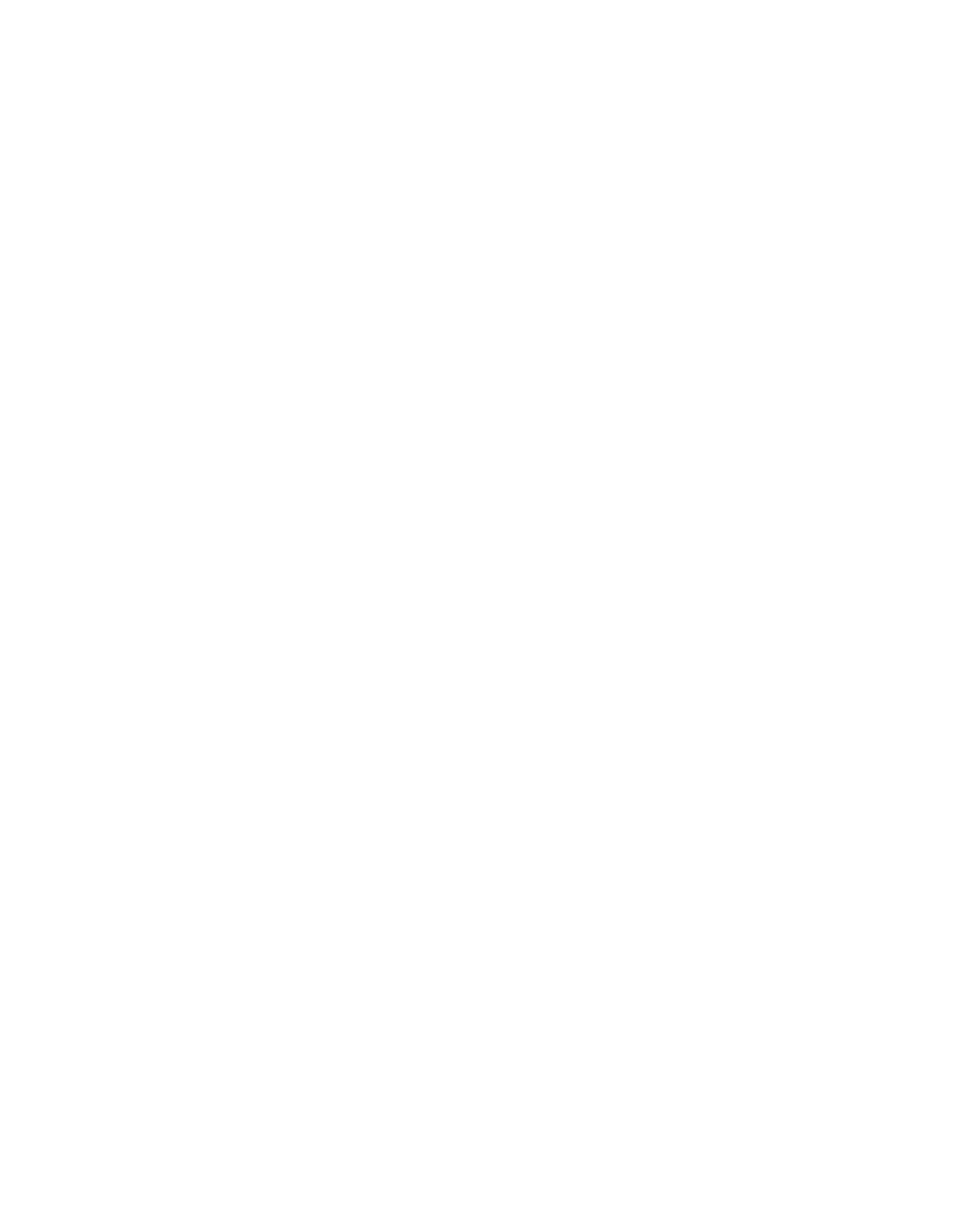# **TABLE OF CONTENTS**

| IMPORTANT NOTICE REGARDING THE AVAILABILITY OF PROXY MATERIALS FOR THE                         | 1              |
|------------------------------------------------------------------------------------------------|----------------|
|                                                                                                | $\overline{2}$ |
|                                                                                                | $\overline{2}$ |
|                                                                                                | $\overline{2}$ |
|                                                                                                | $\mathbf 2$    |
|                                                                                                | $\overline{2}$ |
|                                                                                                | 3              |
|                                                                                                | 3              |
|                                                                                                | 3              |
|                                                                                                | 4              |
|                                                                                                | 4              |
| How and when may I submit a stockholder proposal for the Company's 2016 Annual Meeting?        | 4              |
|                                                                                                | 5              |
|                                                                                                | 5              |
|                                                                                                | 5<br>5         |
|                                                                                                |                |
|                                                                                                | 6              |
|                                                                                                | 6              |
|                                                                                                | 6              |
|                                                                                                | 6              |
|                                                                                                | $\overline{7}$ |
|                                                                                                | 10             |
|                                                                                                | 10             |
|                                                                                                | 10<br>11       |
|                                                                                                | 11             |
|                                                                                                | 11             |
|                                                                                                | 12             |
|                                                                                                | 13             |
|                                                                                                | 14             |
|                                                                                                |                |
|                                                                                                | 14             |
| PROPOSAL 2 - RATIFICATION OF APPOINTMENT OF INDEPENDENT REGISTERED PUBLIC                      | 19             |
|                                                                                                | 20             |
|                                                                                                | 20             |
|                                                                                                | 20             |
|                                                                                                | 20             |
| PROPOSAL 3 - ADVISORY VOTE TO APPROVE THE COMPENSATION OF NAMED EXECUTIVE<br><b>OFFICERS</b> . | 22             |

# Page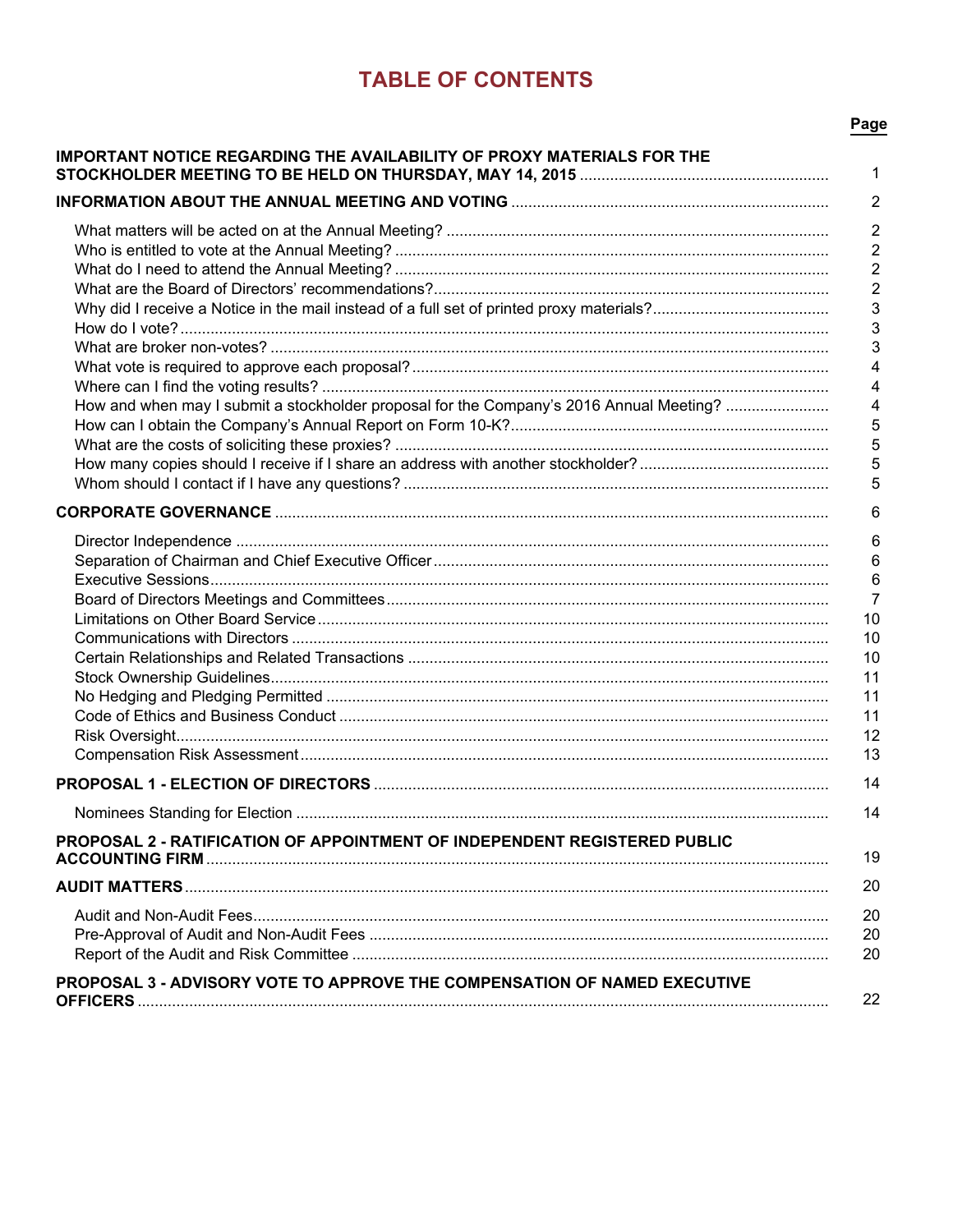| 24 |
|----|
| 26 |
| 26 |
| 39 |
| 40 |
| 42 |
| 43 |
| 44 |
| 45 |
| 46 |
| 47 |
| 48 |
| 50 |
| 51 |
| 54 |
| 54 |
| 55 |
| 56 |
| 57 |
| 57 |
| 57 |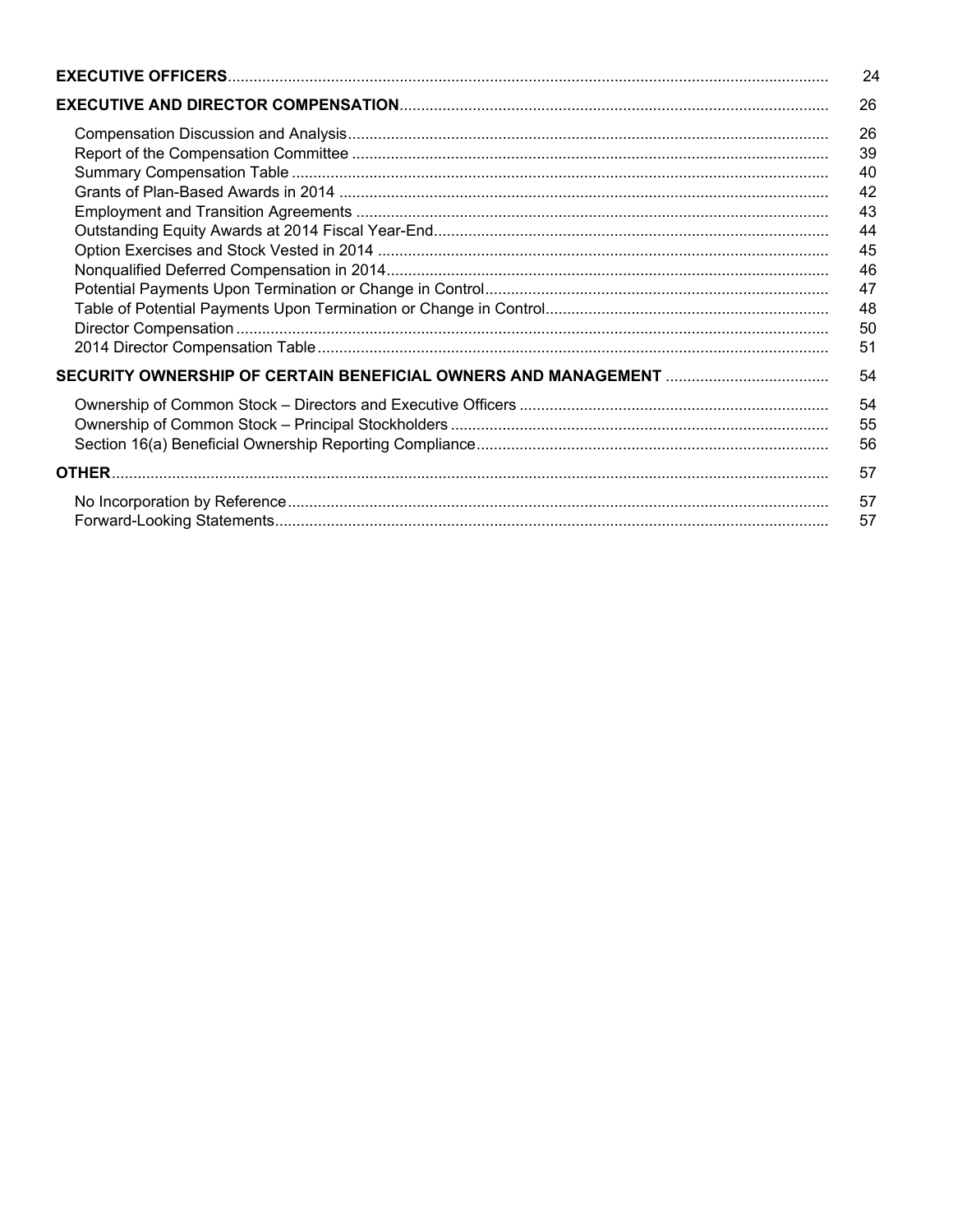# **CORRECTIONS CORPORATION OF AMERICA**

## **PROXY STATEMENT FOR THE ANNUAL MEETING OF STOCKHOLDERS TO BE HELD ON THURSDAY, MAY 14, 2015**

We are providing this Proxy Statement in connection with the solicitation by the Board of Directors, or the Board, of Corrections Corporation of America, a Maryland corporation (the "Company," "CCA," "we" or "us"), of proxies to be voted at our 2015 Annual Meeting of Stockholders and any adjournment or postponement of the meeting (the "Annual Meeting").

On or about April 3, 2015, a Notice of Internet Availability of Proxy Materials (the "Notice") will be mailed to our stockholders as of the record date containing instructions on how to access this Proxy Statement, and the Annual Report to Stockholders (including our Letter to Stockholders and 2014 Annual Report on Form 10-K) and other proxy materials online, and how to vote. If you prefer to receive the proxy materials in the mail and to vote by mail, the Notice also contains instructions on how to request a printed copy. You will not receive printed copies of the proxy materials in the mail unless you specifically request them.

The Annual Meeting will take place on Thursday, May 14, 2015, at 10:00 a.m., local time, at our corporate headquarters, 10 Burton Hills Boulevard, Nashville, Tennessee. All stockholders who are entitled to vote at the meeting are invited to attend. Seating at the Annual Meeting is limited and will be available on a first come, first served basis. All stockholders of record will need to present an admission ticket and a form of personal photo identification in order to be admitted to the Annual Meeting. Instructions on how stockholders can request an admission ticket are provided on page 2 of the Proxy Statement under the heading "What do I need to attend the Annual Meeting?". The Notice provides proof of ownership or, if your shares are held in the name of a bank, broker or other holder of record, you may bring a brokerage statement dated on or after March 16, 2015 as proof of ownership with you to the Annual Meeting. To obtain directions to attend the Annual Meeting and vote in person, please contact Cameron Hopewell, our Managing Director, Investor Relations, at 10 Burton Hills Boulevard, Nashville, Tennessee 37215, (615) 263-3000.

### **IMPORTANT NOTICE REGARDING THE AVAILABILITY OF PROXY MATERIALS FOR THE STOCKHOLDER MEETING TO BE HELD ON THURSDAY, MAY 14, 2015.**

**The Company's Proxy Statement and Annual Report to Stockholders (including our Letter to Stockholders and 2014 Annual Report on Form 10-K) are available on our website at www.cca.com. Additionally, and in accordance with SEC rules, you may access our proxy materials at http://materials.proxyvote.com/22025Y.**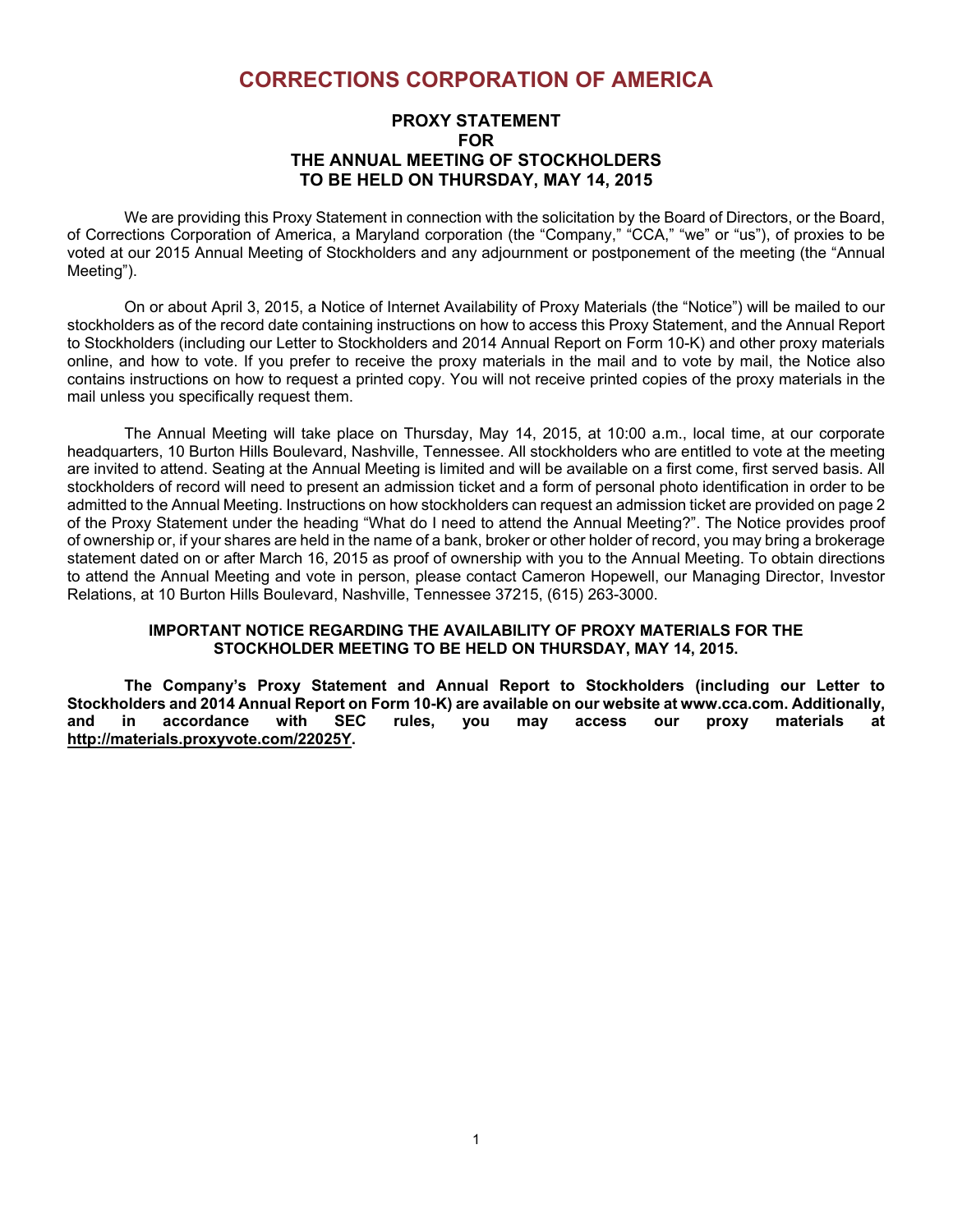# **INFORMATION ABOUT THE ANNUAL MEETING AND VOTING**

# **What matters will be acted on at the Annual Meeting?**

Stockholders are asked to consider and vote on the following matters at the Annual Meeting:

- Proposal 1. The election of 12 nominees named in this Proxy Statement to our Board of Directors.
- Proposal 2. The ratification of the appointment by our Audit and Risk Committee of Ernst & Young LLP as our independent registered public accounting firm for the fiscal year ending December 31, 2015.
- Proposal 3. An advisory vote to approve the compensation paid to our named executive officers.
- Proposal 4. Such other matters as may properly come before the Annual Meeting or any adjournments or postponements thereof.

As of the date of this Proxy Statement, we are not aware of any other matters that will be presented for action at the Annual Meeting.

## **Who is entitled to vote at the Annual Meeting?**

Stockholders of record of our common stock at the close of business on the "record date" are entitled to receive notice of and to vote at the Annual Meeting. The Board of Directors has fixed the close of business on March 16, 2015 as the record date.

As of the record date, there were 116,927,005 shares of common stock outstanding and entitled to vote. Holders of common stock are entitled to one vote for each share of common stock held as of the record date on each matter to be voted on at the Annual Meeting.

### **What do I need to attend the Annual Meeting?**

If you wish to attend the Annual Meeting, you must be a stockholder as of the March 16, 2015 record date. You must request an admission ticket in advance by visiting www.proxyvote.com and following the instructions provided (you will need the 12 digit control number included on your proxy card, voter instruction form or Notice). Tickets will be issued only to registered and beneficial owners. Stockholders who own shares as joint-tenants will be issued one ticket with both names on the ticket.

Requests for admission tickets will be processed in the order in which they are received and must be requested no later than May 13, 2015. Please note that seating is limited and requests for tickets will be accepted on a first-come, first-served basis. On the day of the Annual Meeting, each stockholder will be required to present valid picture identification such as a driver's license or passport with their admission ticket. Seating will begin at 9:15 a.m. local time and the Annual Meeting will begin at 10:00 a.m. local time.

Please note that cameras (including cell phones with photographic or video capabilities), recording devices and other electronic devices will not be permitted at the meeting.

### **What are the Board of Directors' recommendations?**

Our Board of Directors recommends that you vote:

- **FOR** the election of each of the 12 nominees to serve as directors on our Board of Directors.
- **FOR** the ratification of the appointment of Ernst & Young LLP.
- **FOR** the approval, by a non-binding advisory vote, of the compensation paid to our named executive officers.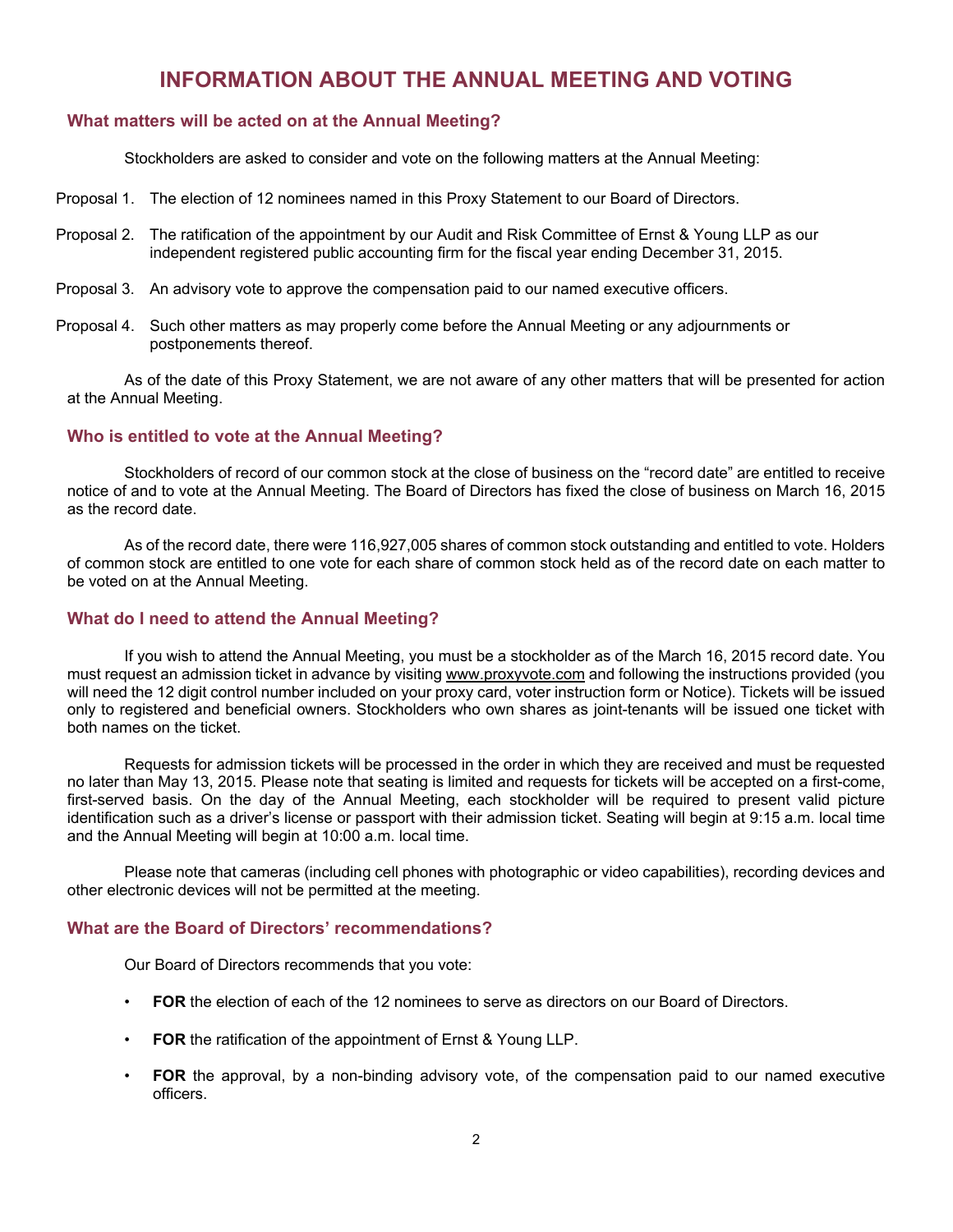If you submit a signed proxy card or submit your proxy by telephone or internet and do not specify how you want your shares voted, the proxy holder will vote your shares with the recommendations of the Board of Directors set forth above. Further, if any other matter properly comes before the Annual Meeting or any adjournment or postponement thereof, the proxy holders will vote as recommended by the Board of Directors or, if no recommendation is given, in their own discretion.

### **Why did I receive a Notice in the mail instead of a full set of printed proxy materials?**

Pursuant to rules adopted by the SEC, we have elected to provide access to our proxy materials over the internet. Accordingly, we are sending a Notice regarding the internet availability of the proxy materials to most of our stockholders of record and beneficial owners. All stockholders will have the ability to access the proxy materials on the website referred to in the Notice or to request to receive a printed set of proxy materials. Instructions on how to access the proxy materials over the internet or to request a printed copy may be found in the Notice. In addition, stockholders may request receipt of proxy materials in printed form by mail or electronically by e-mail on an ongoing basis by following instructions set forth in the Notice.

### **How do I vote?**

You can vote either in person by attending the Annual Meeting or by proxy without attending the Annual Meeting.

If you are a record holder, you can submit your vote by proxy in any of the following ways:

- vote by internet (instructions are in the Notice you received in the mail or are on the proxy card);
- vote by toll-free telephone (instructions are on the proxy card); or
- if you requested and received printed copies of this Proxy Statement and Annual Report to Stockholders (including our Letter to Stockholders and 2014 Annual Report on Form 10-K) and other proxy materials, fill out the proxy card enclosed with the materials, date and sign it, and return it in the accompanying postage-paid envelope.

If a bank, broker or other nominee was the record holder of your stock on the record date, you will be able to instruct your bank, broker or other nominee on how to vote by following the instructions on the voting instruction form or Notice that you receive from your bank, broker or other nominee. If you wish to vote in person at the Annual Meeting, you will need to present a valid proxy from your broker, bank or other nominee authorizing you to vote your shares at the Annual Meeting.

As a record holder, if you submit voting instructions by telephone or by the internet, you may change your vote by following the same instructions used in originally voting your shares. If your shares are held in the name of a broker, bank, trust or other nominee, you may change your voting instructions by following the instructions of your broker, bank, trust or other nominee. Attendance at the meeting will not by itself revoke a previously granted proxy.

### *Your vote is important. Whether or not you plan to attend the Annual Meeting in person, we urge you to submit your voting instructions to the proxy holders as soon as possible.*

### **What are broker non-votes?**

A "broker non-vote" occurs when a broker or nominee holding shares for a beneficial owner has not received voting instructions from the beneficial owner and the nominee does not have discretionary authority to vote the shares. Brokers and other nominees do not have discretionary authority to vote on the election of directors to serve on our Board (Proposal 1) or the advisory vote to approve our executive compensation (Proposal 3). Thus, if you hold your shares in street name and do not provide voting instructions to your broker or other nominee on these proposals, your shares will be considered to be broker non-votes and will not be voted on such proposal. Shares that constitute broker non-votes will be counted as present at the Annual Meeting for the purpose of determining a quorum, but will not be considered entitled to vote on the proposal in question. Brokers and nominees generally have discretionary authority to vote on Proposal 2, the ratification of the selection of Ernst & Young LLP as our independent registered public accountants.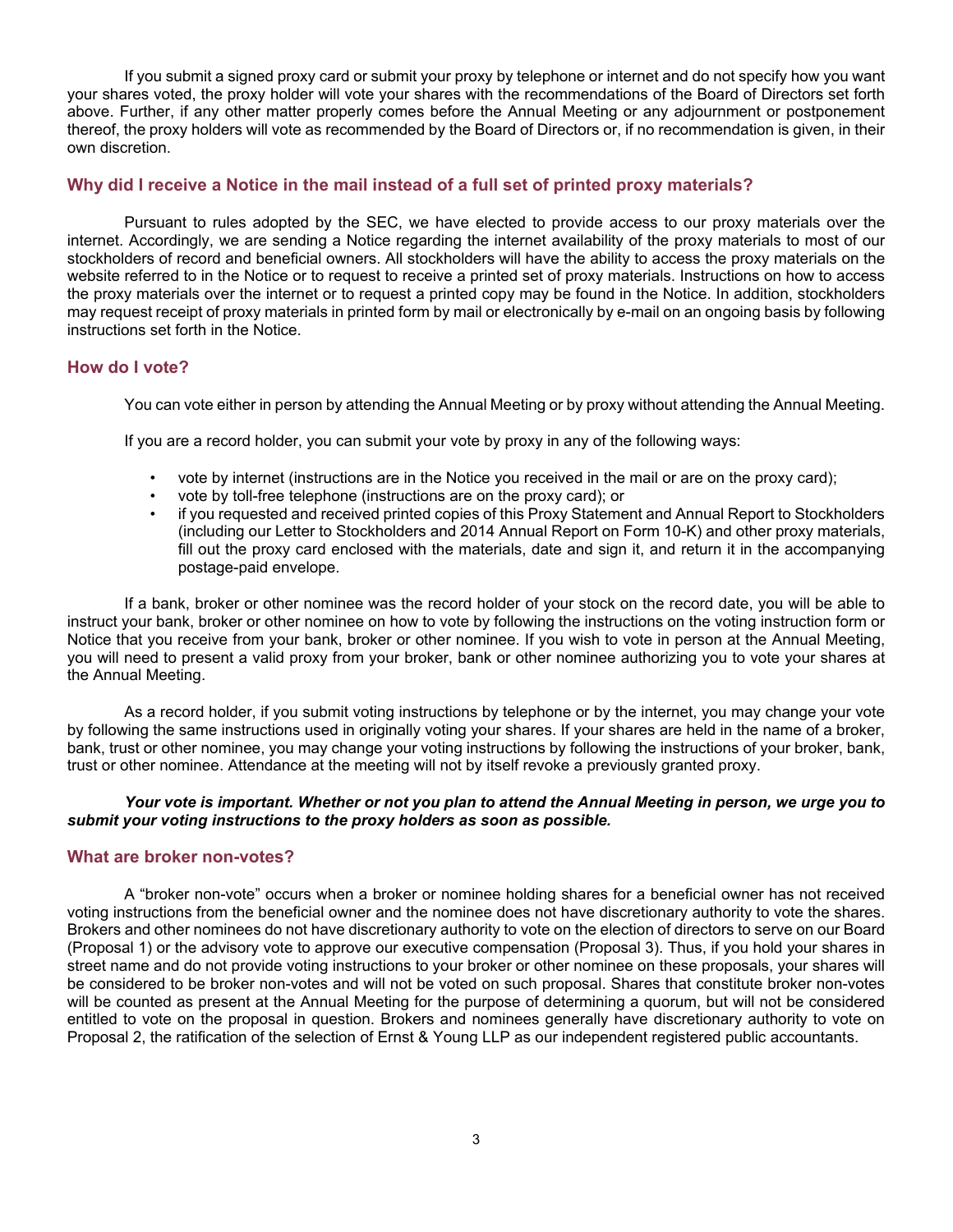### **What vote is required to approve each proposal?**

*Quorum Requirement*. The presence, in person or by proxy, of the Company's stockholders entitled to cast a majority of the votes entitled to be cast at the Annual Meeting is necessary to constitute a quorum for the transaction of business at the Annual Meeting. Abstentions and broker non-votes will be treated as shares present and entitled to vote for purposes of determining the presence of a quorum. Failure of a quorum to be represented at the Annual Meeting will necessitate an adjournment or postponement and will subject the Company to additional expense.

*Election of Directors*. Under the Company's Sixth Amended and Restated Bylaws (the "Bylaws"), adopted by the Board in August 2012, a majority of all of the votes cast at the Annual Meeting is required for the election of each nominee in an uncontested election of directors. A majority of votes cast means the number of shares cast "for" a nominee's election exceeds the number of votes cast "against" that nominee. Brokers do not have discretionary authority to vote on the election of directors. Abstentions and broker non-votes will have no effect on the outcome of the vote of the election of directors as they are not considered votes cast.

Director nominees in contested elections will continue to be elected by plurality vote. An election will be considered contested if conducted at a meeting at which a stockholder has nominated an individual for election for director in compliance with the advance notice requirements set forth in the Bylaws, and such stockholder nomination has not been withdrawn on or prior to the tenth day preceding the date the Company first mails its notice of such meeting to the stockholders.

If a director nominee is an incumbent director and does not receive a majority of the votes cast in an uncontested election, that director will continue to serve on the Board as a "holdover" director, but must tender his or her resignation to the Board promptly after certification of the election results of the stockholder vote. The Nominating and Governance Committee of the Board will then recommend to the Board whether to accept the resignation or whether other action should be taken. The Board will act on the tendered resignation, taking into account the recommendation of the Nominating and Governance Committee, and the Board's decision will be publicly disclosed within 90 days after certification of the election results of the stockholder vote. A director who tenders his or her resignation after failing to receive a majority of the votes cast will not participate in the recommendation of the Nominating and Governance Committee or the decision of the Board with respect to his or her resignation.

*Ratification of Ernst & Young LLP*. The affirmative vote of a majority of votes cast is required to approve the ratification of the appointment of Ernst & Young LLP as the Company's independent registered public accounting firm for the fiscal year ending December 31, 2015. If the Company's stockholders do not ratify the appointment of Ernst & Young LLP, the Audit and Risk Committee will reconsider the appointment and may affirm the appointment or retain another independent accounting firm. If the appointment is ratified, the Audit and Risk Committee may in the future replace Ernst & Young LLP as our independent registered public accounting firm if it is in the Company's best interest to do so. Abstentions and broker non-votes will not be counted as "for" or "against" the ratification and thus will have no effect on the proposal. Because brokers have discretionary authority to vote on the ratification of auditor, we do not expect any broker non-votes in connection with this proposal.

*Advisory Vote on Executive Compensation*. The affirmative vote of a majority of votes cast is required to approve the non-binding advisory vote of compensation paid to our named executive officers. Because your vote is advisory, it will not be binding on the Board of Directors or the Company. However, the Board of Directors will review the voting results and take them into consideration when making future decisions regarding executive compensation paid by the Company to its named executive officers. Abstentions and broker non-votes will not be counted as "for" or "against" the approval of our advisory vote on executive compensation and thus will have no effect on this proposal.

### **Where can I find the voting results?**

We will announce the voting results at the Annual Meeting. We also will report the voting results on a Form 8-K, which we expect to file with the SEC within four business days after the Annual Meeting has been held.

### **How and when may I submit a stockholder proposal for the Company's 2016 Annual Meeting?**

Our annual meeting of stockholders generally is held in May of each year. Consistent with applicable SEC rules, we will consider for inclusion in our proxy materials for next year's annual meeting stockholder proposals that are received at our executive offices no later than December 4, 2015 and that comply with other SEC rules regarding form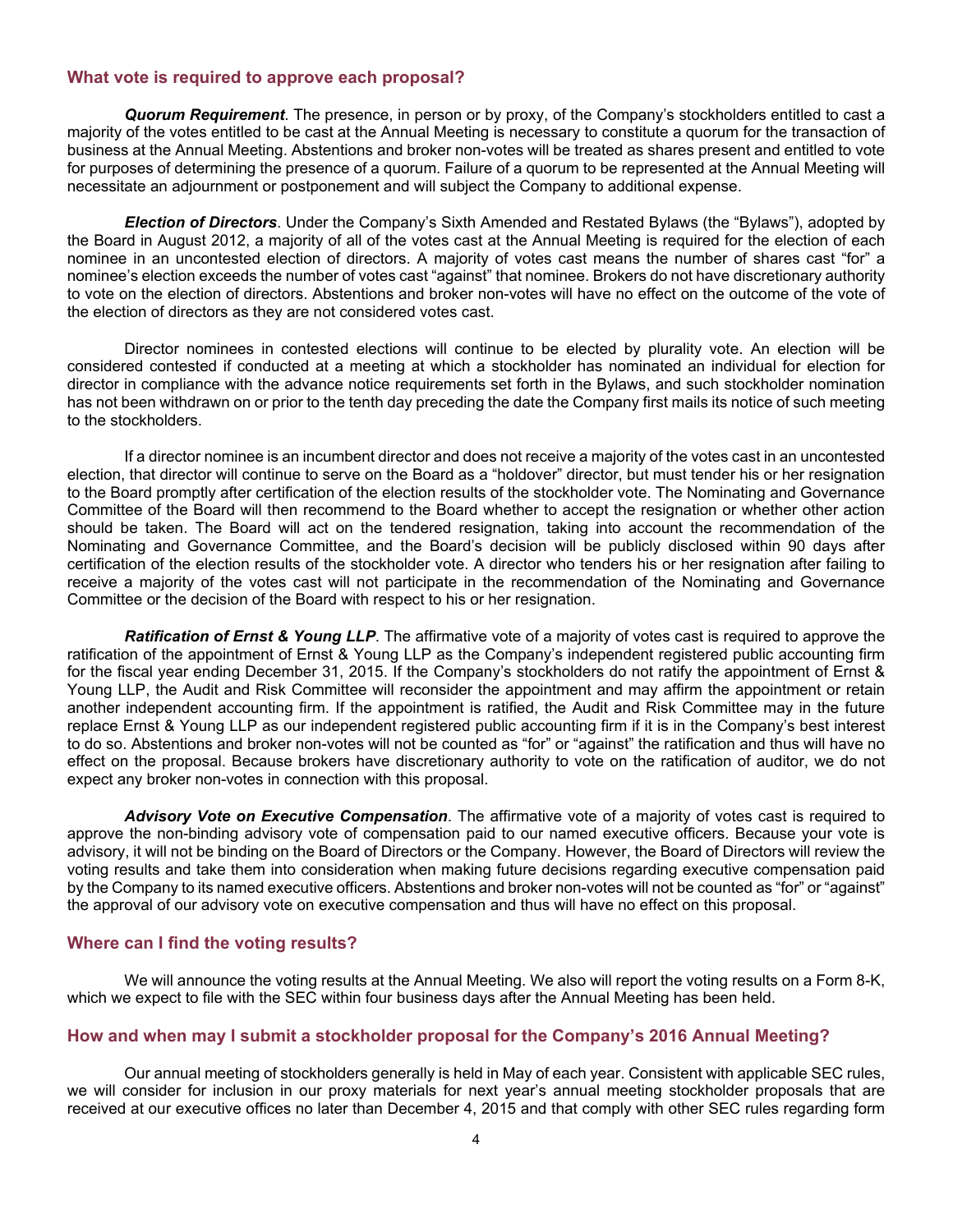and content. Proposals must be sent to the following address: CCA, Attention: Secretary, 10 Burton Hills Boulevard, Nashville, Tennessee 37215.

Other stockholder proposals may be raised at next year's annual meeting (but not considered for inclusion in our proxy materials) if timely received and otherwise in compliance with the advance notice provisions of our Bylaws. In order to be timely, notice must be received at our executive offices (the address listed above) between February 14, 2016 and March 15, 2016.

### **How can I obtain the Company's Annual Report on Form 10-K?**

Any stockholder who desires a copy of our Annual Report on Form 10-K for the year ended December 31, 2014, as filed with the SEC, may obtain a copy without charge by visiting our website, www.cca.com. A copy of our Annual Report on Form 10-K can also be obtained, free of charge, upon written request to the Managing Director of Investor Relations, Corrections Corporation of America, 10 Burton Hills Boulevard, Nashville, Tennessee 37215.

### **What are the costs of soliciting these proxies?**

The Company pays the cost of soliciting proxies. Solicitation initially will be made by mail. Forms of proxies and proxy materials may also be distributed through brokers, custodians and other like parties to the beneficial owners of shares of our common stock, in which case we will reimburse these parties for their reasonable out-of-pocket expenses. Proxies may also be solicited personally or by telephone or fax by directors, officers and employees of the Company. No additional compensation will be paid for these services.

### **How many copies should I receive if I share an address with another stockholder?**

The SEC has adopted rules that permit companies and intermediaries such as brokers to satisfy delivery requirements for proxy statements and annual reports with respect to two or more stockholders sharing the same address by delivering a single Notice and, to the extent requested, single set of proxy materials addressed to those stockholders. This process, which is commonly referred to as "householding," potentially provides extra convenience for stockholders and cost savings for companies. The Company and some brokers household proxy materials unless contrary instructions have been received from the affected stockholders. Once you have received notice from your broker or us that they or we will be householding materials to your address, householding will continue until you are notified otherwise or until you revoke your consent. If at any time you no longer wish to participate in householding and would prefer to receive a separate Notice or, to the extent requested, set of proxy materials, or if you are receiving multiple copies of proxy materials and wish to receive only one, please notify your broker if your shares are held in a brokerage account or our transfer agent, identified below, if you hold registered shares. You can also notify us by sending a written request to CCA, Attention: Cameron Hopewell, 10 Burton Hills Boulevard, Nashville, Tennessee 37215, or by calling Cameron Hopewell at (615) 263-3000.

### **Whom should I contact if I have any questions?**

If you have any questions about the Annual Meeting or these proxy materials, please contact Cameron Hopewell, our Managing Director of Investor Relations, at 10 Burton Hills Boulevard, Nashville, Tennessee 37215, (615) 263-3000. If you are a registered stockholder and have any questions about your ownership of our common stock, please contact our transfer agent, the American Stock Transfer and Trust Company, at 6201 15<sup>th</sup> Avenue, Brooklyn, New York 11219, (800) 937-5449, or Cameron Hopewell at the address and phone number above. If your shares are held in a brokerage account, please contact your broker.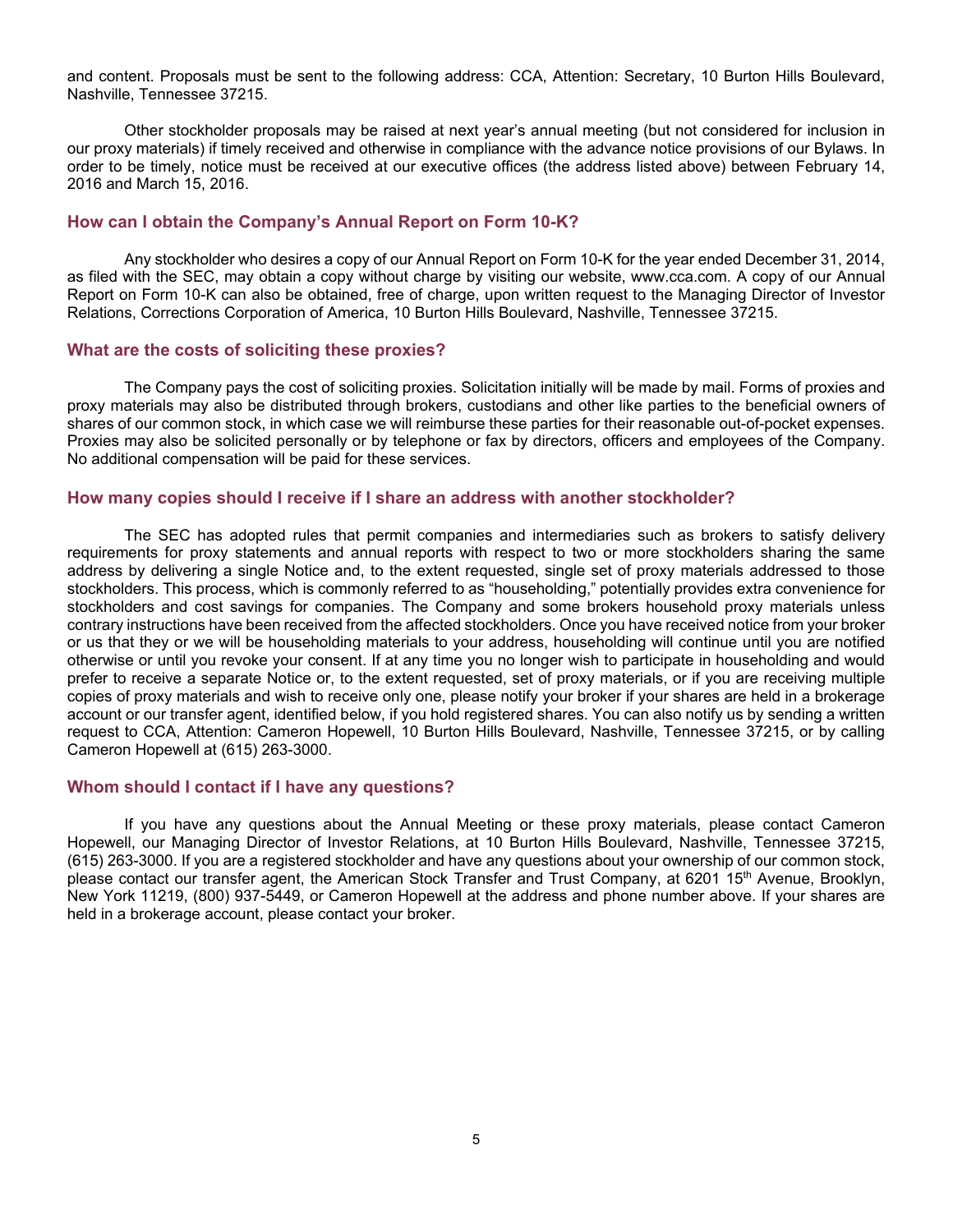# **CORPORATE GOVERNANCE**

We believe that effective corporate governance is important to our long-term health and our ability to create value for our stockholders. With leadership from our Nominating and Governance Committee, our Board of Directors regularly evaluates regulatory developments and trends in corporate governance to determine whether our policies and practices in this area should be enhanced. The Nominating and Governance Committee also administers an annual selfevaluation process for the Board of Directors and its standing committees. In addition, our directors are encouraged to attend director education programs, which are reimbursed by the Company.

You can access our current corporate charter, Bylaws, Corporate Governance Guidelines, Board committee charters, Code of Ethics and Business Conduct and certain other corporate governance information on our website, www.cca.com (under the "Corporate Governance" section of the Investors page).

### **Director Independence**

Mr. Ferguson and Mr. Hininger are the only members of the Board of Directors who currently are employed by the Company and are thus not independent. The Board has determined that all of our other directors are independent. Accordingly, 10 of our 12 director nominees and current directors are independent and our Audit and Risk, Compensation and Nominating and Governance Committees are composed entirely of independent directors. In making its independence determinations, the Board used the standards for director independence set forth in the New York Stock Exchange ("NYSE") corporate governance listing standards (Section 303A) and, with respect to Audit and Risk Committee members, Section 10A(m)(3) of the Securities Exchange Act of 1934.

### **Separation of Chairman and Chief Executive Officer**

We do not have a formal policy regarding the separation of our Chairman and Chief Executive Officer ("CEO") positions. In general, the Board of Directors believes that the determination depends on the circumstances, including the Board of Directors' evaluation of the person or persons available to serve in those positions and the needs of the Company at a particular time.

Pursuant to our Bylaws, the Chairman presides over meetings of the Board of Directors and meetings of the stockholders at which he is present and has general oversight responsibility for our business and affairs. The CEO has responsibility for implementation of the policies of the Company, as determined by the Board of Directors, and for the administration of our business affairs. The CEO also has responsibility for presiding over any meeting of the Board of Directors or of the stockholders at which the Chairman is not present.

Since October 2009, the roles of Chairman and CEO have been held separately. John D. Ferguson serves as executive Chairman of the Board of Directors and is an employee of the Company, while Damon T. Hininger serves as President and CEO. Prior to October 2009, Mr. Ferguson served as our CEO.

The Board of Directors believes that the Company's current leadership structure is appropriate. Having Mr. Hininger serve as President and CEO, while retaining Mr. Ferguson as Chairman, helps us achieve important objectives. Mr. Hininger is positioned to fully focus his energies on implementing our business strategy and administering our day-to-day affairs. Mr. Ferguson is positioned to draw on his relationships with existing Board members and his past experience as President and CEO to effectively discharge the duties of Chairman, while also serving as a resource to Mr. Hininger. In February 2015, Mr. Ferguson notified the Board that he expects to retire from the Board in 2016 and not stand for re-election at the 2016 annual meeting of the Company's stockholders. Over the course of the year, the Board will consider who should succeed Mr. Ferguson as Chairman of the Board.

### **Executive Sessions**

Executive sessions, or meetings of our non-management directors without management present, are held periodically in order to provide an opportunity for the outside directors to discuss openly any and all matters. During 2014, the outside directors met in executive session three (3) times. Our Corporate Governance Guidelines provide that Executive sessions are called and chaired by an independent director appointed from time to time by the Nominating and Governance Committee. Charles L. Overby currently serves as the Executive session chair.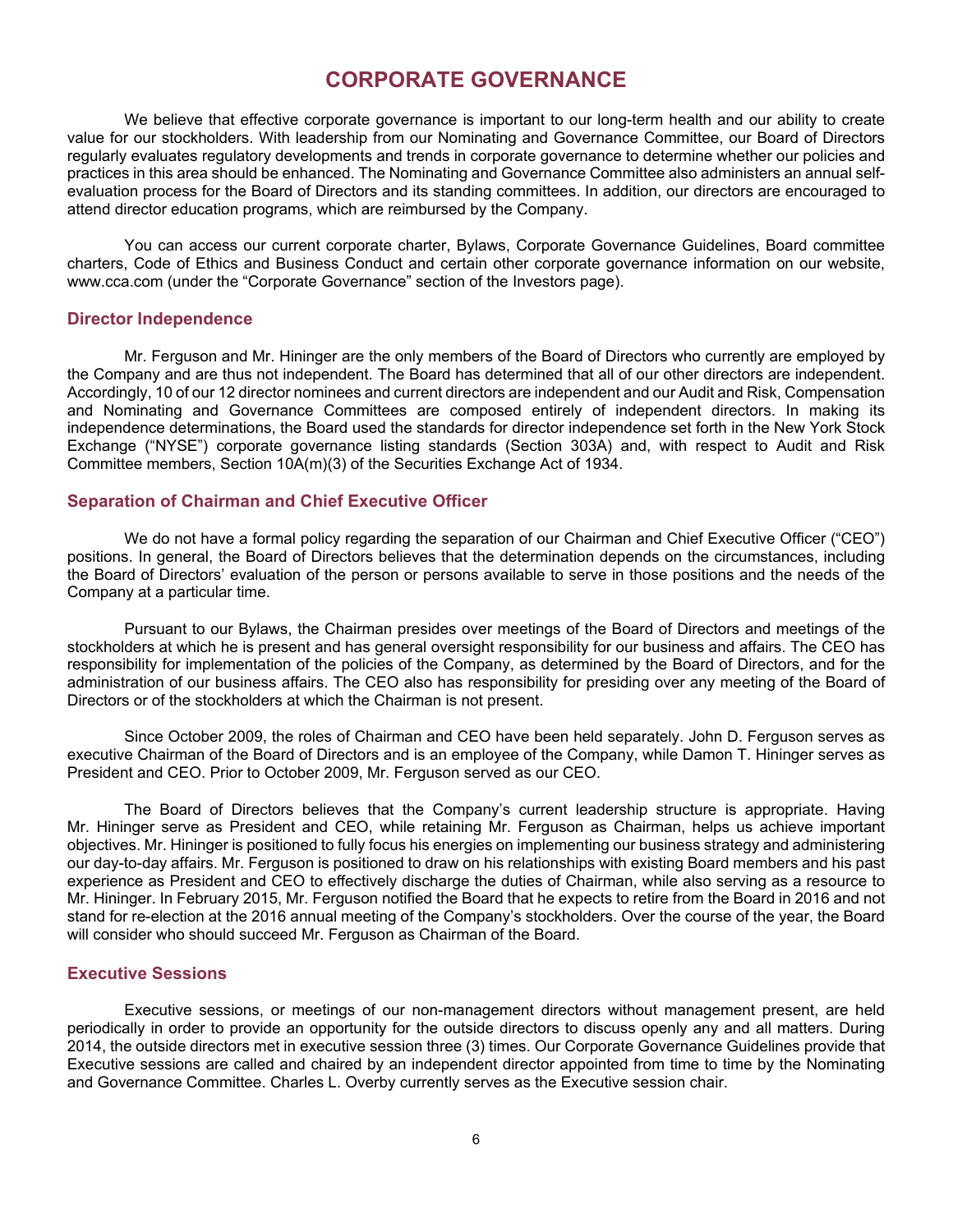### **Board of Directors Meetings and Committees**

Our Board of Directors is responsible for establishing the Company's broad corporate policies and strategic objectives, reviewing our overall performance and overseeing management's performance. Among other things, the Board of Directors selects and evaluates our executive officers, establishes, reviews and approves our corporate objectives and strategies and evaluates and approves major capital commitments.

The Board of Directors currently consists of 12 members, all of whom are standing for re-election and are identified, along with their biographical information, under "Proposal 1 - Election of Directors."

The Board of Directors met four times in 2014. Each director attended at least 75% of the total number of meetings of the Board of Directors and of the meetings held by all board committees on which such director served. The Board of Directors has adopted as its policy that directors are strongly encouraged to attend each annual meeting of stockholders. All of the directors attended last year's annual meeting of stockholders.

Our Board of Directors has four regularly standing committees: the Audit and Risk, Compensation, Nominating and Governance and Executive Committees. Each committee has a written charter that has been approved by the committee and the Board of Directors and that is reviewed at least annually. The table below shows the current composition of each of our regularly standing Board committees, together with a summary of each committee's responsibilities and the number of meetings each committee held in 2014. The Board of Directors and its committees also act by unanimous written consent and the Board of Directors appoints and delegates certain duties to special committees of the Board from time to time as permitted by the Bylaws of the Company. A more complete description of the standing committees follows the table.

| <b>Committee</b>             | <b>Members</b>                                                                                                                                    | <b>Summary of Responsibilities</b>                                                                                                                                                                                                                                                                                                                          | 2014<br><b>Meetings</b> |
|------------------------------|---------------------------------------------------------------------------------------------------------------------------------------------------|-------------------------------------------------------------------------------------------------------------------------------------------------------------------------------------------------------------------------------------------------------------------------------------------------------------------------------------------------------------|-------------------------|
| <b>Audit and Risk</b>        | C. Michael Jacobi (Chair)<br>Donna M. Alvarado<br>Anne L. Mariucci<br>Charles L. Overby<br>John R. Prann, Jr.*                                    | Responsibilities include oversight of the integrity of<br>our financial statements; our compliance with legal<br>and regulatory requirements; our risk assessment<br>and risk management practices; and the hiring,<br>qualifications, independence and performance of our<br>independent registered public accountants and our<br>internal audit function. | 5                       |
| Compensation                 | Joseph V. Russell (Chair)<br>John D. Correnti<br>Mark A. Emkes **<br>John R. Prann, Jr.<br>Robert J. Dennis<br>John R. Horne ***                  | Responsibilities include setting executive officer<br>compensation and overseeing the evaluation of the<br>executive officers' performance, and periodically<br>reviewing and approving the Company's<br>compensation philosophy regarding executive<br>compensation.                                                                                       | $\overline{4}$          |
| Nominating and<br>Governance | Charles L. Overby (Chair)<br>Donna M. Alvarado ****<br>Mark A. Emkes **<br>Thurgood Marshall, Jr.<br>Joseph V. Russell<br>Dennis W. DeConcini *** | Responsibilities include identifying and<br>recommending director nominees to the full Board<br>and taking a leadership role in shaping and<br>evaluating the Board's corporate governance<br>initiatives.                                                                                                                                                  | 4                       |
| <b>Executive</b>             | John D. Ferguson (Chair)<br>Robert J. Dennis *****<br>Damon T. Hininger<br>Joseph V. Russell<br>William F. Andrews ***                            | When necessary, and subject to authority limitations<br>with respect to significant corporate actions,<br>responsible for acting on behalf of the full Board<br>during intervals between Board meetings.                                                                                                                                                    |                         |

\* Mr. Prann joined the Audit and Risk Committee in December 2014.

\*\* Mr. Emkes joined our Board of Directors, the Compensation Committee and the Nominating and Governance Committee in August 2014.

\*\*\* Former Director; did not stand for re-election at the 2014 Annual Meeting and is no longer a member of the committee.

\*\*\*\* Miss Alvarado joined the Nominating and Governance Committee in December 2014.

\*\*\*\*\* Mr. Dennis joined the Executive Committee in August 2014.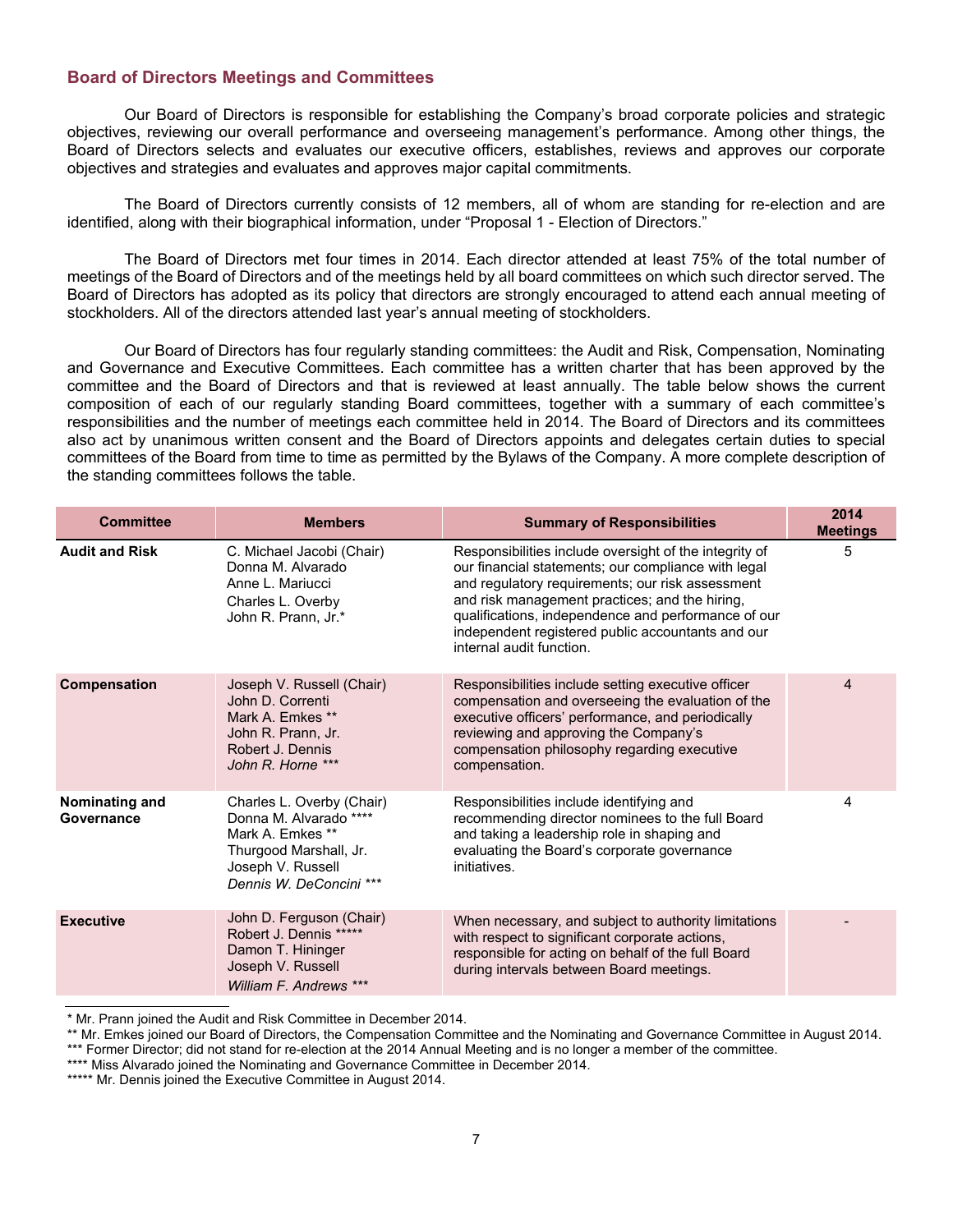### *Audit and Risk Committee*

Our Audit and Risk Committee is charged with:

- overseeing the integrity of our financial statements;
- reviewing the effectiveness of our internal control over financial reporting;
- overseeing our compliance with legal, financial and regulatory requirements;
- overseeing the Company's risk assessment and risk management practices;
- supervising our relationship with our independent registered public accounting firm, including making decisions with respect to the appointment or removal, fees, scope of audit services, approval of audit and non-audit services and annual evaluation of the audit firm's independence;
- monitoring preparation by our management of quarterly and annual financial reports and interim earnings releases and the performance of our internal audit function;
- reviewing of Management's Discussion and Analysis of Financial Condition and Results of Operations prior to the filing of our periodic reports with the SEC;
- overseeing management's implementation and maintenance of effective systems of internal accounting and disclosure controls, including review of our internal auditing program;
- overseeing and making determinations with respect to our Related Party Transaction policy; and
- issuing the Audit and Risk Committee Report in this proxy.

The Board has determined that each member of the Audit and Risk Committee is independent as defined by the standards of the NYSE and Rule 10A-3 under the Securities Exchange Act of 1934. The Board also has determined that each member is "financially literate" as defined by the rules of the NYSE and that Mr. Jacobi qualifies as an "audit committee financial expert" as defined in Item 407(d) of Regulation S-K under the Securities Exchange Act of 1934. The full text of the Audit and Risk Committee charter is available on the Company's website at www.cca.com (under the "Corporate Governance" section of the Investors page). The Audit and Risk Committee was formerly known as the Audit Committee. In December 2014, as a result of its regular evaluation of the responsibilities of its committees, our Board amended the responsibilities of the committee in its charter to refine and confirm its leadership role in oversight of our risk assessment and risk management practices and renamed the committee the Audit and Risk Committee to reflect these changes.

### *Compensation Committee*

The Compensation Committee approves the compensation of our CEO and other executive officers, including annually reviewing and approving corporate goals and objectives relevant to their compensation. The Compensation Committee is responsible for ensuring that our compensation programs are designed to encourage high performance, promote accountability and adherence to Company values and align with the interests of our stockholders. The Compensation Committee responsibilities include administration of cash and equity-based incentive compensation plans and stock ownership guidelines, evaluation of the performance of the executive officers and assessment of the material risks of our compensation programs. The Compensation Committee is also responsible for reviewing, and making recommendations to the Board regarding, the compensation of our Board of Directors.

The Board has determined that each member of the Compensation Committee is independent as defined by the standards of the NYSE. We intend that each member also qualifies as an "outside director" within the meaning of Section 162(m) of the Internal Revenue Code and as "non-employee director" within the meaning of the SEC's Rule 16b-3. The full text of the Compensation Committee charter is available on the Company's website at www.cca.com (under the "Corporate Governance" section of the Investors page).

The Compensation Committee has retained PricewaterhouseCoopers LLP, or PwC, as its independent compensation consultant since 2000, to provide the committee with advice and guidance on the design and market competitiveness of the Company's executive compensation programs. PwC works directly with the chair of the Compensation Committee and as directed by the chair of the Compensation Committee, with our Chief Executive Officer. During 2013, PwC provided valuation services to the Company in connection with the Company's REIT conversion and the valuation of Correctional Alternatives, Inc. (a private company acquired by the Company in July 2013), for an aggregate amount of fees paid for such services equal to approximately \$277,000. In 2014, PwC was retained to provide certain valuation services, for an aggregate amount of fees paid for such services equal to approximately \$130,000. The decision to hire PwC for these other services was made by management, based on PwC's experience and familiarity with the Company. Each year the Compensation Committee reviews the independence of the compensation consultants and other advisors who provide advice to the Compensation Committee, employing the independence factors specified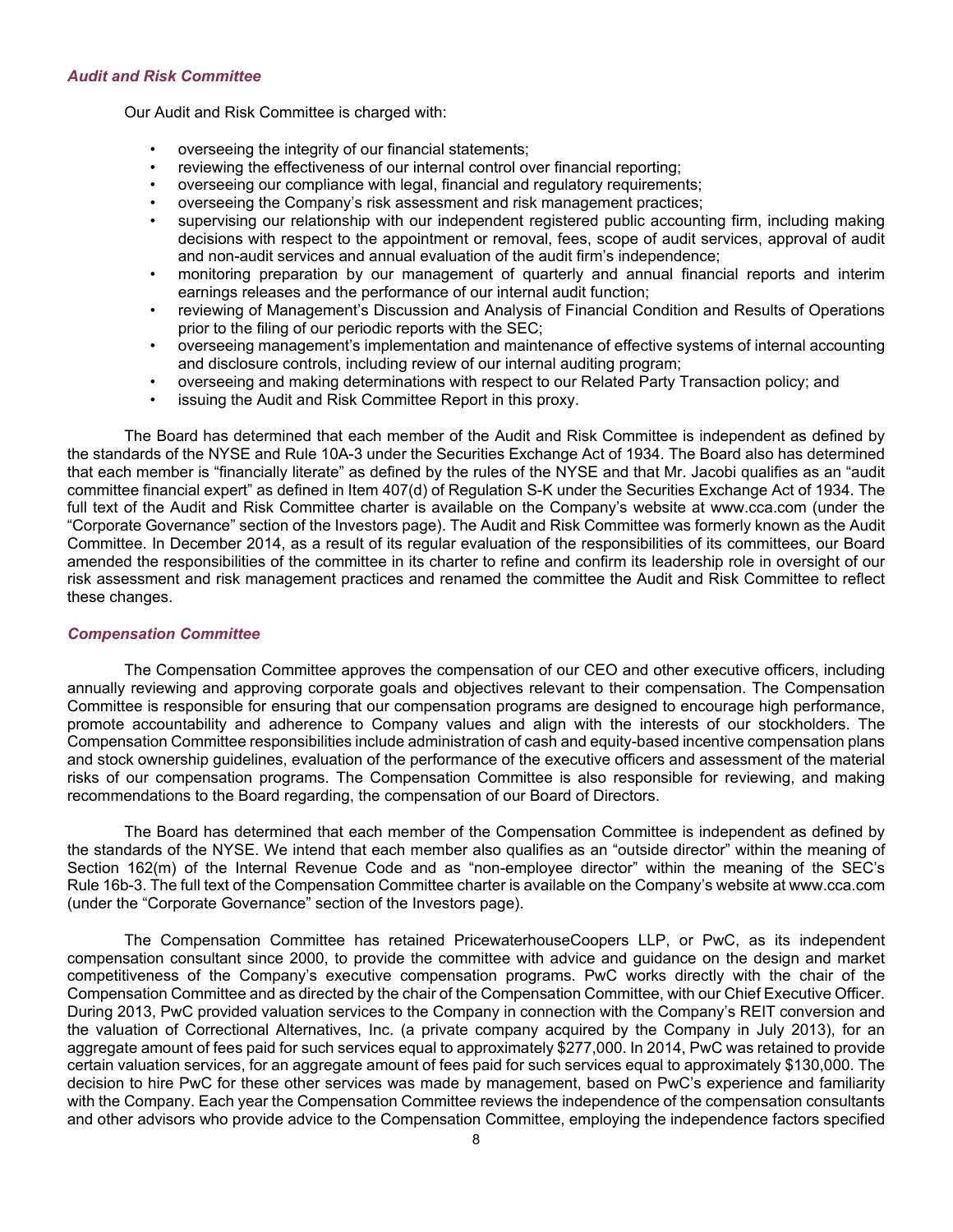in the NYSE listing standards. In its annual review of the independence of PwC in 2013 and 2014, the Compensation Committee reviewed management's retention of PwC for the other services. The Compensation Committee has determined that PwC is independent within the meaning of the NYSE listing standards, and the work of PwC does not raise any conflicts of interest. In 2014, PwC assisted the Compensation Committee providing the following compensation consulting services:

- conducted a competitive compensation analysis of executives at the Chief Executive Officer, Executive Vice President and Senior Vice President levels;
- conducted analysis of our financial performance and executive compensation relative to our peer group; and
- proposed an updated executive compensation structure for 2014.

### *Nominating and Governance Committee*

The Nominating and Governance Committee is responsible for developing and overseeing the Board's Corporate Governance Guidelines and a code of conduct applicable to members of the Board and for monitoring the independence of the Board. The Nominating and Governance Committee also determines Board membership qualifications, selects, evaluates and recommends to the Board nominees to fill vacancies as they arise, reviews the performance of the Board and its committees and is responsible for director education. Other responsibilities include reviewing the Company's ethics and compliance program, oversight of the Board's self-evaluation process and leading the Board's executive succession planning efforts. The Board has determined that each member of the Nominating and Governance Committee is independent as defined by the standards of the NYSE. The full text of the Nominating and Governance Committee charter is available on the Company's website at www.cca.com (under the "Corporate Governance" section of the Investors page).

### Director Candidates

The Nominating and Governance Committee may utilize a variety of methods for identifying nominees for director. Candidates may come to the attention of the Nominating and Governance Committee through current Board members, stockholders, members of management, director search firms and other persons. A stockholder who wishes to recommend a prospective nominee for the Board should notify our Secretary in writing, along with any supporting material the stockholder considers appropriate, in accordance with the stockholder proposal provisions of our Bylaws. General information concerning the submission of stockholder proposals is provided above under the caption "How and when may I submit a stockholder proposal for the Company's 2016 Annual Meeting?" Pursuant to Board policy, there are to be no differences in the manner in which the Committee evaluates candidates based on the source of the recommendation.

The Nominating and Governance Committee is authorized by the Board to identify director candidates, evaluate and consider candidates proposed by any director, member of management or stockholder, develop and implement screening processes it deems necessary and appropriate and recommend for selection by the Board director nominees for each annual meeting of stockholders and, when necessary, vacancies on the Board. The Committee is authorized by the Board to exercise sole authority in retaining any third-party search firm the Committee deems appropriate to identify and assist with the evaluation of director candidates and has utilized that authority in past director searches.

The Nominating and Governance Committee evaluates prospective nominees against the criteria in our Corporate Governance Guidelines, which include professional integrity and sound judgment, sufficient time available to devote to Board activities, a general understanding of marketing, finance and other elements relevant to the success of a publicly-traded company in today's business environment, an understanding of our business and factors such as diversity, age, skills and educational and professional background. With respect to diversity, the Committee considers diversity in terms of age, gender and ethnicity, as well as diversity of skills, expertise and experience, in its deliberations.

The Nominating and Governance Committee may also consider other factors it deems relevant, including the current composition of the Board in terms of independence, expertise, experience and special knowledge required for the effective discharge of Board responsibilities, whether there is a need to fill vacancies or expand or contract the size of the Board, the balance of management and independent directors, the structure, membership and need for expertise on our standing committees and the qualifications of other prospective nominees. Nominees are not discriminated against on the basis of race, religion, national origin, sexual orientation, disability or any other basis proscribed by law.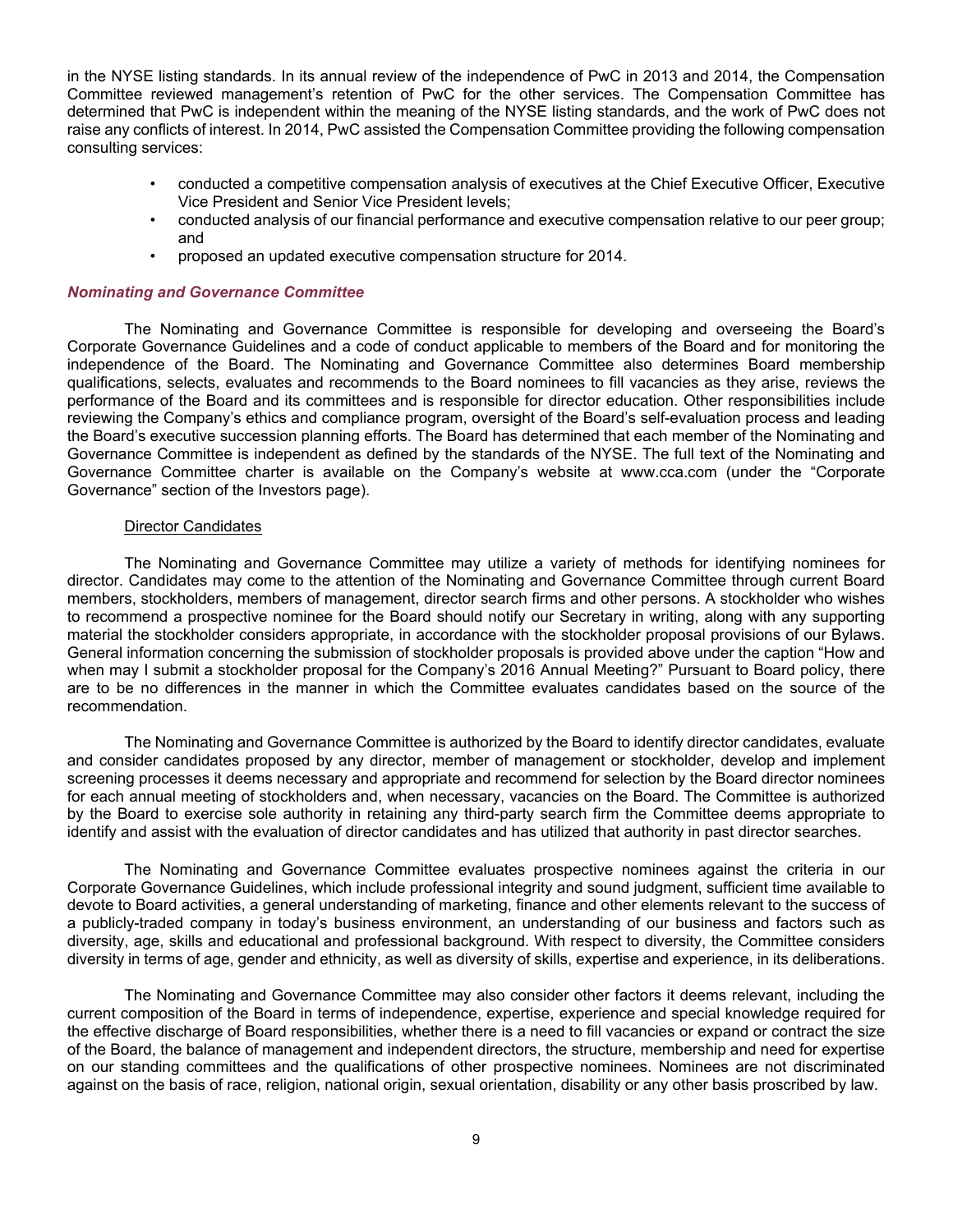With respect to determining whether current directors should stand for re-election, the Nominating and Governance Committee also considers the director's past attendance at meetings and participation in and contributions to the activities of the Board and the Company. With respect to new candidates for Board service, a full evaluation may also include detailed background checks and in-person and telephonic interviews with the Nominating and Governance Committee and other Board members. The Committee evaluation process culminates with a decision as to whether or not to recommend the prospective nominee to the full Board for appointment and/or nomination.

### *Executive Committee*

The Executive Committee is charged with acting on behalf of the full Board when necessary and subject to authority limitations with respect to the transaction of routine, administrative matters that occur between regularly scheduled Board meetings. The full text of the Executive Committee charter is available on the Company's website at www.cca.com (under the "Corporate Governance" section of the Investors page).

### **Limitations on Other Board Service**

The Audit and Risk Committee charter provides that a member of the Audit and Risk Committee may not serve on the audit committee of more than two other public companies without Board approval. Otherwise, we do not believe that our directors should be categorically prohibited from serving on boards and/or board committees of other organizations. However, our Corporate Governance Guidelines instruct the Nominating and Governance Committee and the full Board to take into account the nature of and time involved with respect to a director's service on other boards as well as other job responsibilities in evaluating the suitability of individual directors and in making its recommendations to our stockholders. Service on boards and/or committees of other organizations must also be consistent with our conflicts of interest policy, as set forth in our Code of Ethics and Business Conduct, which, among other things, requires a director to provide notice to the Board of his or her acceptance of a nomination to serve on the board of another public company.

### **Communications with Directors**

Stockholders, employees and other interested parties may communicate with members of our Board of Directors (including specific members of the Board or non-management directors as a group) by writing to CCA, Attention: Secretary, 10 Burton Hills Boulevard, Nashville, Tennessee 37215. To the extent such communications are received, our Secretary compiles all substantive communications and periodically submits them to the Board, the group of directors or the individual directors to whom they are addressed. Communications that the Secretary would not consider "substantive," and therefore may exercise discretion in submitting to the addressee, may include junk mail, mass mailings, resumes and job inquiries, surveys, business solicitations, advertisements, frivolous communications and other similarly unsuitable communications.

Communications expressing concerns or complaints relating to accounting, internal controls or auditing matters are handled in accordance with procedures established by the Audit and Risk Committee. Under those procedures, concerns that are improperly characterized as having to do with accounting, internal controls or auditing matters or that are frivolous or clearly inconsequential may be addressed by the Secretary without presentation to the Audit and Risk Committee. However, in all cases the Secretary maintains a log of correspondence addressed to directors that may be reviewed by any director at his or her request.

### **Certain Relationships and Related Party Transactions**

Since the beginning of the last fiscal year, we are aware of no related party transactions between us and any of our directors, executive officers, 5% stockholders or their family members which require disclosure under Item 404 of Regulation S-K under the Securities Exchange Act of 1934.

Pursuant to its written charter, the Audit and Risk Committee has adopted a Related Party Transaction Policy that, subject to certain exceptions, requires the Audit and Risk Committee (or the chair of the Audit and Risk Committee in certain instances) to review and either ratify, approve or disapprove all "Interested Transactions," which are generally defined to include any transaction, arrangement or relationship or series of similar transactions, arrangements or relationships (including any indebtedness or guarantee of indebtedness) in which:

- the aggregate amount involved exceeded, or will or may be expected to exceed, \$120,000 in any calendar year;
- the Company was, is or will be a participant; and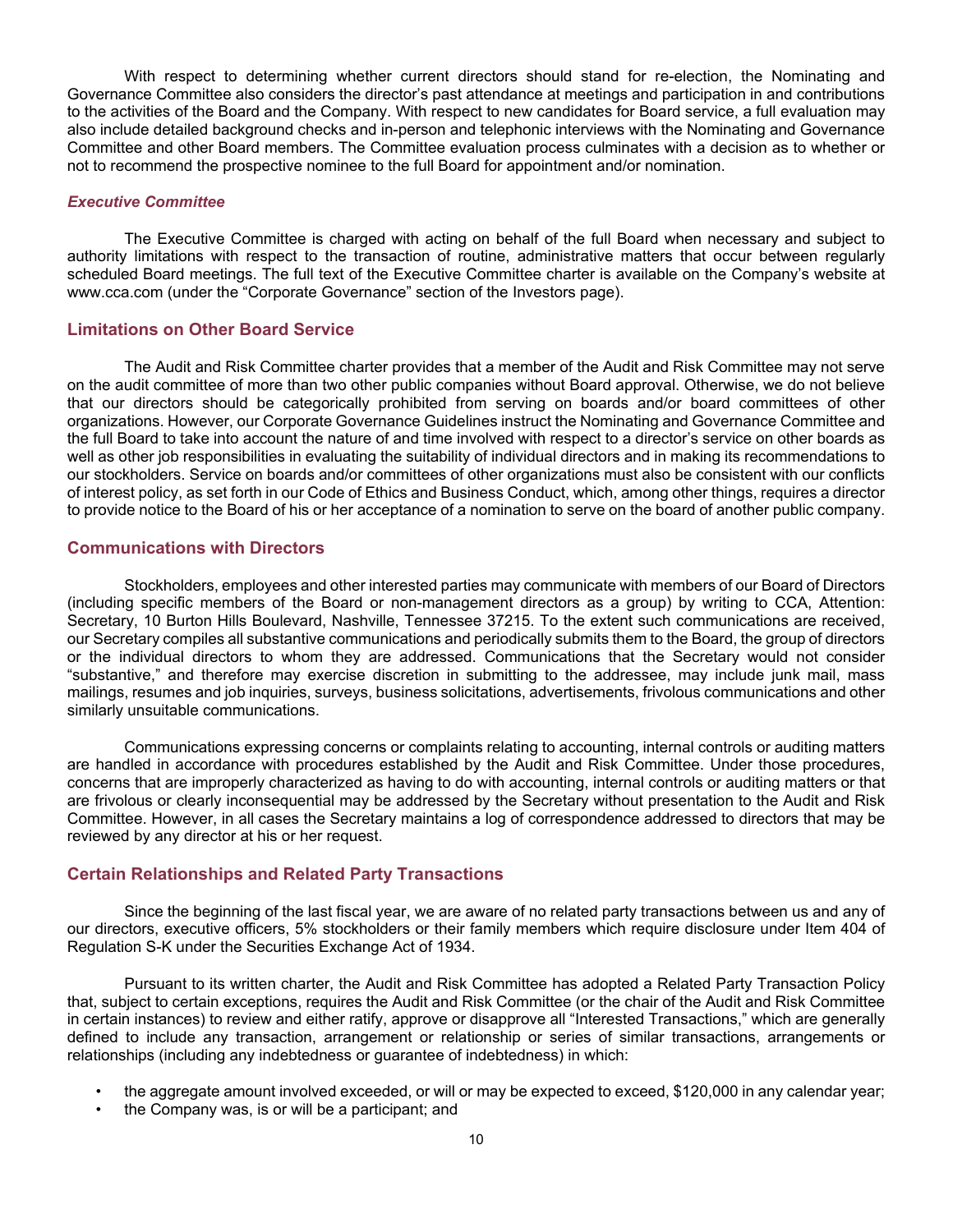any Related Party had, has or will have a direct or indirect interest.

For purposes of the policy, a "Related Party" is any:

- person who is or was (since the beginning of the last fiscal year for which the Company has filed a Form 10-K and proxy statement, even if they do not presently serve in that role) an executive officer, director or nominee for election as a director;
- greater than 5% beneficial owner of the Company's common stock;
- immediate family member of any of the foregoing; or
- firm. corporation or other entity in which any of the foregoing persons is employed or is a general partner, managing member or principal or in a similar position or in which such person has a 10% or greater beneficial ownership interest.

In determining whether to approve or ratify an Interested Transaction under the policy, the Audit and Risk Committee is to consider all relevant information and facts available to it regarding the Interested Transaction and take into account factors such as the Related Party's relationship to the Company and interest (direct or indirect) in the transaction, the terms of the transaction and the benefits to the Company of the transaction. No director is to participate in the approval of an Interested Transaction for which he or she is a Related Party or otherwise has a direct or indirect interest.

In addition, the Audit and Risk Committee is to review and assess ongoing Interested Transactions, if any, on at least an annual basis to determine whether any such transactions remain appropriate or should be modified or terminated.

## **Stock Ownership Guidelines**

Since 2007, we have maintained stock ownership guidelines (the "Guidelines") for our executive officers and directors because we believe it is important to align the interests of our management and Board with the interests of our stockholders. Under the Guidelines, our executive officers are expected to own a fixed number of shares of Company common stock equal to three times such executive officer's base salary in effect as of the date of their hiring or promotion, divided by the Company's closing common stock price on such date. Our non-executive directors are expected to own a fixed number of shares of Company common stock equal to four times their annual Board retainer (excluding any retainer for chairing or serving on a committee) in effect on March 1, 2007 or on the date of their later initial election or appointment to the Board, divided by the Company's closing common stock price on such date. Executive officers and directors serving on the Board at the time these Guidelines were adopted were required to achieve these ownership levels by March 1, 2012 and all others have until five years following their initial hiring or promotion as an executive officer, or election or appointment to the Board, as applicable, to satisfy the Guidelines. The Guidelines are further discussed under "Stock Ownership Guidelines" in the Compensation Discussion and Analysis and the Director Compensation sections of this proxy and are accessible on our website, www.cca.com (under the "Corporate Governance" section of the Investors page).

## **No Hedging or Pledging Permitted**

Our insider trading guidelines include provisions that prohibit members of our Board, executive officers, and other officers and employees from engaging in hedging or pledging transactions involving Company securities. None of the members of our Board or our executive officers are engaged in any hedging or pledging transactions involving Company securities.

# **Code of Ethics and Business Conduct**

All of our directors and employees, including our Chief Executive Officer, Chief Financial Officer and principal accounting officer, are subject to our Code of Ethics and Business Conduct. Our Code of Ethics and Business Conduct and related compliance policies are designed to promote an environment in which integrity is valued, business is conducted in a legal and ethical manner and ethics and compliance issues are raised and addressed. Our Nominating and Governance Committee is responsible for reviewing the Code annually and our Audit and Risk Committee is responsible for addressing any violations or waivers involving our executive officers and directors. We intend to post amendments to or waivers from our Code of Ethics and Business Conduct (to the extent applicable to our directors, chief executive officer, principal financial officer or principal accounting officer) on our website. Our Code of Ethics and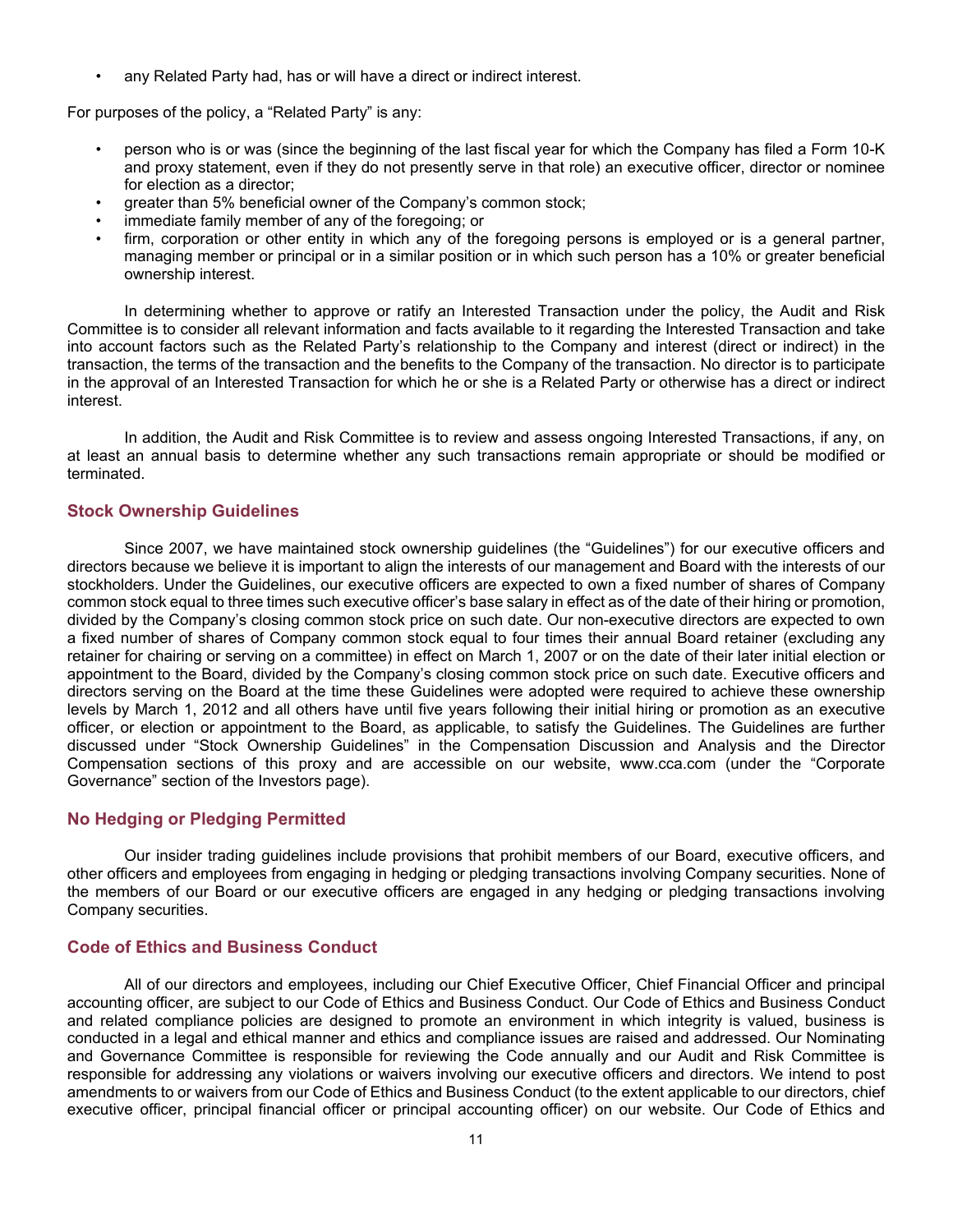Business Conduct is accessible on our website, www.cca.com (under the "Corporate Governance" section of the Investors page).

### **Risk Oversight**

Our Board of Directors oversees risk management with a focus on the Company's primary areas of risk: risk related to our business strategy, financial risk, legal/compliance (including REIT-compliance) risk and operational risk (including contract compliance). Our President and Chief Executive Officer and each of our Executive Vice Presidents are responsible for managing risk in their respective areas of authority and expertise, identifying key risks to the Board and explaining to the Board how those risks are being addressed.

In order to streamline and enhance risk management on a company-wide basis and assist the Board's oversight of our risk management processes, we have implemented an enterprise risk management ("ERM") program. The ERM program entails the identification, prioritization and assessment of a broad range of risks (*e.g.*, financial, operational, business, reputational, governance and managerial), and the formulation of plans to manage these risks or mitigate their effects in an integrated effort involving the Board, relevant Board committees, management and other personnel. The ERM program is led by our General Counsel and is a component of management's strategic planning process and is overseen by the Audit and Risk Committee with periodic reports to the full Board.

In December 2014, as a result of its regular evaluation of the responsibilities of its committees, our Board renamed the Audit Committee the "Audit and Risk Committee" and amended the responsibilities of the committee in its charter to refine and confirm its leadership role on behalf of the Board in oversight of our risk assessment and risk management practices. As noted above, the Audit and Risk Committee assists the Board with oversight of the ERM process. In addition to its general risk management and risk oversight role, the Audit and Risk Committee assists the Board with oversight of our financial, legal and regulatory risks, including risks related to our compliance with laws and regulations, including those applicable to REITs, as well as contract compliance (particularly contracts with government entities).

The full Board maintains an ongoing, direct role in risk oversight through, among other things, regular reports from the Chair of the Audit and Risk Committee, regular reports from our General Counsel on the ERM process and oversight of management's strategic planning process, which includes an evaluation of opportunities and risks presented by the Company's current strategies and alternative strategies. The Board also receives regular reports from each of the executives with respect to their areas of managerial responsibility. These reports include information concerning risks and risk mitigation strategies. For example, the Board receives quarterly reports from our Chief Corrections Officer with respect to key areas of operational risk; monitors risks relating to our partnership development efforts through quarterly reports from our Chief Development Officer; and receives regular reports from our General Counsel with respect to legal and compliance risks. In addition, the Board evaluates risk in the context of particular business strategies and transactions. For example, the Board monitors significant capital expenditures through its annual budget review and quarterly capital expenditure reports from management and monitors risk relating to our financing activities through in depth reviews of proposed financing transactions.

In addition to the Audit and Risk Committee, other standing committees of the Board also have responsibility for risk oversight within their areas of oversight. The Audit and Risk Committee focuses on financial risk, including fraud risk and risks relating to our internal controls over financial reporting. It receives an annual risk assessment report from the Company's internal auditors, as well as financial risk assessment information in connection with particular events or transactions. The Nominating and Governance Committee assists the Board of Directors in fulfilling its oversight responsibility with respect to organizational ethics and compliance and receives regular reports from the Company's General Counsel and its Ethics Officer. The Audit and Risk Committee and the Nominating and Governance Committee each provide certain legal and regulatory risk management oversight. As discussed in detail below, the Compensation Committee addresses risks relating to our executive compensation strategies. The full Board receives regular reports from the chairs of these committees and receives reports and other meeting materials provided to each of the committees.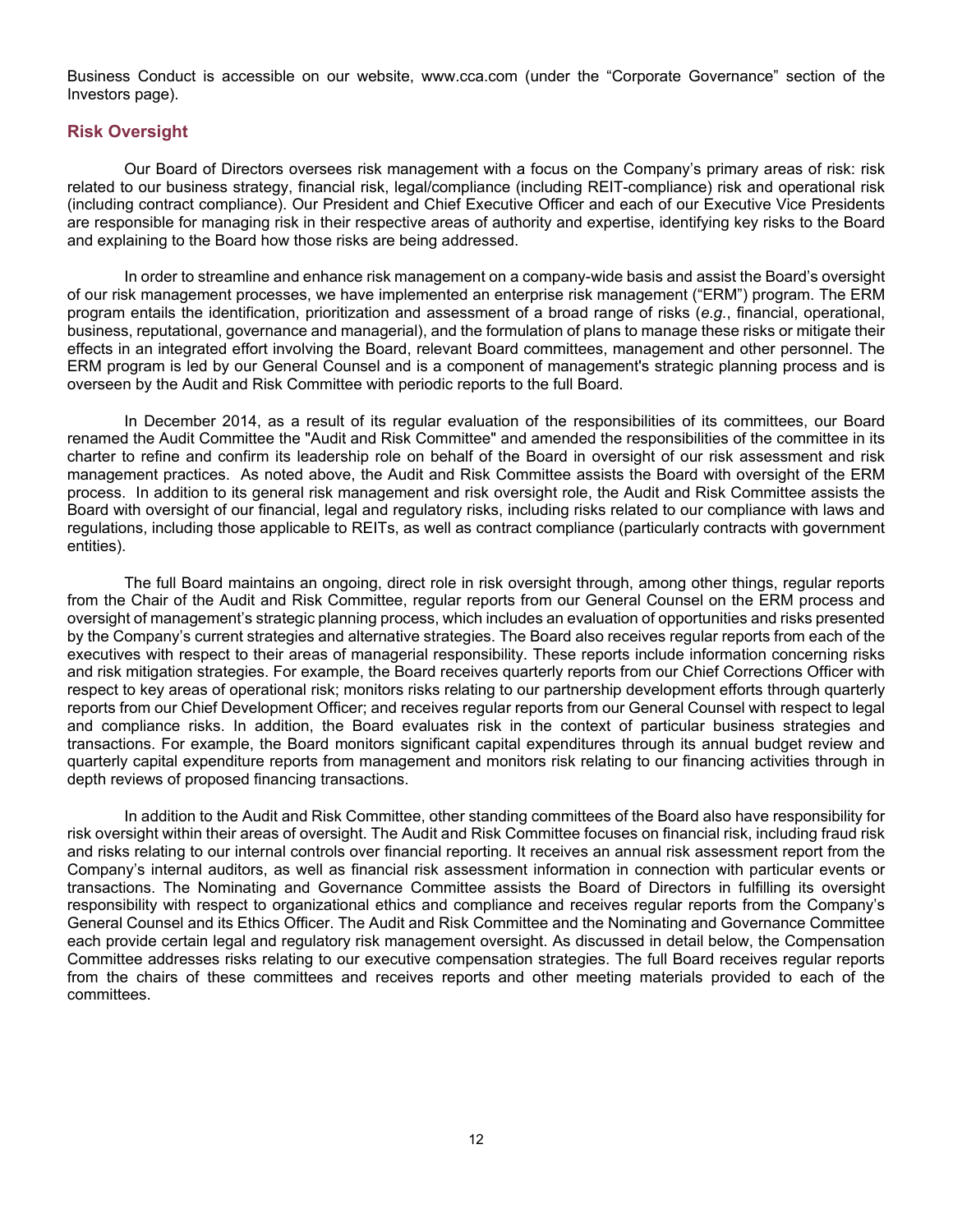## **Compensation Risk Assessment**

In setting compensation, our Compensation Committee considers the achievement of CCA's goals that may be inherent in the compensation program as well as the risks to CCA's stockholders. Although a significant portion of our executives' compensation is performance-based and "at-risk," the Compensation Committee believes our executive compensation plans are appropriately structured and do not pose a material risk to CCA. The Compensation Committee considered the following elements of our executive compensation plans and policies when evaluating whether such plans and policies encourage our executives to take unreasonable risks:

- We set performance goals that we believe are reasonable, but uncertain, in light of past performance and current market and economic conditions.
- We use restricted stock units for equity awards because restricted stock units retain value even in a depressed market.
- The performance-based vesting over multiple years for our long-term incentive awards promotes the alignment of our executives' interests with those of our stockholders for the long-term performance of CCA.
- Assuming achievement of at least a minimum level of performance, payouts under our performance-based plans result in some compensation at levels below full target achievement, rather than an "all-or-nothing" approach.
- Our executive stock ownership policy requires our executives to hold certain levels of CCA stock, which aligns an appropriate portion of their personal wealth to the long-term performance of CCA.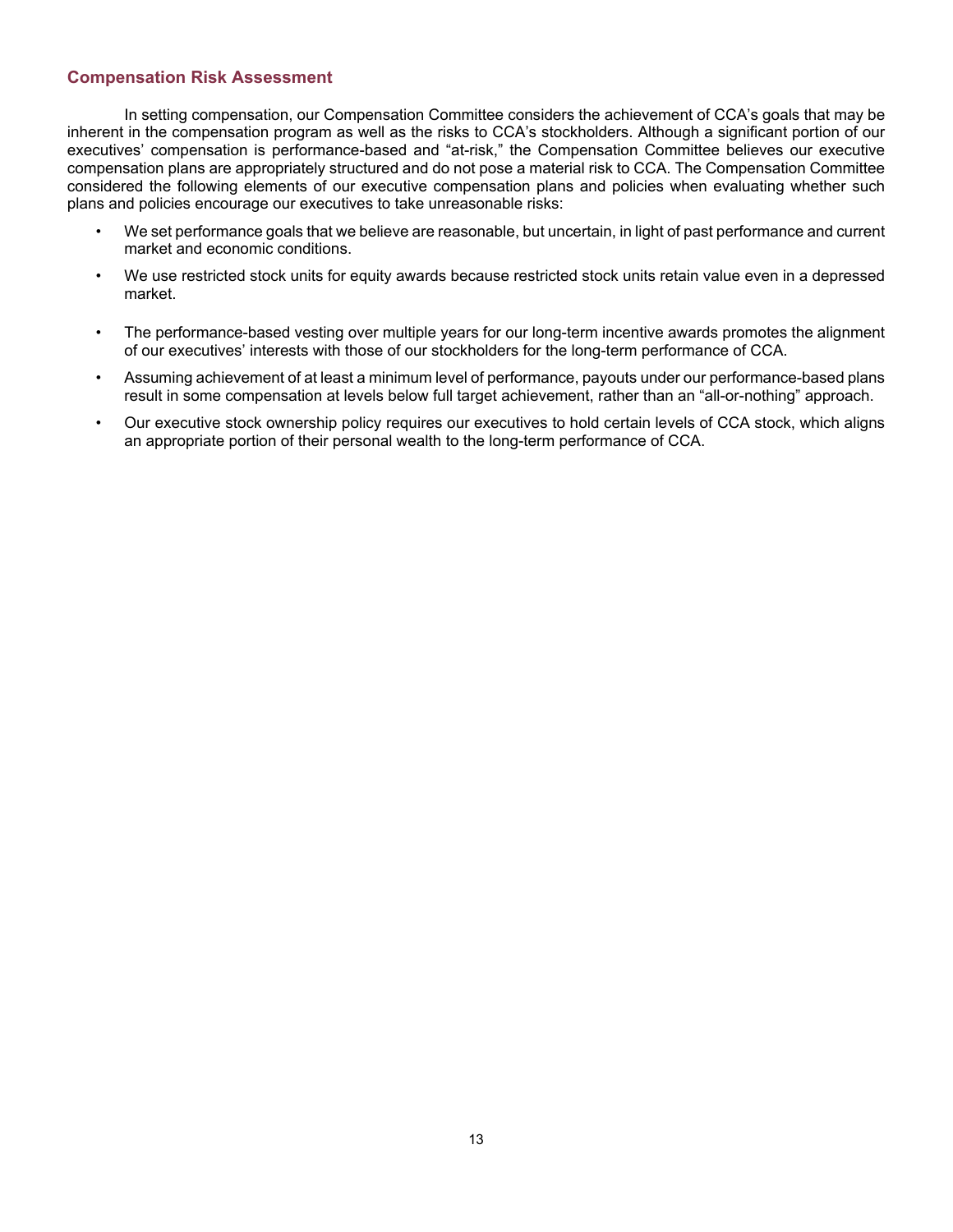# **PROPOSAL 1 - ELECTION OF DIRECTORS**

The current term of office of each of our directors expires at the Annual Meeting. We currently have 12 directors. All current members of the Board of Directors are standing for re-election at the Annual Meeting. Former directors William F. Andrews, Dennis W. DeConcini and John R. Horne did not stand for re-election at the 2014 Annual Meeting in keeping with the retirement guidelines set out in the Company's Corporate Governance Guidelines. In August 2014, based on the recommendation of the Nominating and Governance Committee, Mark A. Emkes was appointed by the Board of Directors to serve as a director. Our CEO, Damon T. Hininger, first recommended Mr. Emkes to be considered as a director.

Based on the recommendation of the Nominating and Governance Committee, the Board of Directors has nominated the following 12 nominees, all of whom are currently serving as directors, for re-election for a new term to serve until the next annual meeting of stockholders and until their successors are duly elected and qualified. We expect each of the 12 nominees to serve if elected. If any of them becomes unavailable to serve as a director, the Board may designate a substitute nominee. In that case, the persons named as proxies will vote for the substitute nominee designated by the Board.

The general criteria considered by the Nominating and Governance Committee with respect to director nominees are discussed on page 9 under the heading "Director Candidates." Based on evaluation of those criteria, the Nominating and Governance Committee and the Board believe that each of the nominees contributes relevant skills, expertise and experience to the Board and that the group of nominees collectively has the skills, expertise, experience, independence and other attributes necessary to discharge effectively the Board's oversight responsibilities on behalf of the Company's stockholders.

## **Nominees Standing for Election**

Information regarding each of the nominees for director, including particular qualifications considered for each nominee, is set forth below. Directors' ages are given as of the date of this Proxy Statement.

### **JOHN D. FERGUSON Director since 2000**

Mr. Ferguson, age 69, has served as a director since August 2000 and also serves as executive Chairman of our Board and chairman of our Executive Committee. Mr. Ferguson formerly served as our Chief Executive Officer from August 2000 to October 2009 and as our President from August 2000 until July 2008. Mr. Ferguson's career in business and government includes service as the Commissioner of Finance for the State of Tennessee and as the chairman and chief executive officer of Community Bancshares, Inc., the parent corporation of The Community Bank of Germantown (Tennessee), as well as service on the State of Tennessee Board of Education and the Governor's Commission on Practical Government for the State of Tennessee. Mr. Ferguson has served as a director of various charitable and civic organizations, including the Boy Scouts of America - Middle Tennessee Council, the Nashville Public Education Foundation and the Tennessee Performing Arts Center. Mr. Ferguson graduated from Mississippi State University in 1967.

In making the decision to nominate Mr. Ferguson to serve as a director, the Nominating and Governance Committee considered, in addition to the criteria referred to above, Mr. Ferguson's knowledge of the Company and its business and management team by virtue of his past service as our President and Chief Executive Officer; his demonstrated business acumen and leadership skills; his understanding of government gained through his experience in state government; and his civic and community involvement.

Mr. Hininger, age 45, has served as a director and our President and Chief Executive Officer since October 2009. From July 2008 until October 2009, Mr. Hininger served as our President and Chief Operating Officer. From 2007 until July 2008, Mr. Hininger served as our Senior Vice President, Federal and Local Customer Relations. Mr. Hininger joined the Company in 1992 and held several positions, including Vice President, Business Analysis and Vice President, Federal Customer Relations before being promoted to Senior Vice President. Mr. Hininger earned a bachelor's degree from Kansas State University and an M.B.A. from the Jack Massey School of Business at Belmont University. Mr. Hininger also serves on the board of directors with the United Way of Metropolitan Nashville.

### **DAMON T. HININGER Director since 2009**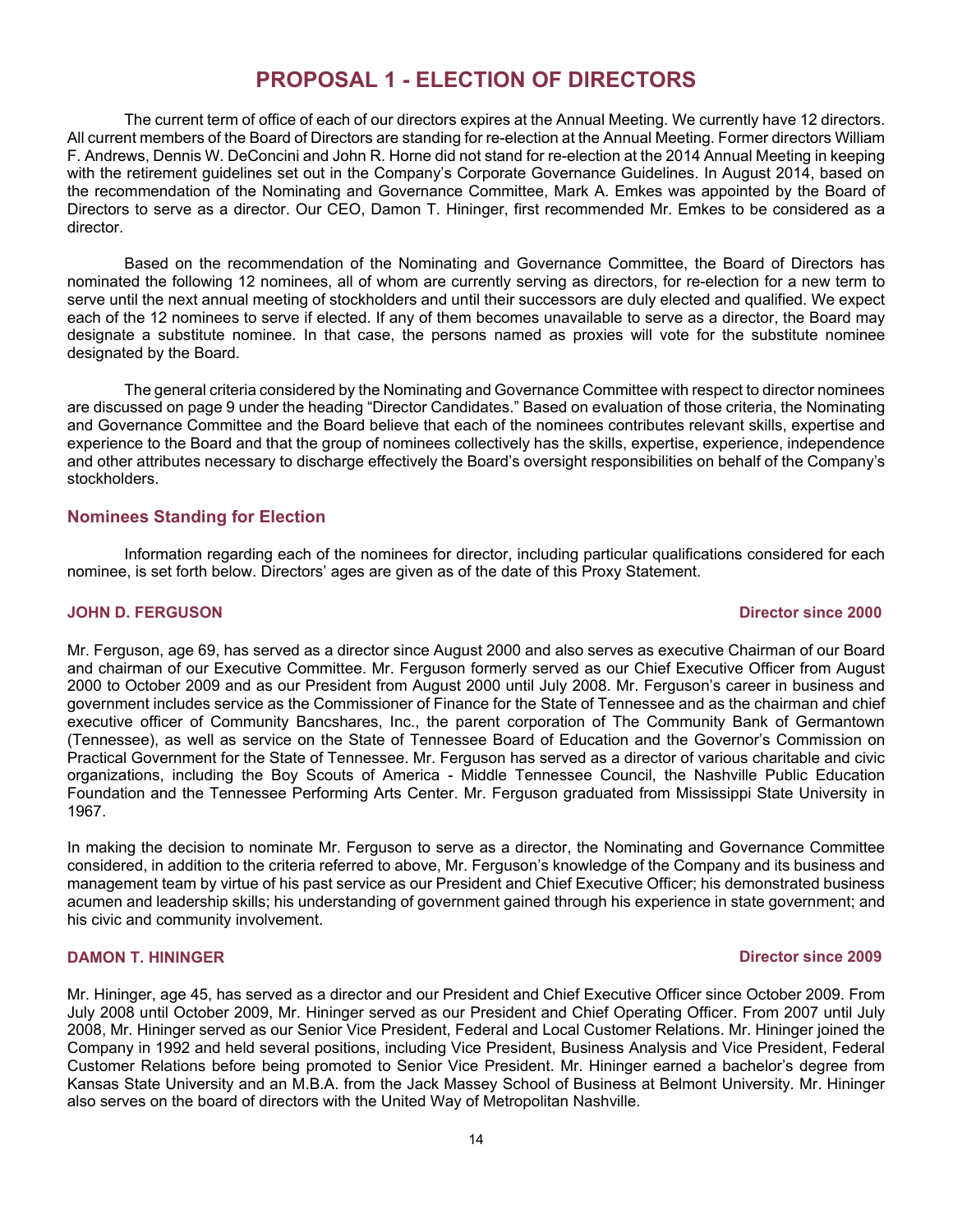In making the decision to nominate Mr. Hininger to serve as a director, the Nominating and Governance Committee considered, in addition to the criteria referred to above, his current service as our President and Chief Executive Officer and his comprehensive knowledge of the Company, its business, operations and management team through his current position and past roles with the Company, including roles at the facility operations level and as Chief Operations Officer and Senior Vice President, Federal and Local Customer Relations.

### **DONNA M. ALVARADO Director since 2003**

Ms. Alvarado, age 66, has served as a director and member of our Audit and Risk Committee since December 2003 and member of the Nominating and Governance Committee since December 2014. Ms. Alvarado is the founder and current president of Aguila International, an international business-consulting firm that specializes in human resources and leadership development. She serves as a director and member of the audit and compensation committees of CSX Corporation, a publicly-traded provider of rail and other transportation services, and as a director and chair of the nominating and corporate governance committee of Park National Corporation, a publicly-held bank holding company. Ms. Alvarado has served as a member and as chair of the Ohio Board of Regents and has held senior management positions in government, including Deputy Assistant Secretary of Defense with the U.S. Department of Defense and Director of ACTION, the federal domestic volunteer agency. Ms. Alvarado earned both a master's and a bachelor's degree in Spanish from Ohio State University, completed doctoral coursework in Latin American Literature at the University of Oklahoma and earned a postgraduate certificate in Financial Management from the Wharton School of Business at the University of Pennsylvania.

In making the decision to nominate Ms. Alvarado to serve as a director, the Nominating and Governance Committee considered, in addition to the criteria referred to above, her understanding of government through her public sector experience; her experience as a public company director and member of audit, compensation and nominating and corporate governance committees; her human resources and leadership development expertise; her civic and community involvement; and her contribution to the Board's gender and cultural diversity.

### **JOHN D. CORRENTI Director since 2000**

Mr. Correnti, age 68, has served as a director since December 2000 and is a member of our Compensation Committee. Mr. Correnti is the chairman and chief executive officer of Big River Steel, LLC, a steel development and operations company. Mr. Correnti previously served as chairman and chief executive officer of Steel Development Company, LLC from 2008 through 2012 and served as chief executive officer of SeverCorr, LLC from 2005 through 2008. Mr. Correnti also serves as a director of Navistar International Corporation, a publicly traded holding company of transportation related and other businesses, where he is a member of the governance committee and chair of the compensation committee. He serves as executive chairman of Silicor Materials, a private company formerly known as Calisolar, and as chairman of the board of Blue Oar Resources, a private company. Mr. Correnti holds a B.S. degree in civil engineering from Clarkson University, where he is a member of the Board of Trustees.

In making the decision to nominate Mr. Correnti to serve as a director, the Nominating and Governance Committee considered, in addition to the criteria referred to above, his executive leadership experience gained through his service as a chief executive of established and start-up companies, both public and private, and his public company director experience, including service on audit, corporate governance and compensation committees.

### **ROBERT J. DENNIS DIRECTOR CONSUMING THE SECOND STATE OF A SECOND STATE OF A SECOND STATE OF A SECOND STATE OF A SECOND STATE OF A SECOND STATE OF A SECOND STATE OF A SECOND STATE OF A SECOND STATE OF A SECOND STATE OF A**

Mr. Dennis, age 61, was appointed to the Board of Directors in February 2013 and is a member of our Compensation and Executive Committees. Mr. Dennis is the chairman, president and chief executive officer of Genesco Inc., a diversified retailer of footwear, headwear, sports apparel and accessories, where he has served in an executive capacity since 2004. A 27-year retail veteran, Mr. Dennis has held senior positions with Hat World Corporation and Asbury Automotive and was a partner and leader of the North American Retail Practice with McKinsey & Company, an international consulting firm. Mr. Dennis holds a master of business administration degree, with distinction, from the Harvard Business School, with a focus on consumer marketing, and bachelor's and master's degrees from Rensselaer Polytechnic Institute. Mr. Dennis is a member of the Board of Directors and a member of the Governance Committee of HCA Holdings, Inc., a leading health care services company that operates hospitals and surgery centers in the United States and London, England. Previously, he served as a member of the board of directors of Teavana Holdings, Inc., a publicly traded purveyor of high quality teas and tea products, until its acquisition by Starbucks in December 2012. He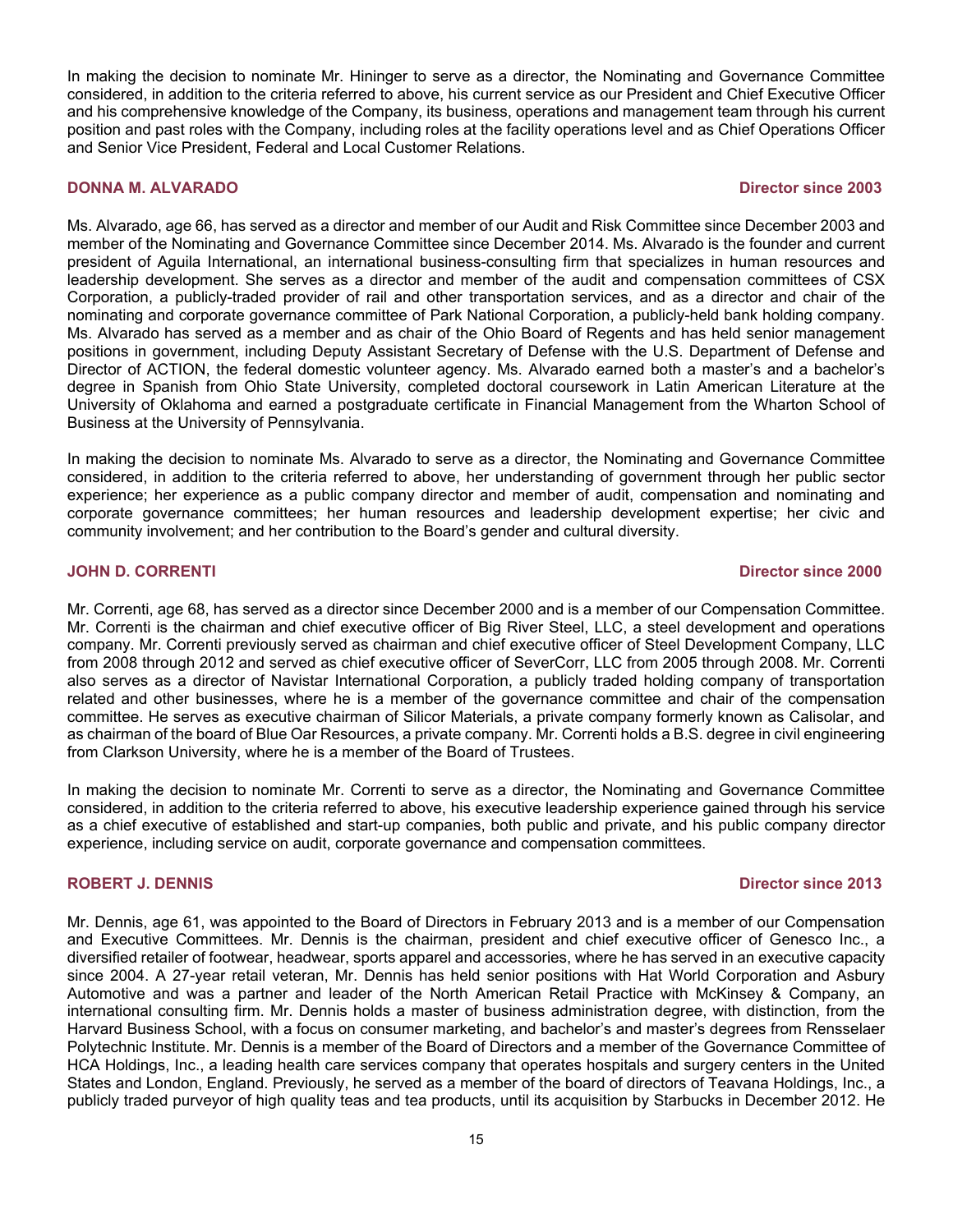serves on the board of directors of the United Way of Metropolitan Nashville, the Nashville Symphony, and serves on the Board of Visitors at Vanderbilt University's Owen School of Management.

In making the decision to nominate Mr. Dennis to serve as a director, the Nominating and Governance Committee considered, in addition to the criteria referred to above, his leadership experience as chief executive officer of a large public company; his public company director experience; his demonstrated business acumen and his understanding of corporate finance and business development matters; and his civic and community involvement.

### **MARK A. EMKES Director since 2014**

Mr. Emkes, age 62, was appointed to the Board of Directors in August 2014 and is a member of our Compensation Committee and our Nominating and Governance Committee. For more than five years and until his retirement effective on February 28, 2010, Mr. Emkes was the Chairman and Chief Executive Officer of Bridgestone Americas, Inc. and Bridgestone Americas Holdings, Inc., the world's largest tire and rubber company. He was also President of Bridgestone Americas, Inc. from January 2009 until his retirement. Mr. Emkes served as a director of Bridgestone Corporation from April 1, 2004 through February 28, 2010. From 2010 until 2013, Mr. Emkes served as the State of Tennessee's Commissioner of Finance and Administration, a state-level cabinet position. Mr. Emkes holds a Bachelor of Arts degree in economics from Indiana's DePauw University and a master of business administration degree from the Thunderbird School of Global Management, located in Glendale, Arizona.

Mr. Emkes is on the Board of Directors of: (i) Greif, Inc. (since February 2008), where he is a member of the compensation committee, (ii) First Horizon National Corporation (since October 2008), where he is the chairman of the audit committee, and (iii) Clarcor, Inc. (since June 2010), where he is a member of the compensation and director affairs/corporate governance committees. Mr. Emkes has served for the following charitable organizations: as President of the Middle Tennessee Council of the Boy Scouts of America, on the Board of Directors of the Community Foundation of Middle Tennessee, and on the Advisory Board of Habitat for Humanity, Nashville Chapter, all are charitable organizations. Additionally, he was Chairman of Nashville's 2010 Heart Walk and is a member of CEOs Against Cancer, Tennessee Chapter. Mr. Emkes was the 2011 recipient of the Jennings A. Jones Champion of Free Enterprise Award and in October 2012 was inducted into the Nashville Business Hall of Fame.

In making the decision to nominate Mr. Emkes to serve as a director, the Nominating and Governance Committee considered, in addition to the criteria referred to above, his leadership experience in various management positions, including the chief executive officer and chairman, of an international company; his demonstrated business acumen and his understanding of corporate finance and business development matters; and his civic and community involvement.

### **C. MICHAEL JACOBI Director since 2000**

Mr. Jacobi, age 73, has served as a director and as Chair of the Audit and Risk Committee since December 2000. Mr. Jacobi is the owner and president of Stable House, LLC, a private company engaged in residential real estate development. From June 2001 through May 2005, Mr. Jacobi served as the president and chief executive officer and a director of Katy Industries, Inc., a publicly-traded diversified manufacturing company. He is chairman of the board of Sturm, Ruger and Company, Inc., a publicly-traded maker of firearms, a director and a member of the compensation and risk committees of Webster Financial Corporation, a publicly-traded banking and financial services company, a director and member of the audit committee of Kohlberg Capital Corporation, a publicly-traded business development company specializing in term loans, mezzanine investments and selected equity positions in middle market companies and a director and member of the audit committee of Performance Sports Group Ltd., a publicly-traded sports equipment company. Mr. Jacobi is a certified public accountant and holds a B.S. degree from the University of Connecticut.

In making the decision to nominate Mr. Jacobi to serve as a director, the Nominating and Governance Committee considered, in addition to the criteria referred to above, his leadership experience as chief executive officer and chief financial officer of a public company; his extensive experience as a public company director and audit committee member and chairman; and his financial and accounting experience and expertise.

### **ANNE L. MARIUCCI Director since 2011**

Ms. Mariucci, age 57, has served as a director since December 2011 and as a member of our Audit and Risk Committee since May 2012. Ms. Mariucci is a private investor who, prior to 2003, served in a variety of senior management capacities with Del Webb Corporation and as Senior Vice President of Strategy for Pulte Homes, Inc., following its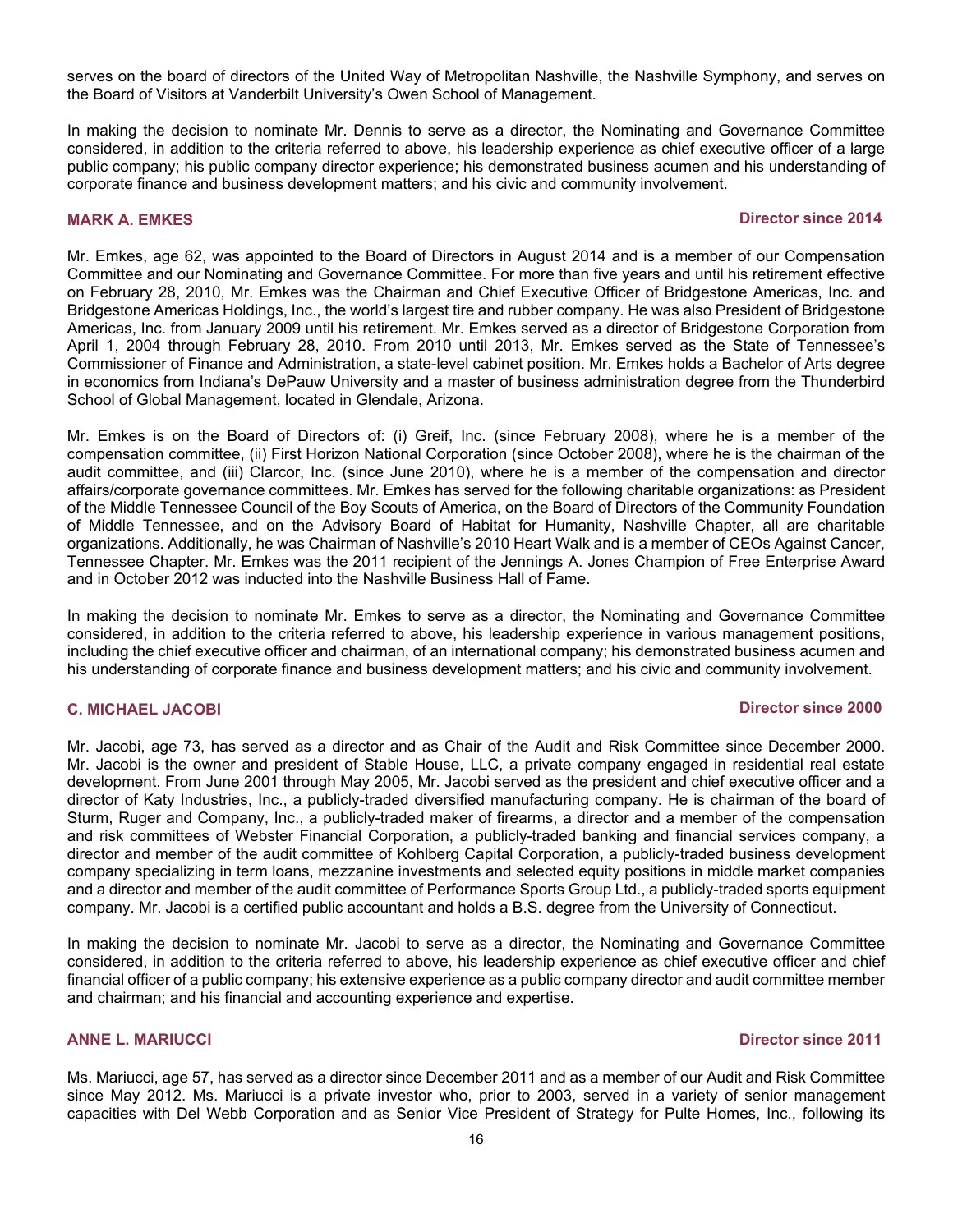acquisition of Del Webb. Ms. Mariucci received her undergraduate degree in accounting and finance from the University of Arizona and completed the corporate finance program at the Stanford University Graduate School of Business. She serves as a director of Taylor Morrison Home Corp., where she serves on the Audit Committee, and Southwest Gas Company, where she serves on the Nominating and Corporate Governance and Pension Plan Investment Committees, the University of Arizona Health Network, Arizona State University Foundation and the Fresh Start Women's Foundation. She is a past director of the Arizona State Retirement System, Scottsdale Healthcare and Action Performance Companies, as well as a past Trustee of the Urban Land Institute. She also served on the Arizona Board of Regents.

In making the decision to nominate Ms. Mariucci to serve as a director, the Nominating and Governance Committee considered, in addition to the criteria referred to above, her public company executive leadership experience; her understanding of and experience with the State of Arizona, a state where a significant portion of our operations is located; her background in accounting and corporate finance; her experience and knowledge with real estate; her experience as a public company director and member of audit and compensation committees; her civic and community involvement; and her contribution to the Board's gender diversity.

### **THURGOOD MARSHALL, JR. Director since 2002**

Mr. Marshall, age 58, has served as a director and member of the Nominating and Governance Committee since December 2002. Mr. Marshall is a partner in the law firm of Morgan, Lewis & Bockius LLP in Washington D.C., and a principal in Morgan Lewis Consulting Group LLC, a wholly owned subsidiary of Morgan, Lewis & Bockius LLP that assists business clients with communications, political and legal strategies. Mr. Marshall is a member of the board of directors of Genesco Inc., a diversified retailer of footwear, headwear, sports apparel and accessories, where he serves on the finance committee and the nominating and governance committee. He also serves on the boards of the Ford Foundation and the Supreme Court Historical Society. He serves on the American Bar Association Election Law Committee and the American Bar Association Law and National Security Committee, and he served on the Ethics Oversight Committee of the United States Olympic Committee. Mr. Marshall, the son of the historic Supreme Court Justice Thurgood Marshall, has held appointments in each branch of the federal government, including Cabinet Secretary to President Clinton and Director of Legislative Affairs and Deputy Counsel to Vice President Al Gore. Mr. Marshall was confirmed by the United States Senate to serve on the Board of Governors of the United States Postal Service in 2006 and served as Chairman prior to completing his service in 2013. Mr. Marshall earned a B.A. in 1978 and a J.D. in 1981 from the University of Virginia, after which he clerked for United States District Judge Barrington D. Parker.

In making the decision to nominate Mr. Marshall to serve as a director, the Nominating and Governance Committee considered, in addition to the criteria referred to above, his understanding of politics and the public sector through his varied government service and consulting work; his understanding of organizational governance and oversight through his service as a director in the public, non-profit and for-profit sectors; his understanding of legal, regulatory and compliance issues through his education and experience as a lawyer; and his contribution to the Board's cultural diversity.

### **CHARLES L. OVERBY Director since 2001**

Mr. Overby, age 68, has served as a director since December 2001. Mr. Overby has served as a member of the Audit and Risk Committee since February 2002 and as the Chair of the Nominating and Governance Committee since the committee was established in December 2002. From 1997 through 2011, Mr. Overby served as the chairman and chief executive officer of The Freedom Forum, an independent, non-partisan foundation dedicated to the First Amendment and media issues, as well as chief executive officer of its affiliates, The Diversity Institute and the Newseum, a museum about news and history in Washington, D.C. Mr. Overby is a former Pulitzer Prize-winning editor in Jackson, Mississippi. He worked 16 years for Gannett Co., the nation's largest newspaper company, in various capacities, including as reporter, editor and corporate executive. He was vice president for news and communications for Gannett and served on the management committees of Gannett and USA TODAY. Mr. Overby currently serves on the board of the Andrew Jackson Foundation.

In making the decision to nominate Mr. Overby to serve as a director, the Nominating and Governance Committee considered, in addition to the criteria referred to above, his executive leadership experience and understanding of corporate governance as chief executive of several non-profit organizations; his understanding of media and public relations through his career as a journalist, print media executive and executive with other media related organizations; his political experience; and his civic and community involvement and leadership.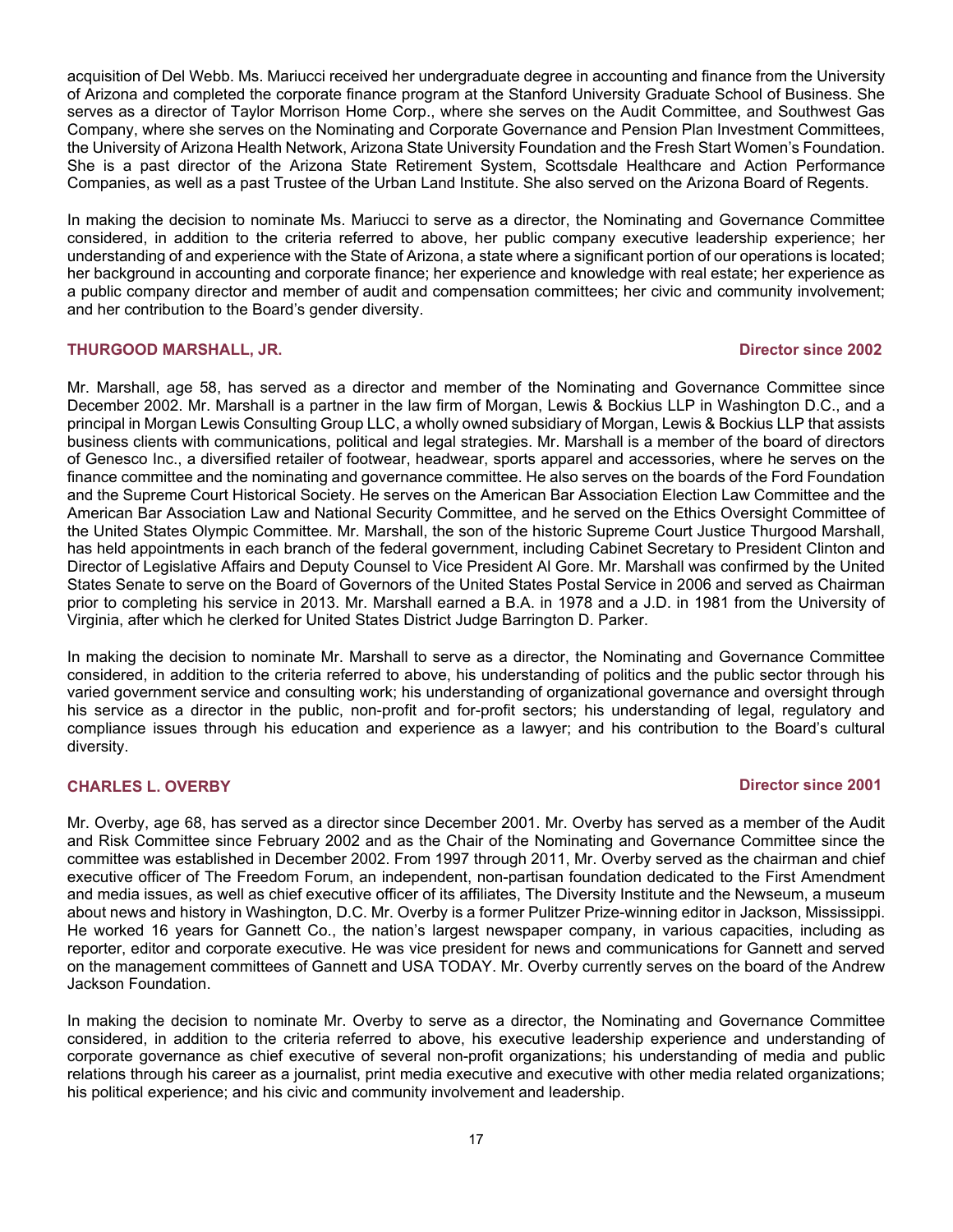Mr. Prann, age 64, has served as a director and member of the Compensation Committee since December 2000 and member of the Audit and Risk Committee since December 2014. Mr. Prann's business experience includes service as the president and chief executive officer of Katy Industries, Inc., as a partner with the accounting firm of Deloitte & Touche and as a director of several private companies. Mr. Prann earned a B.A. in Biology from the University of California, Riverside and an M.B.A. from the University of Chicago.

In making the decision to nominate Mr. Prann to serve as a director, the Nominating and Governance Committee considered, in addition to the criteria referred to above, his executive leadership experience as president and chief executive of a public company and his understanding of accounting and finance issues through his education and career.

### **JOSEPH V. RUSSELL Director since 1999**

Mr. Russell, age 74, has served as a director since 1999. Mr. Russell is the Chair of the Compensation Committee and a member of the Executive and the Nominating and Governance Committees. Mr. Russell is the co-chairman and cochief executive officer of Elan-Polo, Inc., a privately-held, world-wide producer and distributor of footwear. Mr. Russell is a member of the board of the Maddox Charitable Fund, the Boy Scouts of America - Middle Tennessee Council and the Vanderbilt Heart Advisory Council, all charitable organizations. He is also a member of the board of Community Care Inc. and Belmont University. Mr. Russell graduated from the University of Tennessee in 1963 with a B.S. in Finance.

In making the decision to nominate Mr. Russell to serve as a director, the Nominating and Governance Committee considered, in addition to the criteria referred to above, his experience as the owner and chief executive officer of a manufacturing company; his familiarity with the Company through his long tenure as a director; his demonstrated leadership skills as a director and Chair of the Compensation Committee; and his knowledge, experience and judgment with respect to executive compensation issues.

### **The Board of Directors unanimously recommends a vote "FOR" each of the 12 nominees.**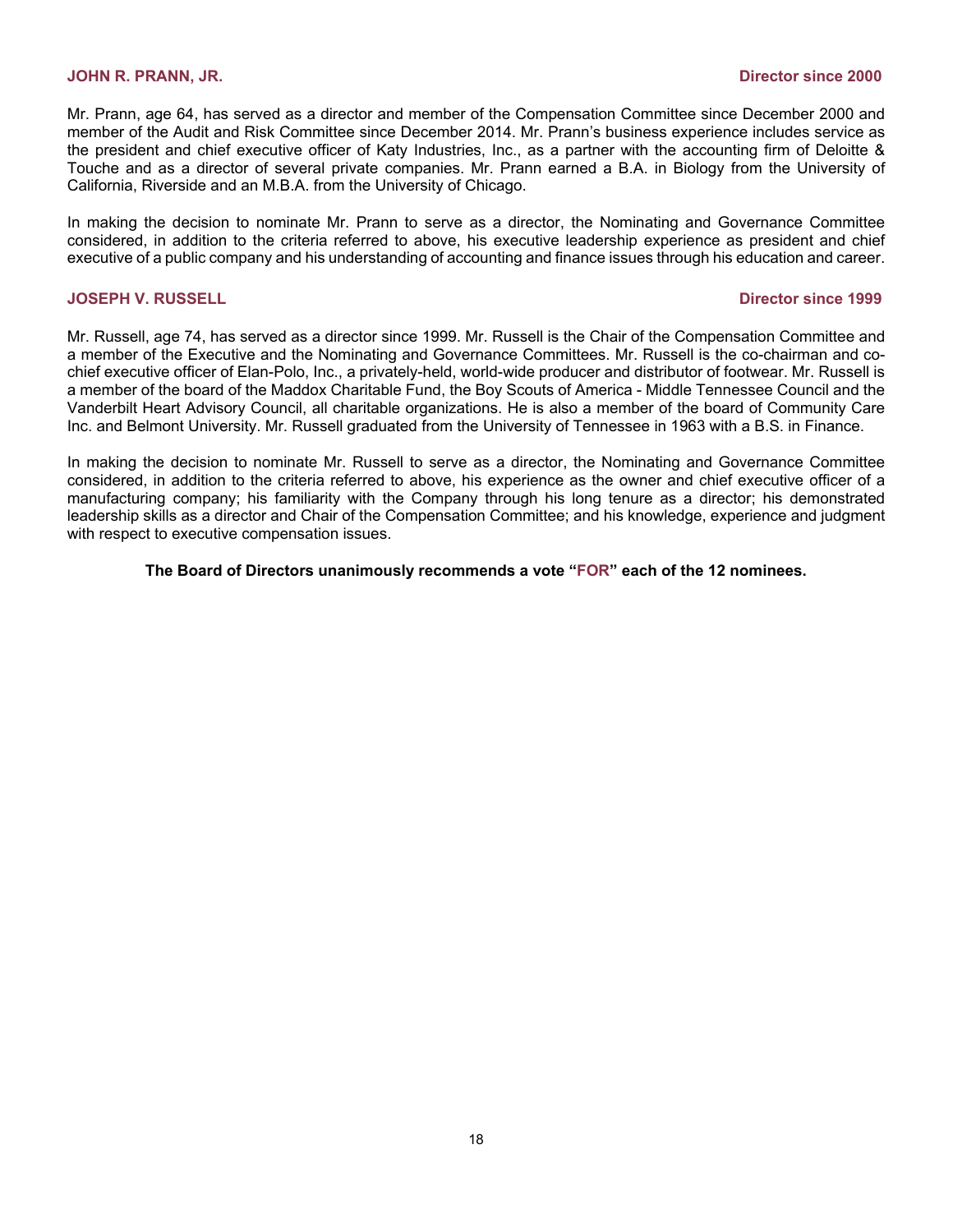# **PROPOSAL 2 - RATIFICATION OF APPOINTMENT OF INDEPENDENT REGISTERED PUBLIC ACCOUNTING FIRM**

The Audit and Risk Committee has appointed Ernst & Young LLP as our independent registered public accounting firm for the fiscal year ending December 31, 2015. Services provided to the Company and its subsidiaries by Ernst & Young LLP in fiscal 2014 are described below under "Audit Matters."

Representatives of Ernst & Young LLP will be present at the Annual Meeting. They will have the opportunity to make a statement if they desire to do so and we expect that they will be available to respond to questions.

Ratification of the appointment of Ernst & Young LLP requires the affirmative vote of a majority of the votes cast by the holders of the shares of common stock voting in person or by proxy at the Annual Meeting. If the Company's stockholders do not ratify the appointment of Ernst & Young LLP, the Audit and Risk Committee will reconsider the appointment and may affirm the appointment or retain another independent accounting firm. If the appointment is ratified, the Audit and Risk Committee may in the future replace Ernst & Young LLP as our independent registered public accounting firm if it is determined that it is in the Company's best interest to do so.

**The Board of Directors unanimously recommends a vote "FOR" the ratification of the appointment of Ernst & Young LLP as the independent registered public accounting firm of the Company for the fiscal year ending December 31, 2015.**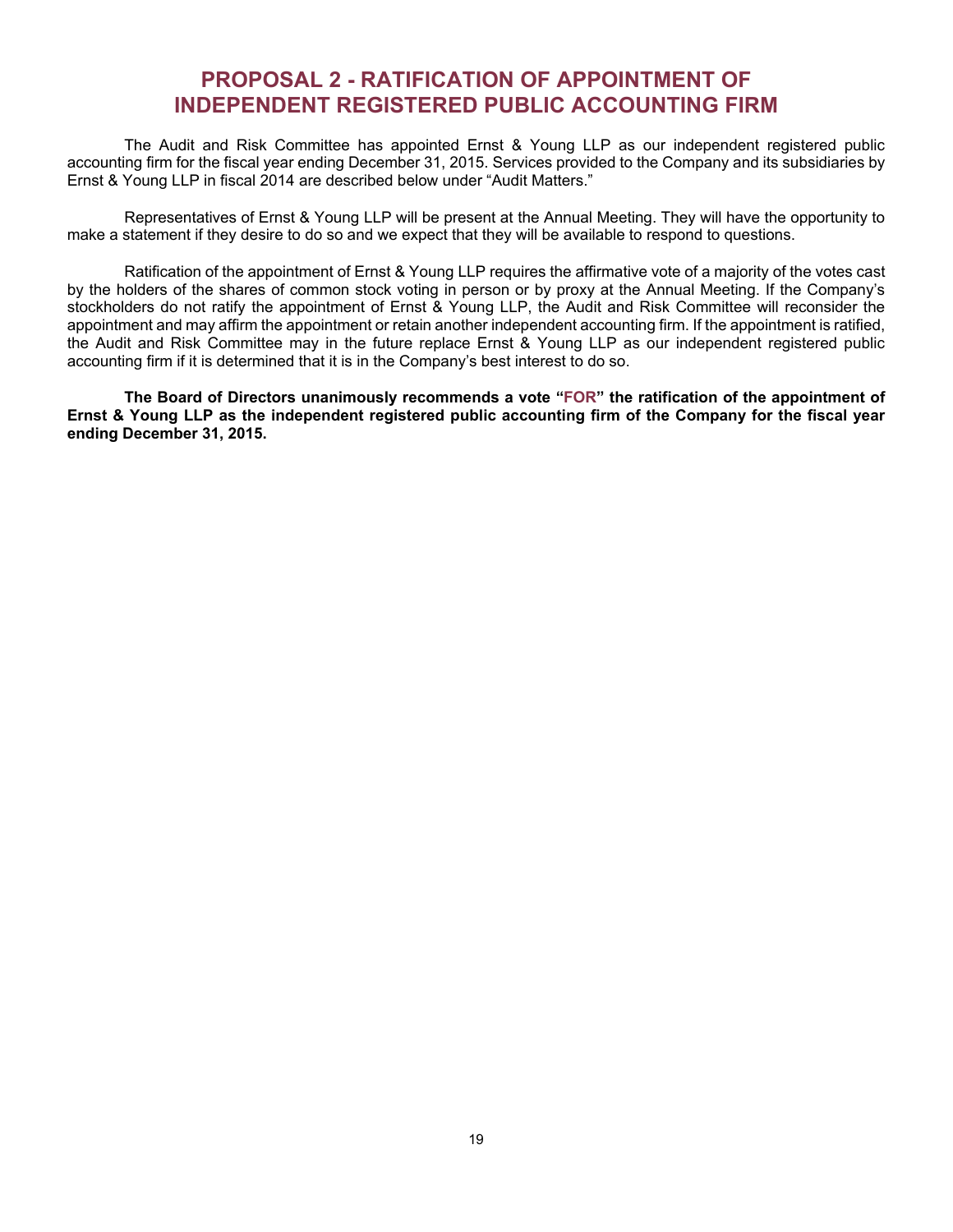# **AUDIT MATTERS**

## **Audit and Non-Audit Fees**

The following table presents fees for audit, audit-related, tax and other services rendered by the Company's principal independent registered public accounting firm, Ernst & Young LLP, for the years ended December 31, 2014 and 2013.

| <b>Fees</b>                   | 2014                     | 2013        |
|-------------------------------|--------------------------|-------------|
| Audit Fees (1)                | \$1,288,906              | \$1,419,500 |
| Audit-Related Fees (2)        | $\overline{\phantom{a}}$ | 70,000      |
| Tax Fees (3)                  | 776,895                  | 719,705     |
| All Other Fees <sup>(4)</sup> | 1,715                    | 1,995       |
| <b>Total</b>                  | \$2,067,516              | \$2,211,200 |

 (1) Audit fees for 2014 and 2013 include fees associated with the audit of our consolidated financial statements, the audit of our internal control over financial reporting, reviews of our quarterly financial statements and assistance with filing certain registration statements.

(2) Audit-Related Fees in 2013 include due diligence and accounting consultations related to our acquisition of Correctional Alternatives, Inc.

- (3) Tax fees for 2014 and 2013 were for services consisting primarily of federal and state tax planning, including the Company's activities relating to being taxed as a REIT. Tax fees for 2013 also include federal and state tax consulting in connection with our acquisition of Correctional Alternatives, Inc.
- (4) All other fees for 2014 and 2013 consist of access fees to EY Online, an on-line information and communication tool available to Ernst & Young audit clients.

### **Pre-Approval of Audit and Non-Audit Fees**

Consistent with Section 202 of the Sarbanes-Oxley Act of 2002 and SEC rules regarding auditor independence, our Audit and Risk Committee pre-approves all audit and non-audit services provided by our independent registered public accounting firm. In 2014 and 2013, the Audit and Risk Committee approved all fees disclosed under "audit," "tax," "audit-related" and "all other" fees by Ernst & Young in accordance with applicable rules.

The Audit and Risk Committee's Auditor Independence Policy prohibits our independent registered public accounting firm from performing certain non-audit services and any services that have not been approved by the Audit and Risk Committee in accordance with the policy and the Section 202 rules. The policy establishes procedures to ensure that proposed services are brought before the Audit and Risk Committee for consideration and, if determined by the Committee to be consistent with the auditor's independence, approved prior to initiation, and to ensure that the Audit and Risk Committee has adequate information to assess the types of services being performed and fee amounts on an ongoing basis. The Audit and Risk Committee has delegated to its Chair, Mr. Jacobi, the authority to pre-approve services between meetings when necessary, provided that the full Committee is apprised of the services approved at its next regularly scheduled meeting.

### **Report of the Audit and Risk Committee**

*The following Report of the Audit and Risk Committee does not constitute soliciting material and should not be deemed filed or incorporated by reference into any other Company filing under the Securities Act of 1933 or the Securities Exchange Act of 1934, except to the extent the Company specifically incorporates this Report by reference therein.*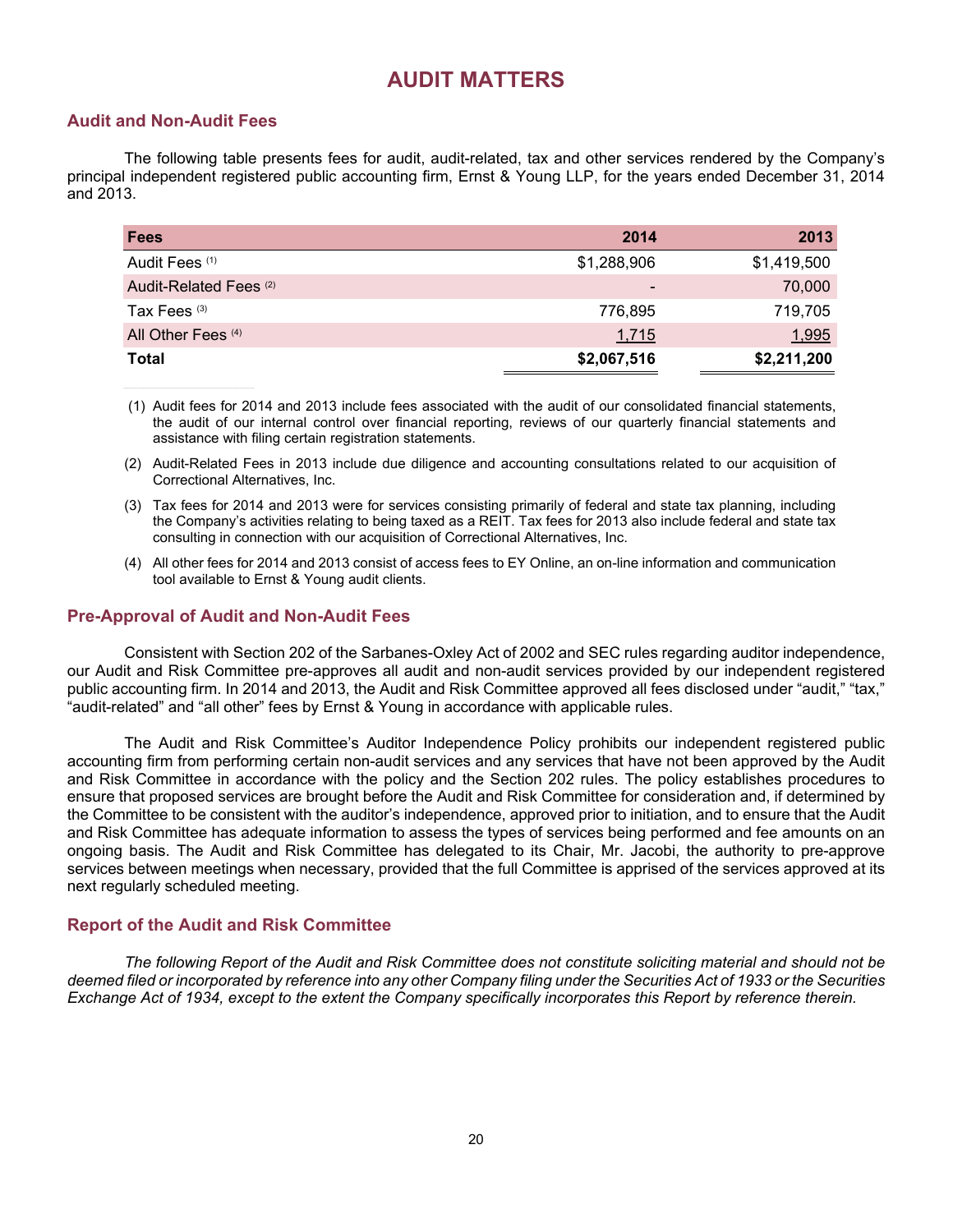### *Oversight of Financial Reporting*

As part of its oversight of our financial statements, the Committee reviews and discusses with both management and our independent registered public accounting firm all annual and quarterly financial statements prior to their issuance. With respect to the 2014 fiscal year, management advised the Committee that each set of financial statements reviewed had been prepared in accordance with generally accepted accounting principles and reviewed significant accounting and disclosure issues with the Committee. These reviews included discussion with the independent registered public accounting firm of matters required to be discussed pursuant to *Auditing Standard No. 16 (Communications with Audit Committees)*, as amended, including the quality of our accounting principles, the reasonableness of significant judgments and the clarity of disclosures in the financial statements. The Committee also received the written disclosures and a letter from Ernst & Young LLP required by applicable requirements of the Public Company Accounting Oversight Board regarding its communications with the Committee concerning independence, and has discussed with Ernst & Young LLP its independence.

Also with respect to fiscal 2014, the Audit and Risk Committee received periodic updates provided by management, the independent registered public accounting firm and the internal auditors at each regularly scheduled Audit and Risk Committee meeting and provided oversight during the process. At the conclusion of the process, management provided the Audit and Risk Committee with, and the Audit and Risk Committee reviewed a report on, the effectiveness of our internal control over financial reporting. The Audit and Risk Committee also reviewed Management's Report on Internal Control over Financial Reporting and Ernst & Young LLP's Reports of Independent Registered Public Accounting Firm included in our Annual Report on Form 10-K for the year ended December 31, 2014.

Taking all of these reviews and discussions into account, the undersigned Committee members recommended to the Board of Directors that the Board approve the inclusion of our audited financial statements in our Annual Report on Form 10-K for the fiscal year ended December 31, 2014, for filing with the SEC.

Submitted by the Audit and Risk Committee of the Board of Directors:

C. Michael Jacobi, Chair Donna M. Alvarado Anne L. Mariucci Charles L. Overby John R. Prann, Jr. (since December 2014)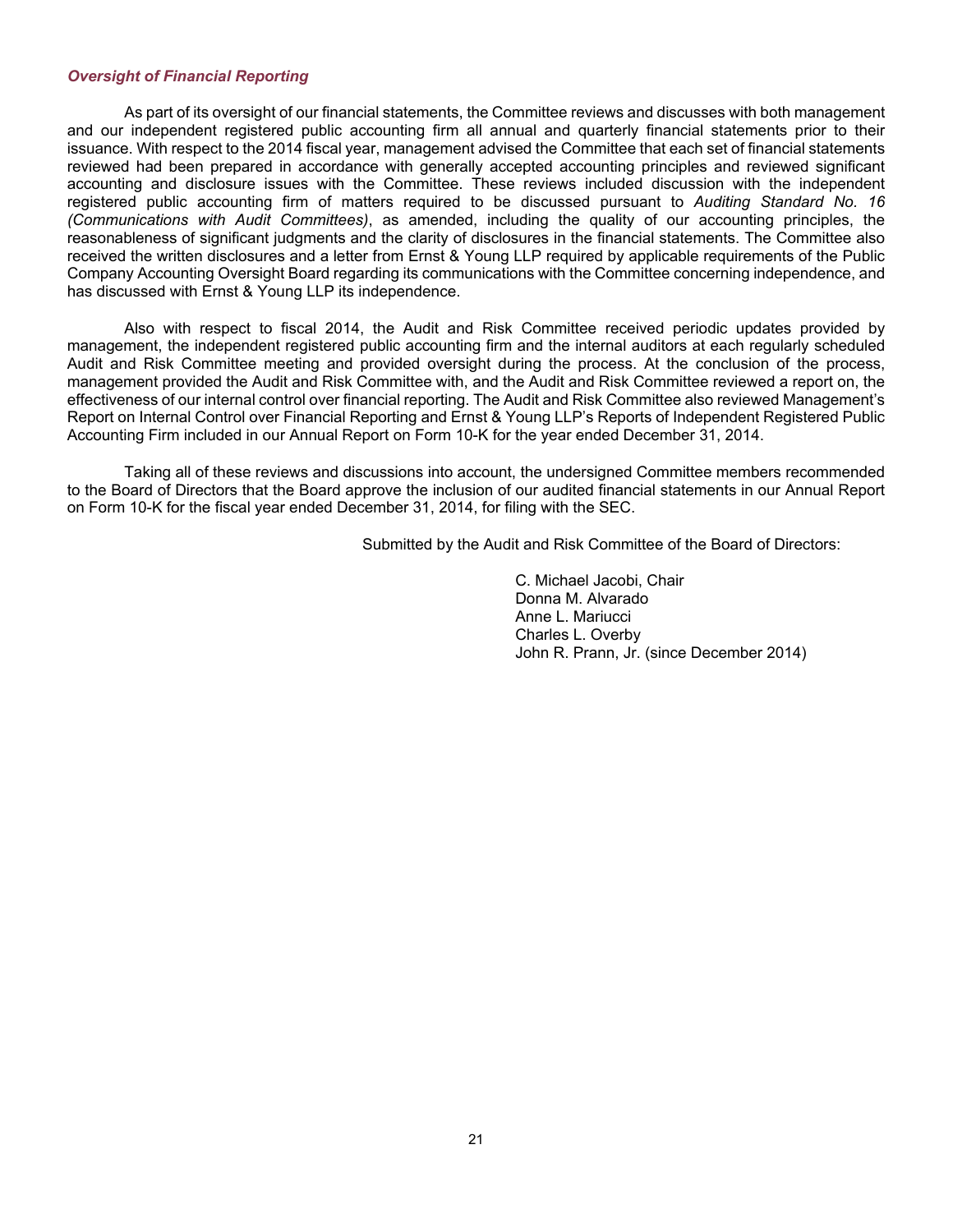# **PROPOSAL 3 - ADVISORY VOTE TO APPROVE THE COMPENSATION OF NAMED EXECUTIVE OFFICERS**

The Company seeks your non-binding advisory vote and asks that you support the compensation of our Named Executive Officers as disclosed in the Compensation Discussion and Analysis section ("CD&A") and the accompanying tables contained in this Proxy Statement. Our Board of Directors has determined to hold this advisory vote every year. Because your vote is advisory, it will not be binding on the Compensation Committee or the Company. However, the Compensation Committee will review the voting results and take them into consideration when making future decisions regarding executive compensation for our Named Executive Officers. We urge you to read the CD&A, which begins on page 26, and any other sections of this Proxy Statement for additional details on our executive compensation, including our compensation philosophy and objectives and the 2014 compensation of our Named Executive Officers.

As described in detail in the CD&A, our executive compensation programs are designed to ensure that our executive officers are rewarded appropriately for their contributions to us and that our overall compensation strategy supports the objectives and values of our organization, as well as stockholder interests. Our programs are designed to attract and maintain executive leadership who will execute our business strategy, uphold our values and deliver results and long-term value to our stockholders. Our goal is to have a substantial portion of executive compensation contingent upon our performance.

We had significant success and increased value in 2014, including:

- In our **second year operating as a REIT**, we delivered value and strong returns to our stockholders with our regular aggregate dividends per share in 2014 increasing to \$2.04 from \$1.97 per share in 2013.
- We have had **strong one-year, three-year and five-year total stockholder return ("TSR")** of 20.4%, 34.2% and 14.9%, respectively.
- We had **strong operational and financial results** for 2014, as we achieved growth in our adjusted net income, dividends and normalized Funds From Operations ("FFO"), due to successful operations and integration as a REIT.

Our compensation reflected our performance and reasonable market competitive practices:

- We employ **normalized FFO as the primary performance metric** by which annual incentive cash compensation may be earned, once we achieved positive adjusted earnings per share ("Adjusted EPS").
	- $\triangleright$  We achieved positive Adjusted EPS and normalized FFO per share of \$1.92 and \$2.65, respectively, which, pursuant to the pre-established formula, yielded an **annual cash incentive payout of 101.42% of actual salary**.
	- **Target bonus opportunity** under our 2014 annual cash incentive plan was **75% of salary** for all executives, **including our CEO**.
- We **re-introduced performance-based RSUs** in 2014, which vest based on our achievement of annual growth of normalized FFO per share, with 1/3<sup>rd</sup> of the granted shares vesting if we achieve maximum normalized FFO per share goal for that year. If maximum goals are not achieved, vesting is delayed and will occur, if at all, based on pre-established goals. The normalized FFO goals are based on cumulative normalized FFO growth rates.
	- Our **cumulative normalized FFO per share growth** resulted in **full vesting of the tranches of the performances shares** granted in 2014 that could vest based on our 2014 normalized FFO performance.
	- Our Adjusted **EPS** resulted in **full vesting of the tranche of the performance shares** granted in 2012 that could vest based on our 2014 Adjusted EPS performance.
- Our equity grants in 2014 were **exclusively performance-based RSUs**. We did not grant any options or time-based RSUs.
- We made substantial **revisions to our Peer Group** in early 2014 to reflect our REIT status.
- Our total cash compensation and total direct compensation are generally **at or below market median**.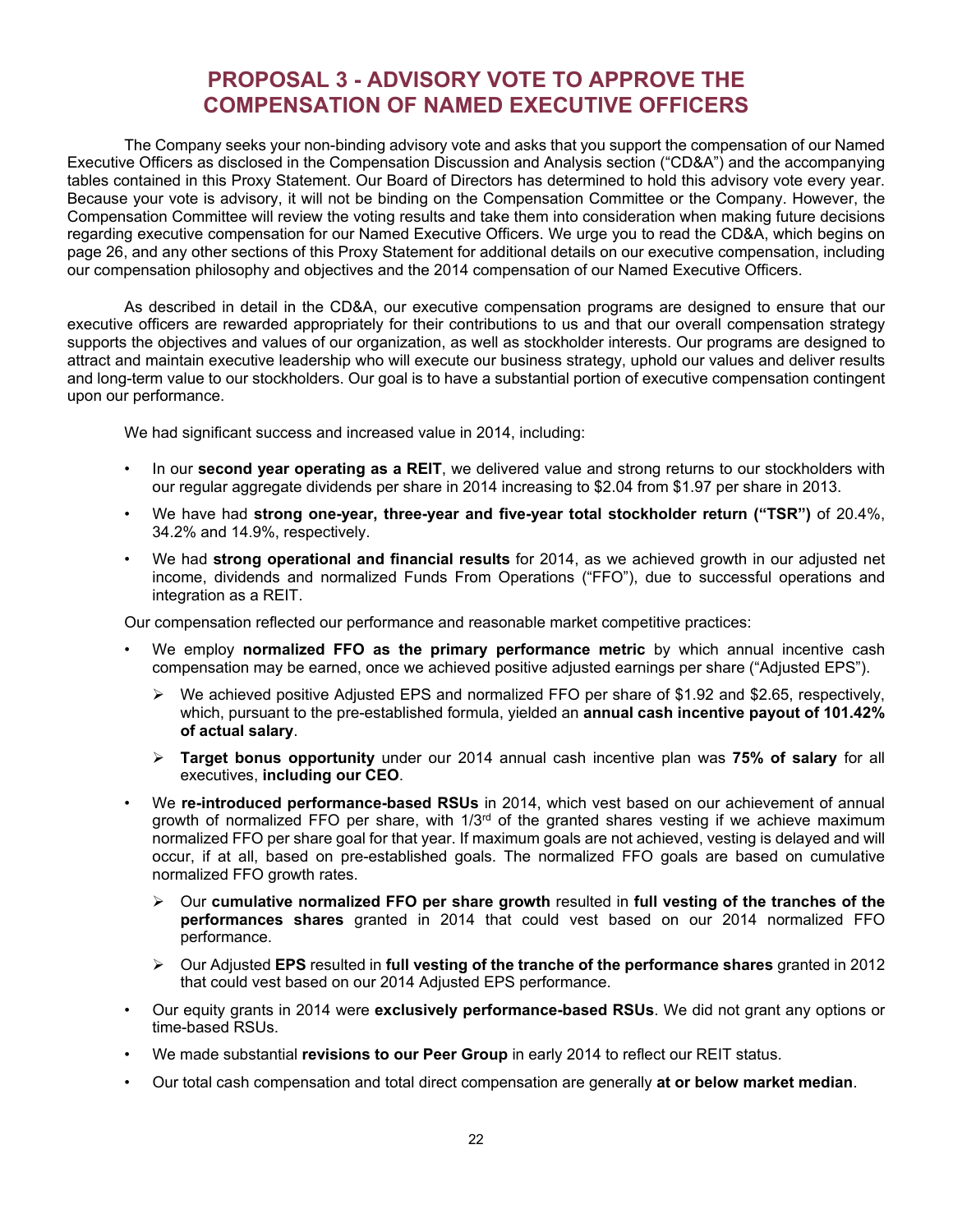The Compensation Committee continually reviews the compensation programs for our Named Executive Officers to ensure our programs achieve the desired goals of aligning our executive compensation structure with our stockholders' interests and current market practices. The Compensation Committee also has engaged an independent compensation consultant, PricewaterhouseCoopers LLP, to assist it in reviewing the Company's compensation strategies and plans.

We believe that our executive compensation programs are structured in the best manner possible to support our company and our business objectives.

Stockholders are being asked to vote on adoption of the following resolution:

RESOLVED: That the stockholders of Corrections Corporation of America approve the compensation of the Company's Named Executive Officers, as described in the Compensation Discussion and Analysis section and related compensation tables, notes and narrative in the Proxy Statement for the Company's 2015 Annual Meeting of Stockholders.

**The Board of Directors unanimously recommends a vote "FOR" the approval, on an advisory basis, of the compensation of our Named Executive Officers.**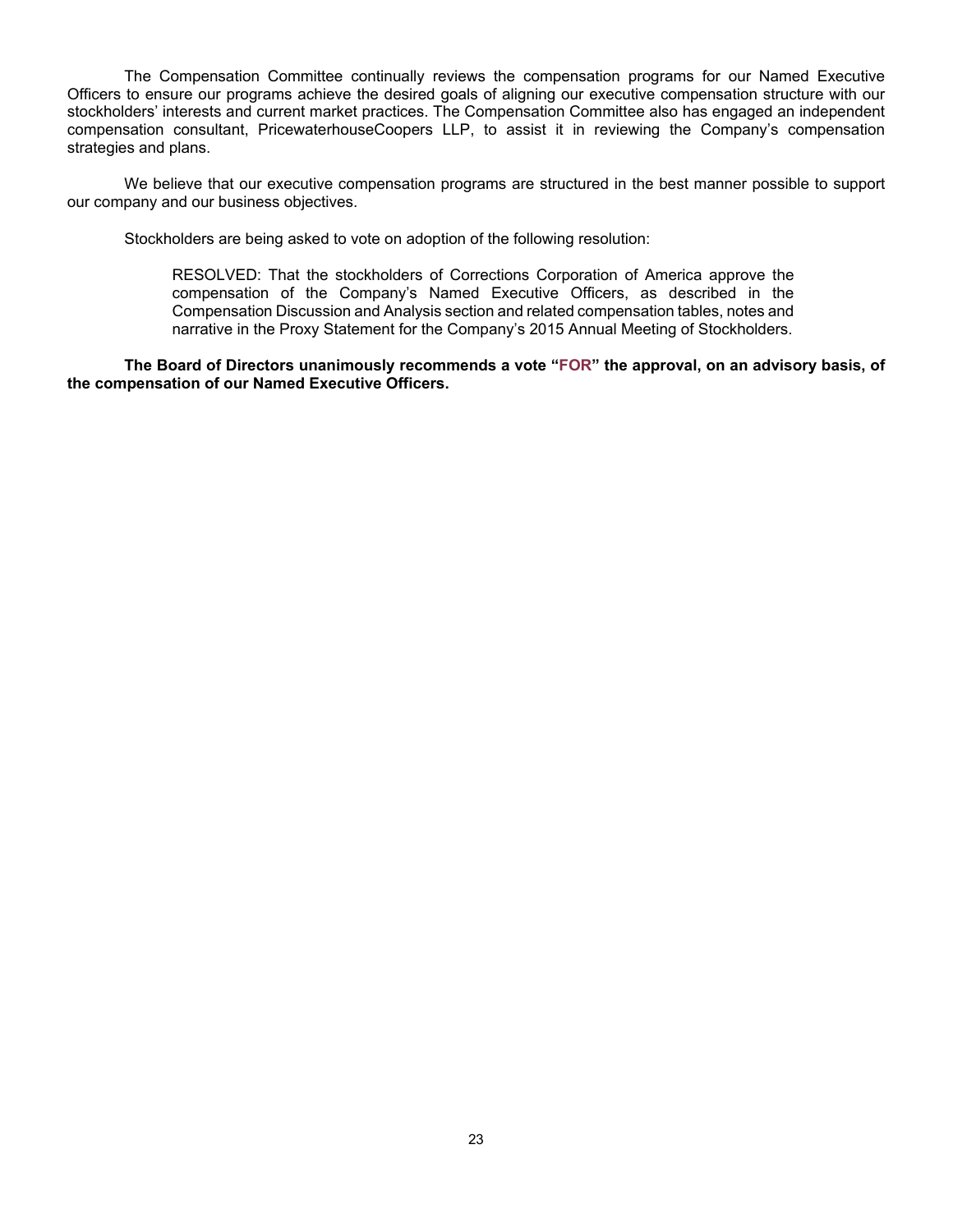# **EXECUTIVE OFFICERS**

| Damon T. Hininger  | <b>Chief Executive Officer and President, Director</b>        |
|--------------------|---------------------------------------------------------------|
| David M. Garfinkle | Executive Vice President and Chief Financial Officer          |
| Harley G. Lappin   | <b>Executive Vice President and Chief Corrections Officer</b> |
| Anthony L. Grande  | <b>Executive Vice President and Chief Development Officer</b> |
| Steven E. Groom    | <b>Executive Vice President and General Counsel</b>           |
| Lucibeth Mayberry  | Senior Vice President, Real Estate                            |
| Kim White          | Senior Vice President, Human Resources                        |
| John D. Ferguson   | Executive Chairman of the Board, Director                     |

The following table sets forth our executive officers as of March 16, 2015:

Todd J Mullenger, our former Executive Vice President and Chief Financial Officer, stepped down from that role, effective May 1, 2014. Mr. Mullenger has agreed to remain with the Company in a non-executive officer capacity to assist in the transition and various projects until April 30, 2016. Set forth below are the biographies of each of our current executive officers, except for Messrs. Hininger and Ferguson, whose biographies are set forth under "Proposal 1 – Election of Directors."

**David M. Garfinkle**, age 47, has served as the Company's Executive Vice President and Chief Financial Officer since May 1, 2014. He served as the Company's Vice President of Finance and Controller from February 2001 to May 1, 2014. From 1996 to 2001, Mr. Garfinkle served as Vice President and Controller for Bradley Real Estate, Inc., a publicly traded real estate investment trust. Prior to joining Bradley Real Estate, Inc., Mr. Garfinkle was a Senior Manager at KPMG Peat Marwick, LLP. Mr. Garfinkle is a Certified Public Accountant and graduated summa cum laude with a bachelor of business administration from St. Bonaventure University.

**Harley G. Lappin**, age 59, has served as an Executive Vice President and our Chief Corrections Officer since June 2011. Prior to joining the Company and since 2003, Mr. Lappin served as the Director of the Federal Bureau of Prisons, the nation's largest correctional system, with oversight and management responsibility for 116 federal prisons, 14 large, private contract facilities and more than 250 contracts for community correctional facilities, in total comprising more than 215,000 inmates managed by 38,000 employees. Previously, Mr. Lappin served in a variety of other roles with the Bureau of Prisons beginning in 1985, including Regional Director, Warden of the United States Penitentiary in Indiana, and Warden of the Federal Correctional Institution in North Carolina, among other positions. Mr. Lappin has a master's degree in criminal justice from Kent State University and an undergraduate degree from Indiana University.

**Anthony L. Grande**, age 45, has served as an Executive Vice President and our Chief Development Officer since July 2008. From September 2007 to July 2008, Mr. Grande served as our Senior Vice President, State Customer Relations. Mr. Grande joined CCA in 2003 to serve as Vice President of State Customer Relations. Prior to joining CCA, Mr. Grande served as the Commissioner of Economic and Community Development for the State of Tennessee. Mr. Grande earned his Masters of Education at Vanderbilt University in Nashville, Tennessee and his Bachelor of Arts from The American University in Washington, D.C.

**Steven E. Groom**, age 63, has served as an Executive Vice President and General Counsel since April 2010. From March 2001 to April 2010, Mr. Groom served as our Vice President and Deputy General Counsel with responsibility for litigation and risk management. Previously, Mr. Groom was a partner in the law firm of Stites & Harbison, PLLC in Nashville and served in managing attorney and general counsel roles for SunTrust Bank, Inc. Mr. Groom earned a bachelor's degree from Lipscomb University and his law degree from the University of Memphis, where he was a member of the Law Review. Mr. Groom serves on the Board of Visitors of Lipscomb University's College of Business and the Board of Advisors of the University's Institute for Conflict Management.

**Lucibeth Mayberry**, age 43, has served as a Senior Vice President, Real Estate since November 2013. From August 2008 to November 2013, Ms. Mayberry served as our Vice President, Deputy Chief Development Officer. From March 2006 to August 2008, Ms. Mayberry served as Vice President, Research, Contract and Proposals. Ms. Mayberry joined CCA in May 2003 as Senior Director, State Partnership Relations and was promoted to Managing Director, State Partnership Relations in 2004. Before joining CCA, Ms. Mayberry served as a Senior Associate of the Taxation and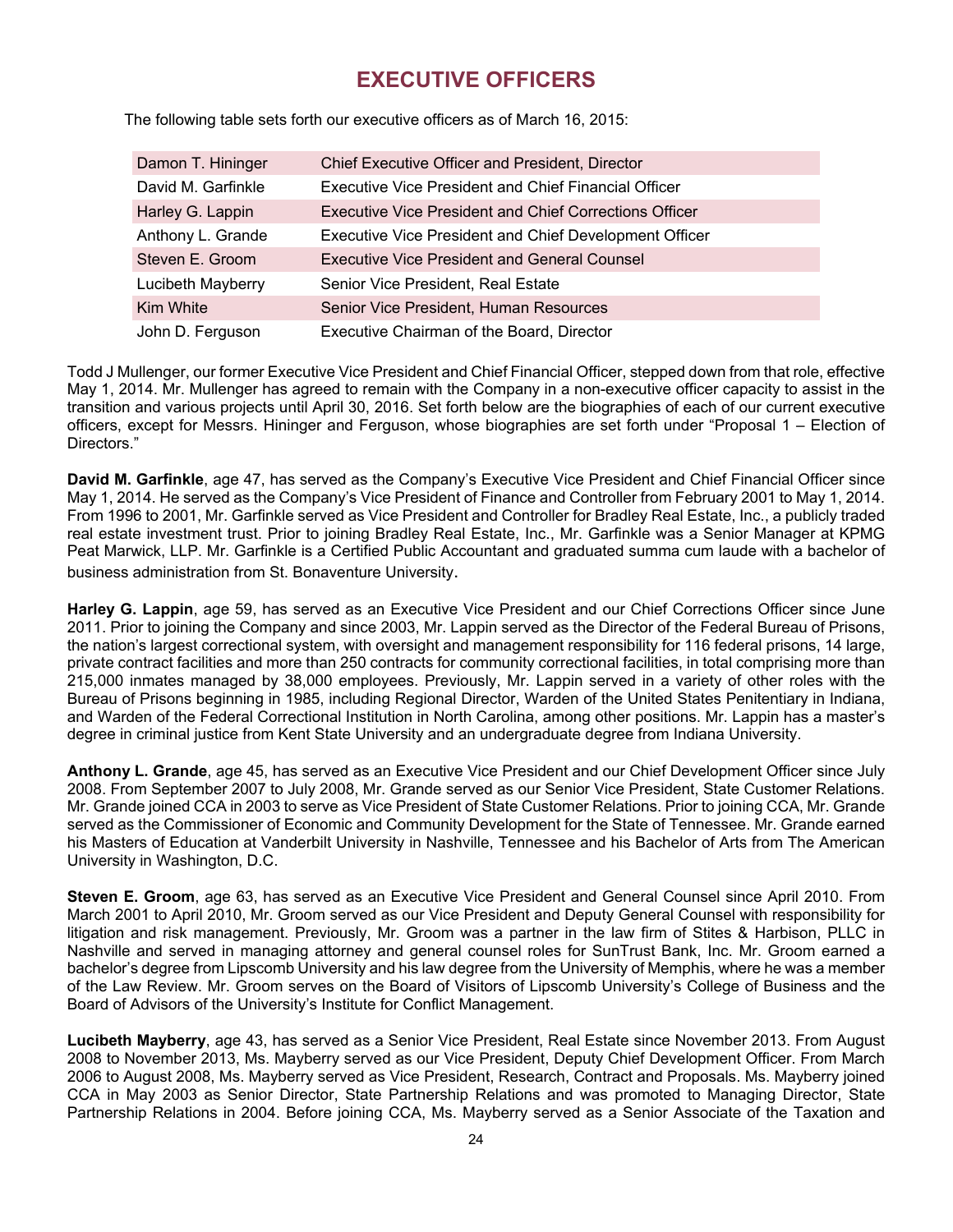Estate Planning Practice Group at the Nashville-based law firm Stokes, Bartholomew, Evans and Petree. She holds a bachelor's degree from the University of Tennessee, a juris doctor from Vanderbilt University, and a Master of Laws in Taxation from the University of Florida.

**Kim White**, age 54, has served as Senior Vice President, Human Resources since November 2013. From March 2013 to November 2013, Ms. White served as Vice President, Correctional Programs and from August 2012 to March 2013, Ms. White served as Managing Director, Inmate Programs. Prior to joining CCA, Ms. White served 26 years with the Federal Bureau of Prisons ("BOP") in a wide variety of operational roles in the areas of Institutional Operations, Staffing and Inmate Programs, and more recently as the Assistant Director, Human Resource Management Division, where she had oversight for the hiring, training and retention of the Bureau's 38,000 employees. In 2007, Ms. White received the Presidential Rank Award of Meritorious Executive for her leadership with the BOP. Ms. White holds a bachelor's degree in corrections and criminal justice and a master's degree in correctional criminology and juvenile justice, both from Kent State University. She has also completed Harvard University's Executive Education Program for senior managers in government.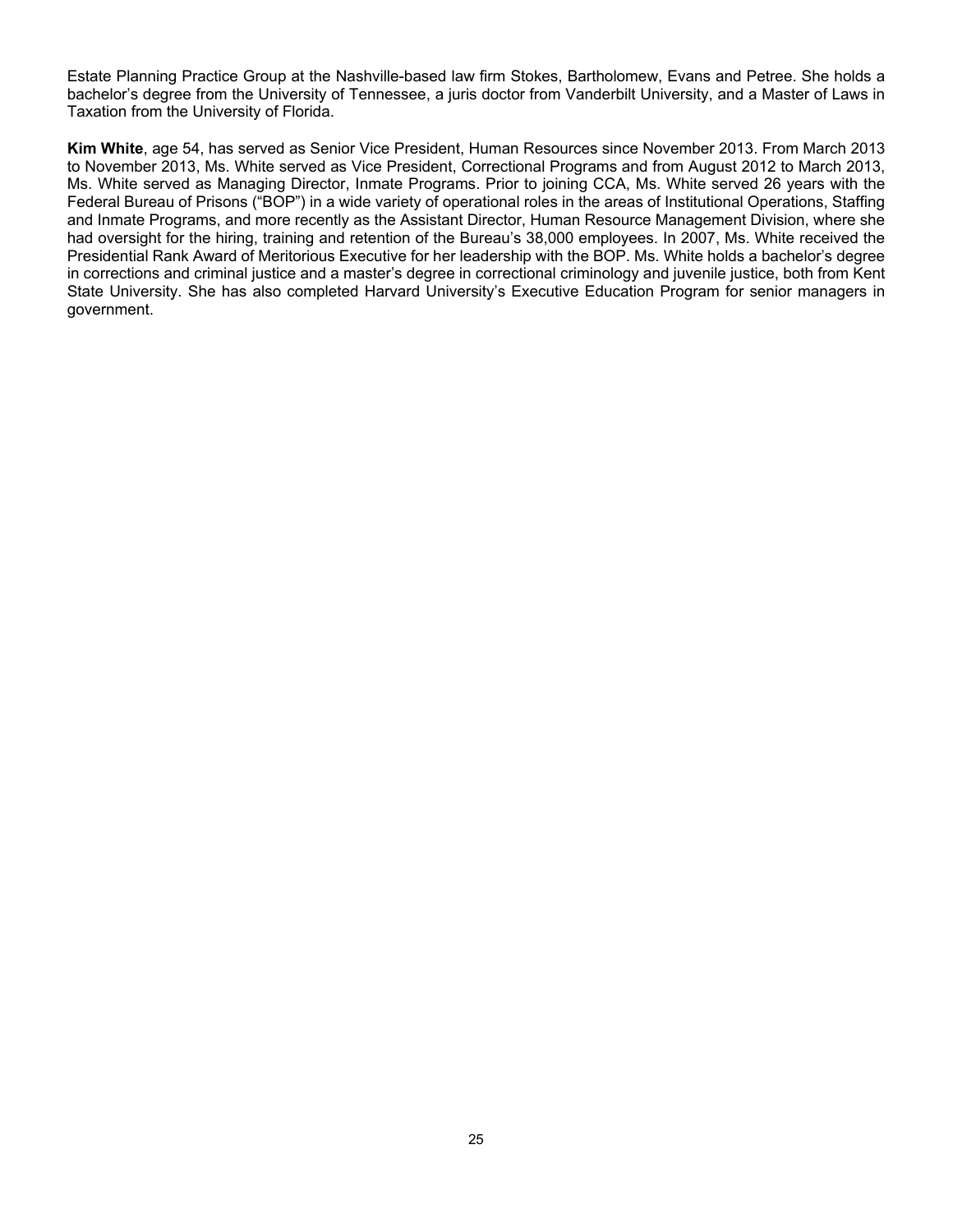# **EXECUTIVE AND DIRECTOR COMPENSATION**

# **Compensation Discussion and Analysis**

This section of the Proxy Statement discusses the objectives and elements of our compensation programs and the compensation awarded to our named executive officers, or NEOs, consisting of our Chief Executive Officer, Chief Financial Officer, our former Chief Financial Officer and our next three highest paid executives in 2014. This information should be read in conjunction with the Summary Compensation Table and the related tables and narratives that follow in this Proxy Statement. Based on SEC proxy disclosure rules, the following individuals were our NEOs for the fiscal year ended December 31, 2014:

| Damon T. Hininger  | <b>Chief Executive Officer and President</b>                |
|--------------------|-------------------------------------------------------------|
| David M. Garfinkle | <b>Executive Vice President and Chief Financial Officer</b> |
| Harley G. Lappin   | Executive Vice President and Chief Corrections Officer      |
| Anthony L. Grande  | Executive Vice President and Chief Development Officer      |
| Steven E. Groom    | <b>Executive Vice President and General Counsel</b>         |
| Todd J Mullenger   | Former Executive Vice President and Chief Financial Officer |

Mr. Mullenger stepped down from his position of Executive Vice President and Chief Financial Officer in May 2014, and is currently serving as special assistant to the Chief Executive Officer, a non-executive officer position. Mr. Garfinkle was promoted in May 2014 to Executive Vice President and Chief Financial Officer from his former position of Vice President of Finance and Controller.

### *Executive Summary*

Corrections Corporation of America is the nation's largest owner of privatized correctional and detention facilities and one of the largest prison operators in the United States. The fundamental objectives of our compensation policies are to attract and retain executive leadership that will execute our business strategy, uphold our values, deliver strong results and create long-term value for our stockholders.

# **In Our Second Year Operating as a REIT, We Delivered Value and Strong Returns to Our Stockholders.**

CCA began operating as a real estate investment trust, or a REIT, for federal income tax purposes effective January 1, 2013. As part of our transition to a REIT, we paid a special dividend to our stockholders of \$675 million, or approximately \$6.66 per share. Our regular aggregate dividends per share in 2014 increased to \$2.04 from \$1.97 in 2013.

**Strong One-year, Three-year and Five-Year Total Shareholder Return**. Our stock price increased from a closing price of \$32.07 at fiscal year-end 2013 to \$36.34 for fiscal year end for 2014. Our total stockholder return, or TSR, for 2014 and the three-year and five-year periods ended December 31, 2014, was 20.4%, 34.2% and 14.9%, respectively, including the impact of our dividends. We ranked at the 44.0 percentile, 87.3 percentile and 30.0 percentile among our updated peer group for our 1 year, 3 year and 5 year TSR, respectively.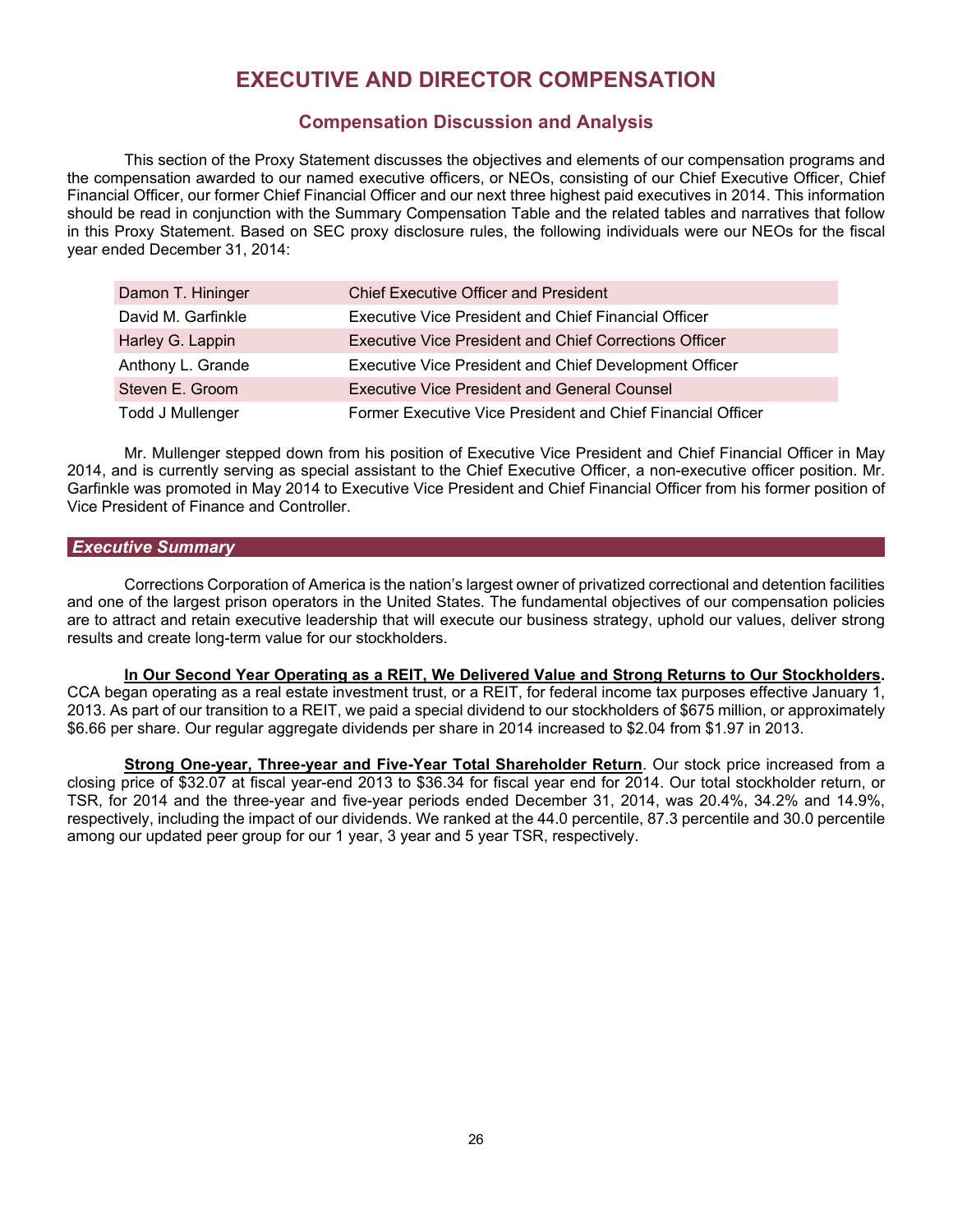**Strong Operational and Financial Results for 2014.** We experienced meaningful growth in our adjusted net income, dividends and normalized Funds From Operations ("FFO") (as described below), due to our successful operations. Our Adjusted EPS in 2014 resulted in full vesting of the tranche of the performance shares granted in 2012 that could vest based on our 2014 Adjusted EPS performance.

|                                        | 2014<br>(\$ in millions, except<br>per share amounts) | 2013<br>(\$ in millions, except<br>per share amounts) | Change   |
|----------------------------------------|-------------------------------------------------------|-------------------------------------------------------|----------|
| Net Income                             | 195.0                                                 | 300.8                                                 | (35.17%) |
| Adjusted Net Income (1)                | 225.0                                                 | 213.4                                                 | 5.44%    |
| Dividends per share (2)                | 2.04                                                  | 1.97                                                  | 3.55%    |
| Normalized FFO (3)                     | 310.5                                                 | 294.7                                                 | 5.36%    |
| <b>EPS</b>                             | 1.66                                                  | 2.70                                                  | (38.52%) |
| Adjusted EPS <sup>(4)</sup>            | 1.92                                                  | 1.92                                                  |          |
| Pro forma EPS <sup>(5)</sup>           | 1.92                                                  | 1.83                                                  | 4.92%    |
| Closing Stock Price at Fiscal Year-End | 36.34                                                 | 32.07                                                 | 13.31%   |

 (1) Adjusted Net Income represents GAAP net income, adjusted for the Company's expenses incurred in connection with the debt refinancing activities, REIT conversion, expenses associated with mergers and acquisition activity and certain impairments that the Company believes are unusual or nonrecurring, and do not reflect the ongoing operations of the Company. These adjustments are specified in our Annual Report on Form 10-K for the fiscal year ended December 31, 2014 under the heading "Management's Discussion and Analysis of Financial Condition and Results of Operations—Liquidity and Capital Resources—Funds from Operations."

- (2) Excludes the \$6.66 per share special dividend paid in May 2013 in connection with our conversion to a REIT.
- (3) Normalized FFO is FFO adjusted to exclude income and expenses deemed non-recurring, infrequent or unusual, even though such items may require cash settlement, because such items do not reflect a necessary component of our ongoing operations. Our reconciliation of FFO and Normalized FFO from net income are contained in our Annual Report on 10-K for the fiscal year ended December 31, 2014 under the heading "Management's Discussion and Analysis of Financial Condition and Results of Operations—Liquidity and Capital Resources—Funds from Operations."
- (4) Adjusted EPS represents earnings per share adjusted for the items described under "Compensation for 2014— Annual Cash Incentive Plan Compensation" below.
- (5) Pro forma EPS is calculated and presented as if the shares issued in connection with the special dividend were issued as of the beginning of the period presented.

**Enhanced Pay for Performance Metrics.** Pay for performance is an important component of our longstanding executive compensation philosophy. Our compensation approach is designed to incentivize our executives to substantially contribute individually and collaboratively to our long-term, sustainable growth. For 2014, as in 2013, and in light of our conversion to a REIT, in order to tie the performance metrics by which our incentive compensation may be earned to our long-term value creation, we use normalized funds from operations, or FFO, as the primary performance metric by which incentive compensation may be earned, once we achieved positive adjusted earnings per share, or Adjusted EPS. Our 2014 cash incentive plan operated as an umbrella plan, wherein positive Adjusted EPS would result in maximum 200% of actual salary payable; however, pre-established goals for normalized FFO per share were used as negative discretion metrics to determine actual payouts. We use normalized FFO performance metrics because we believe that with the conversion of the Company to a REIT structure, normalized FFO better reflects the value delivered to stockholders, as it measures our earnings and cash generating potential from our core business, and is more comparable to performance metrics used by other REITs.

Under our annual cash incentive plan we target 75% of actual salary for the annual cash incentive award for all of our NEO's, including our Chief Executive Officer. For 2014, under our annual cash incentive plan we achieved positive Adjusted EPS and normalized FFO per share of \$1.92 and \$2.65 per share, respectively, which, pursuant to the preestablished formula, yielded an annual cash incentive payout of 101.42% of actual salary. The 2014 bonuses were paid consistent with this formula.

**Revised Equity Grant Practices to Better Align the Interests of our Executives with our REIT**  Stockholders. In 2014, in order to continue to align management's interests with those of our stockholders, to tie compensation to our performance as a REIT and to put a substantial portion of the executive's pay at risk based on our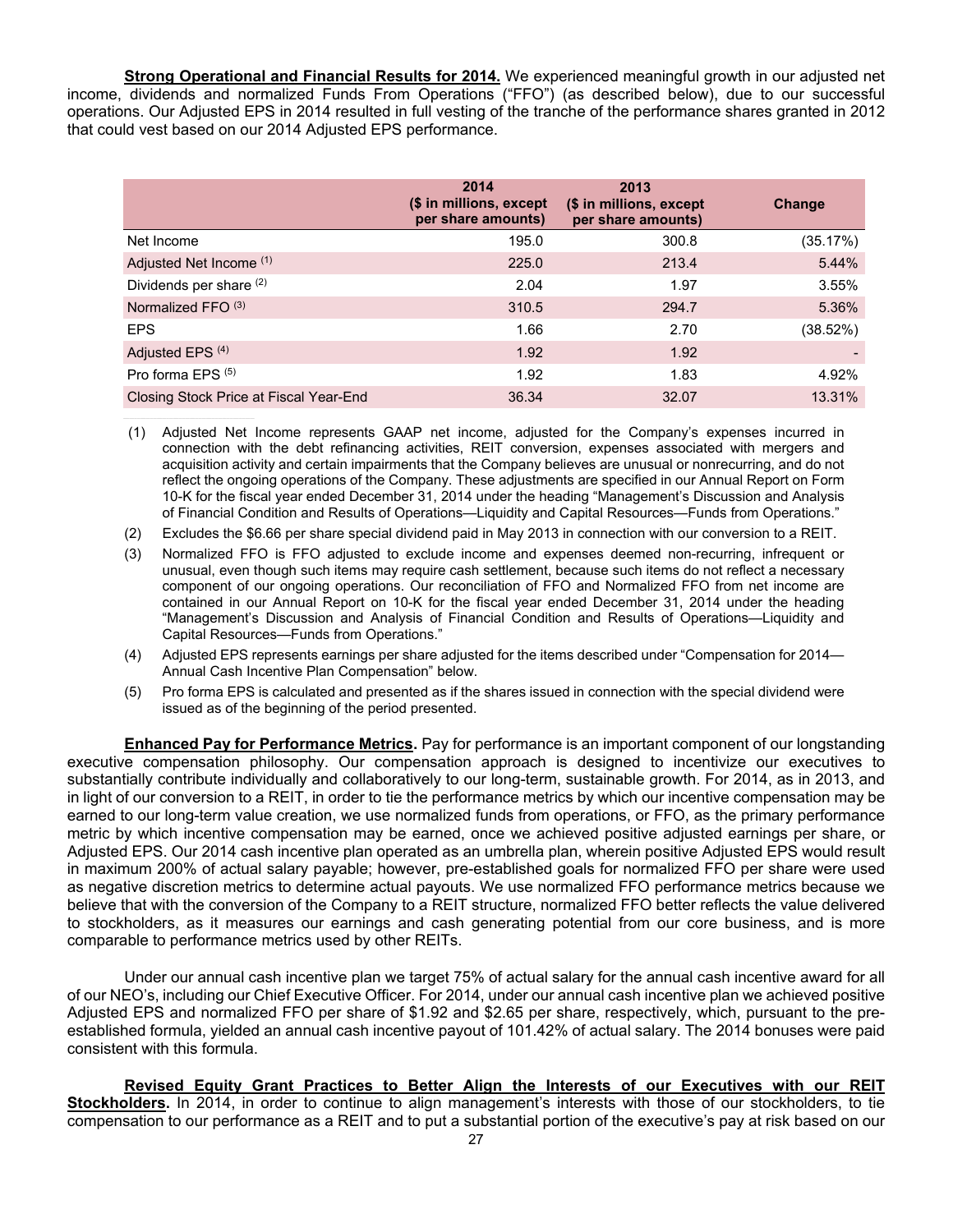performance, the Compensation Committee determined to grant performance-based RSUs in 2014 with the performance metric based on our cumulative normalized FFO growth rate. These performance-based RSUs will vest over a three year period, with 1/3rd vesting per year if we achieve the pre-established maximum normalized FFO performance goal for that year, which goal is based on pre-established compounded annual growth rates. If maximum performance is not achieved, then any vesting is delayed until the end of the three year period and will be based upon performance each year against pre-established goals for each such year. No other equity awards were granted in 2014.

**Substantial Compensation Tied to Our Objective Performance.** Given that all of the equity granted in 2014 is in the form of performance-based RSUs that vest only based upon our normalized FFO performance, which performance measures are determined employing a multi-year growth rate, a substantial portion of executive compensation is tied to the interests of our stockholders and long-term value creation. The following table illustrates the degree to which the total direct actual compensation of our CEO for 2014 was earned based on our performance.



All values derive from the Summary Compensation Table for 2014 for Mr. Hininger. "Other" includes "Change in Nonqualified Deferred Compensation Earnings" and "All Other Compensation" as described in the Summary Compensation Table.

**Favorable Results of 2014 Advisory Vote to Approve Executive Compensation**. At our 2014 Annual Meeting of Stockholders, our stockholders overwhelmingly approved the compensation of our NEOs with more than 96% of the votes cast voting in favor of our advisory "say on pay" proposal. The Compensation Committee and the Company view these results as an indication that our stockholders support our executive compensation policies, and thus no changes were made to our compensation programs as a result of this vote. Nonetheless, the Compensation Committee continues to evaluate compensation best practices.

**Updated Peer Group and Market Data Reflects Market Median Compensation.** Our independent compensation consultant, PricewaterhouseCoopers LLP, or PwC, conducts competitive analyses from time to time at the request of our Compensation Committee, in order to provide a comparison of our compensation practices against a peer group of companies. In February 2014 in connection with our recent conversion to a REIT, our Compensation Committee, with the assistance of PwC, performed an extensive competitive market analysis. Our peer group for 2014 was 29 companies, including 14 REIT companies. In determining our peer group for 2014, the Compensation Committee and PwC took into account our REIT status and our current financial metrics. We are positioned at the 50<sup>th</sup> percentile in terms of revenues and in between the 25<sup>th</sup> and 50<sup>th</sup> percentile in terms of market capitalization and fixed assets of the peer group.

 Based on the February 2014 PwC report, our total cash compensation in 2014 was generally below median market, and total direct compensation in 2014 was generally at or below median market, when compared to our peer group, while our EPS growth, return on equity and TSR were above the market median of our peer group.

**Compensation Practices and Governance.** We believe in keeping the upmost integrity and serving as a responsible fiduciary to our stockholders. We are committed to managing the company for the benefit of the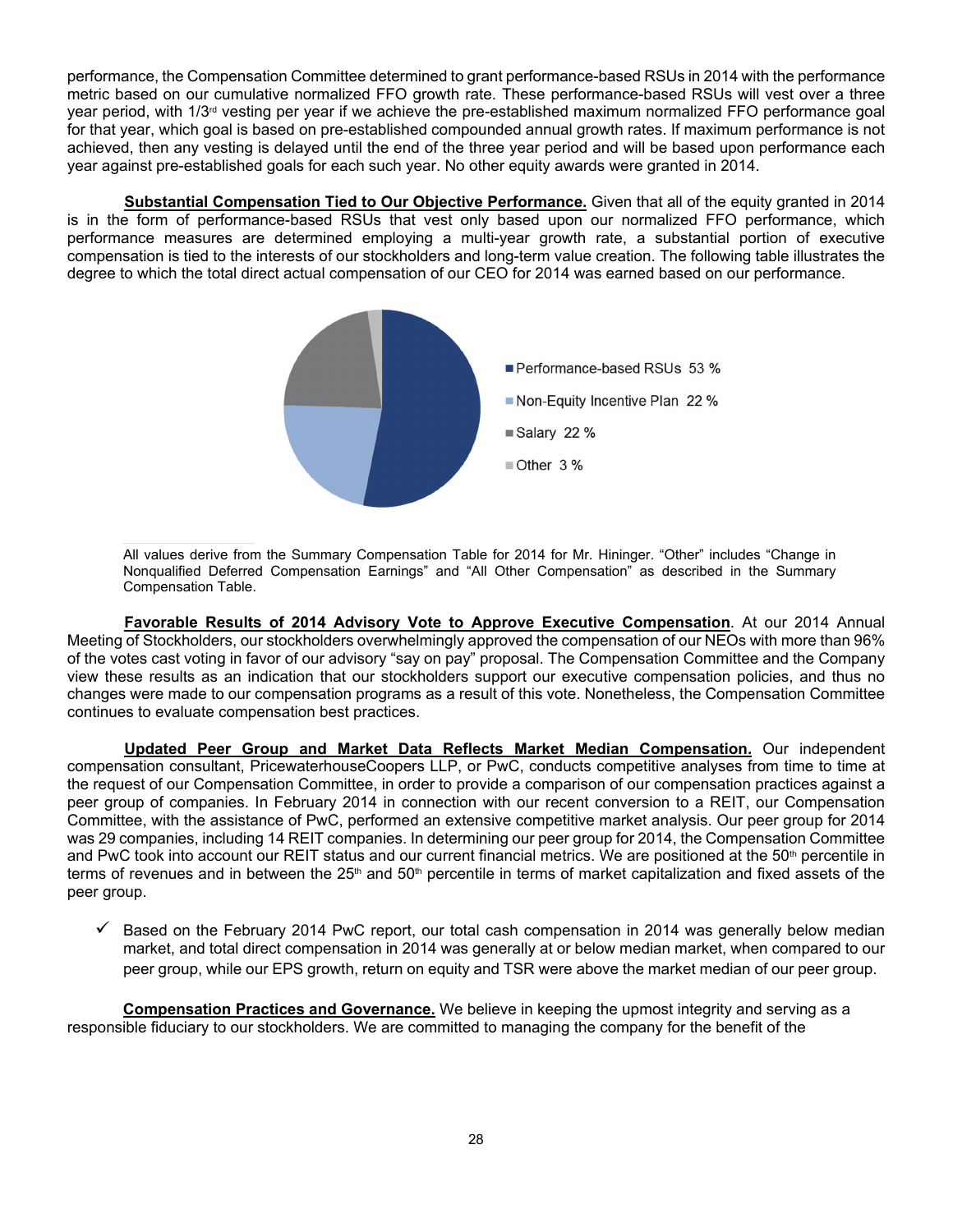stockholders and are focused on maintaining good governance and establishing best practices that work within our objectives and which we deem advisable. Practices that illustrate that commitment include:

- $\checkmark$  We maintain an anti-hedging and anti-pledging policy;
- $\checkmark$  Our Compensation Committee works with an independent consultant, who did a comprehensive revamping of our peer group and guidelines for 2014, better reflecting our REIT status;
- $\checkmark$  We provide limited perks:
- $\checkmark$  We do NOT provide tax gross ups (except in connection with relocations); and
- $\checkmark$  We maintain stock ownership guidelines for our directors and executive officers.

Additionally, in keeping with our evaluation of potential best practices, in 2014, the Compensation Committee evaluated market practices and the advisability of adopting clawback policies, but determined that is was best to wait for further SEC clarification on this matter.

### *Compensation Philosophy and Objectives*

The fundamental objectives of our executive compensation policies are to attract and maintain executive leadership that will execute our business strategy, uphold our values, deliver positive results and create long-term value to our stockholders. Accordingly, the Committee develops compensation strategies and programs that will attract, retain and motivate highly qualified and high-performing executives through compensation that is:

- $\checkmark$  Performance-based: A significant component of compensation should be determined based on whether or not we meet performance criteria that are aligned with growth in stockholder value and do not encourage unreasonable risk-taking.
- $\checkmark$  Competitive: Pay for performance scales are established so the competitive positioning of an executive's total compensation reflects the competitive positioning of the Company's performance, *i.e.*, high Company performance relative to peers results in high compensation relative to competitive benchmarks, and *vice versa.*
- $\checkmark$  Balanced: Performance-oriented features and retention-oriented features should be balanced so the entire program accomplishes the Company's pay-for-performance and executive retention objectives, while encouraging prudent risk-taking that is aligned with the Company's overall strategy.
- $\checkmark$  Fair: Compensation levels and plan design should reflect competitive practices, our performance relative to peer companies and the relationship of compensation levels from one executive to another.

In making its determinations, the Compensation Committee performs an overall analysis of the executive's performance for the year, projected role and responsibilities, impact on execution of Company strategy, external pay practices, total cash and total direct compensation positioning relative to other Company executives, the recommendations of our Chief Executive Officer and such other factors the Committee deems appropriate. Our Committee also considers employee retention, vulnerability to recruitment by other companies and the difficulty and costs associated with replacing executive talent. Based on these objectives, the Committee has determined that our Company should provide its executives with compensation packages comprised of three primary elements:

- 1) base salary, which takes individual performance into account and is designed to be competitive with median salary levels in an appropriate peer group;
- 2) annual variable performance awards, payable in cash and based on the financial performance of the Company, in accordance with the goals established by the Committee; and
- 3) long-term stock-based incentive awards that vest based on the performance of the Company, which strengthens the commonality of interests between executive officers and our stockholders.

Benefits and perquisites play a limited role in our executives' total compensation packages. The Committee believes that as a result of our balance of long- and short-term incentives, our use of performance-based RSUs with dividend equivalents that provide a tie to our stockholders interests and our stock ownership guidelines, our executive compensation program currently serves our objectives well.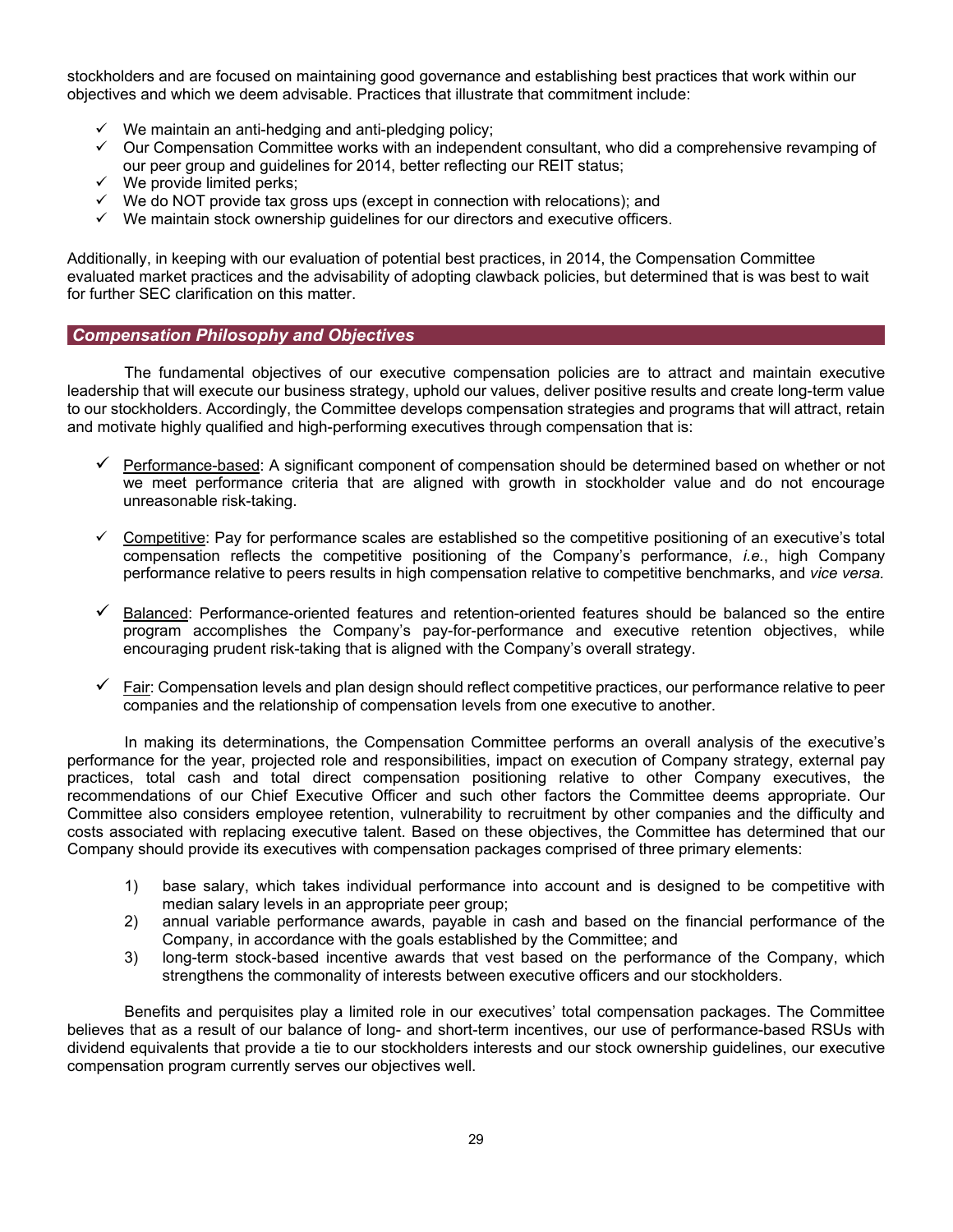### *Process – Independent Review and Use of Market Data*

The Compensation Committee annually reviews executive compensation and our compensation policies to ensure that the Chief Executive Officer and the other executive officers are rewarded appropriately for their contributions to our success and that the overall compensation strategy supports the objectives and values of our organization, as well as stockholder interests. The Committee conducts this review and makes compensation decisions through a comprehensive process involving a series of meetings primarily occurring in the first and second quarters of each year. Committee meetings typically are attended by the Committee members, legal advisors, our Chairman of the Board, our Chief Executive Officer and, upon request, the Committee's compensation consultant. As with all Board committees, other Board members also have a standing invitation to attend the Compensation Committee's meetings. Our Chief Executive Officer generally makes recommendations to the Committee regarding equity awards for the executive officers other than himself. The Committee meets in executive session to the extent the members deem necessary or appropriate to ensure independent analysis and determinations. Additional information regarding the Compensation Committee and Committee meetings is included above under "Corporate Governance – Board of Director Meetings and Committees."

*Use of Independent Compensation Consultant.* For 2014, the Committee engaged PwC, and has done so since 2000, to assist it in reviewing our compensation strategies and plans. PwC works directly with the chair of the Committee and, as directed by the chair of the Committee, with our Chief Executive Officer. PwC was selected due to its extensive experience in providing compensation consulting services. At the Committee's request, PwC has from time to time performed several analyses, including peer and market comparisons, internal pay equity, updating of the executive salary structure and modeling of executive compensation levels at different levels of Company performance. Our Compensation Committee does not use the market data to benchmark our compensation; instead, these analyses and the input from PwC have assisted the Committee in determining if its strategies and plans were advisable based on the Company's current financial position and strategic goals, as well as developments in corporate governance and compensation design.

*Peer Group and Market Data.* In 2014 due to the recent conversion of the Company to a REIT, and based in part on the recommendations of PwC, the Compensation Committee established a new peer group, expanding the peer group to 23 companies from 15, including adding 11 new REIT companies (for a new total of 14 REIT companies) and eliminating certain companies that were not dividend paying. In establishing the new peer group, and based on the recommendation of PwC, we employed the following as filters for determining our updated peer group:

- $\checkmark$  Owners and operators of multi-state facilities delivering services to third parties;
- $\checkmark$  Revenues of \$900 million to \$6 billion
- $\checkmark$  Minimum employee base of 10,000;<br> $\checkmark$  Market capitalization between \$3 bill
- Market capitalization between \$3 billion to \$6 billion;
- $\checkmark$  Dividend payout ratio of greater than 60% of net income;
- $\checkmark$  Investment in fixed assets of \$2 to \$5 billion; and
- $\checkmark$  Future growth heavily dependent upon the acquisition or development of additional facilities.

The following companies were selected by PwC and approved by the Committee for inclusion in the 2014 peer group:

- Brookdale Senior Living, Inc.
- CBL & Associates Properties, Inc.
- Cinemark Holdings, Inc.
- Duke Realty
- Federal Realty Investment Trust
- The Geo Group, Inc.
- HealthSouth Corporation
- Hospitality Properties Trust
- Hyatt Hotels Corporation
- Realty Income Corporation
- Weingarten Realty Investors
- Iron Mountain Incorporated
- LifePoint Hospitals, Inc.
- MeadwestVaco Corporation
- Packaging Corp. of America
- Penn National Gaming Inc.
- Piedmont Office Realty Trust
- Plum Creek Timber Co., Inc.
- Quanta Services, Inc.
- Rayonier, Inc.
- Regal Entertainment Group
- Senior Housing Properties Trust

None of our peer group companies met all of the filters, and generally the peer group companies met approximately two or more of the filters. In general, we were at the  $50<sup>th</sup>$  percentile of revenues among our peers and between the  $25<sup>th</sup>$  and  $50<sup>th</sup>$  percentile of market capitalization and fixed assets of our peers.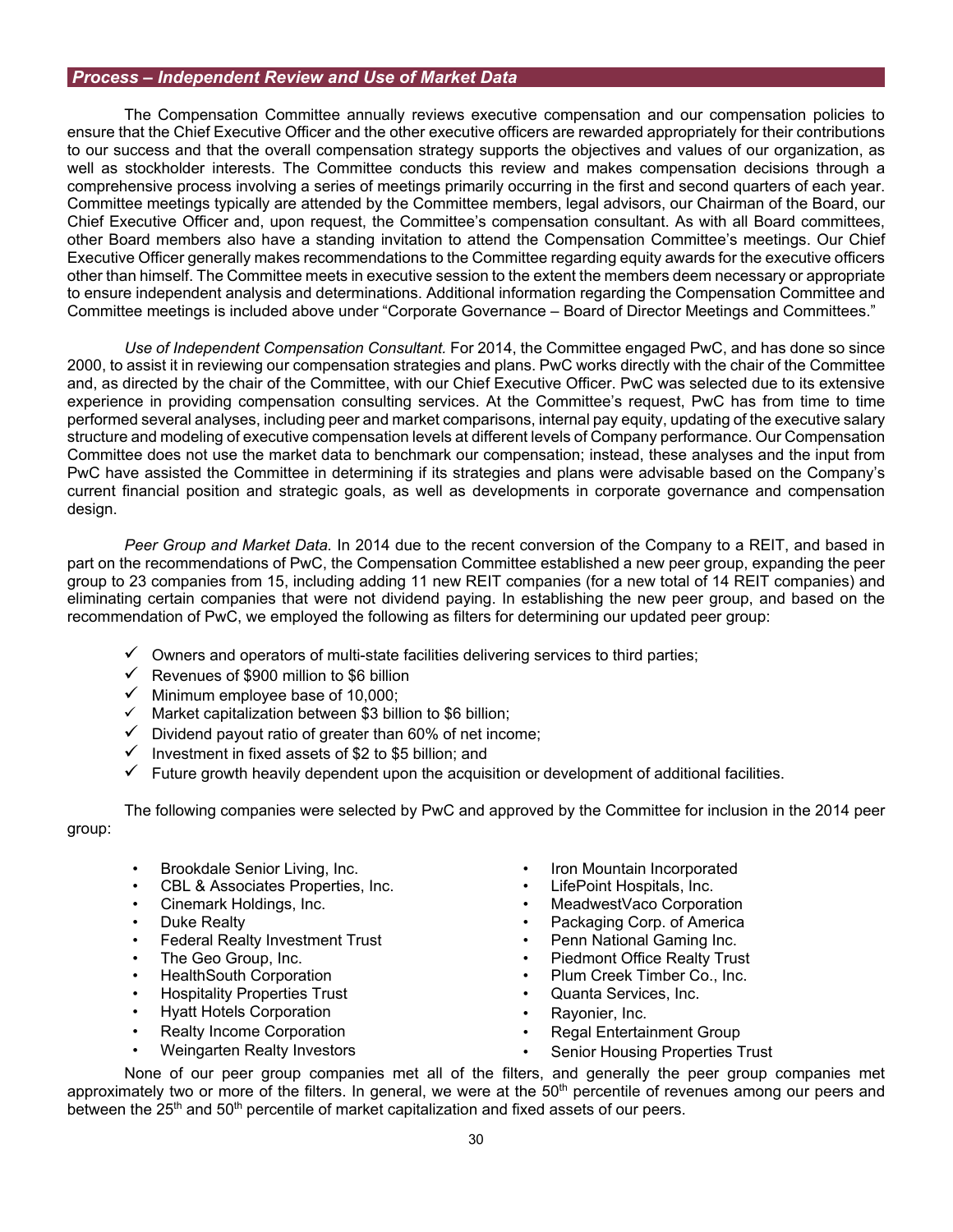*Total Direct Target Compensation Guidelines.* Based on the extensive market analysis performed by PwC in 2014 as described above, and based on internal pay equity considerations and a consideration of our compensation objectives and philosophies, with a particular emphasis on performance and equity as key drivers for executive compensation, the executive compensation structure set forth in the table below was developed by the Committee in 2014 in consultation with PwC for purposes of providing a point of reference for comparing future compensation decisions. The midpoint amounts are aligned with the  $50<sup>th</sup>$  percentile of peer group proxy data by rank. References in this Proxy to the Salary Midpoint or the LTIP Fair Value are to the following table valuations.

| <b>Base Salary Structure</b> |                                                                                               |                |                 |                |              |                           |                                              |
|------------------------------|-----------------------------------------------------------------------------------------------|----------------|-----------------|----------------|--------------|---------------------------|----------------------------------------------|
| <b>Position</b><br>Level     | <b>Position Titles</b>                                                                        | <b>Minimum</b> | <b>Midpoint</b> | <b>Maximum</b> | <b>Bonus</b> | <b>LTIP Fair</b><br>Value | <b>Total</b><br>Comp.<br><b>Midpoint (1)</b> |
| A                            | Chief Executive Officer                                                                       | \$675,000      | \$840,000       | \$1,005,000    | 75%          | \$2,500,000               | \$3,970,000                                  |
| B                            | <b>Chief Financial Officer, Chief</b><br>Corrections Officer and Chief<br>Development Officer | \$335,000      | \$420,000       | \$505,000      | 75%          | \$850,000                 | \$1,585,000                                  |
| C                            | General Counsel                                                                               | \$275,000      | \$345,000       | \$415,000      | 75%          | \$735,000                 | \$1,338,750                                  |

(1) Equals the sum of base salary midpoint plus target bonus plus LTIP fair value.

### *Compensation for 2014*

The primary components of our 2014 compensation program were cash compensation, consisting of a mix of base salary and our annual cash incentive plan compensation, and equity incentives, consisting solely of restricted stock units with performance-based vesting.

### **Base Salary**

We seek to provide base salaries for our executive officers that provide a secure level of guaranteed cash compensation in accordance with their experience, professional status and job responsibilities. Typically in the second quarter of each year, the Committee reviews and approves a revised annual salary plan for our executive officers, taking into account several factors, including prior year salary, responsibilities, tenure, individual performance, salaries paid by comparable companies for comparable positions, the Company's overall pay scale and the Company's recent and projected financial performance. As part of PwC's 2014 study, the Committee determined that base salary generally should be set at or below the 50th percentile of the benchmarks from the PwC market analysis, subject to adjustment to account for the individual factors referenced above. This market positioning was based on the Committee's objective of providing competitive base salaries for recruiting and retention purposes.

The Committee also solicits the views and recommendations of our Chief Executive Officer, in consultation with our Chairman, when setting the base salaries of the other executive officers, given their respective insight into internal pay equity and positioning issues, as well as executive performance. At a Committee meeting typically held in the first or second quarter of each year, the Chief Executive Officer summarizes his assessment of the performance during the previous year of each of the other executive officers. The Chief Executive Officer, in consultation with our Chairman, also provides his recommendations on any compensation adjustments. The Committee approves any base salary adjustments for these executives, based on such factors as the competitive compensation analysis, the Chief Executive Officer's assessment of individual performance, the Company's performance and the location in the salary range of the executive's current salary, general market conditions and internal pay equity considerations.

The process is similar for determining any base salary adjustments for the Chief Executive Officer, except that the Chief Executive Officer does not provide the Committee with a recommendation. The Chief Executive Officer presents a self-assessment of his performance during the year to the Committee, which then approves any base salary adjustment based on the factors described above with respect to the other executives. To the extent it deems necessary and appropriate, the Committee meets in executive session to discuss adjustments to the base salaries of the Company's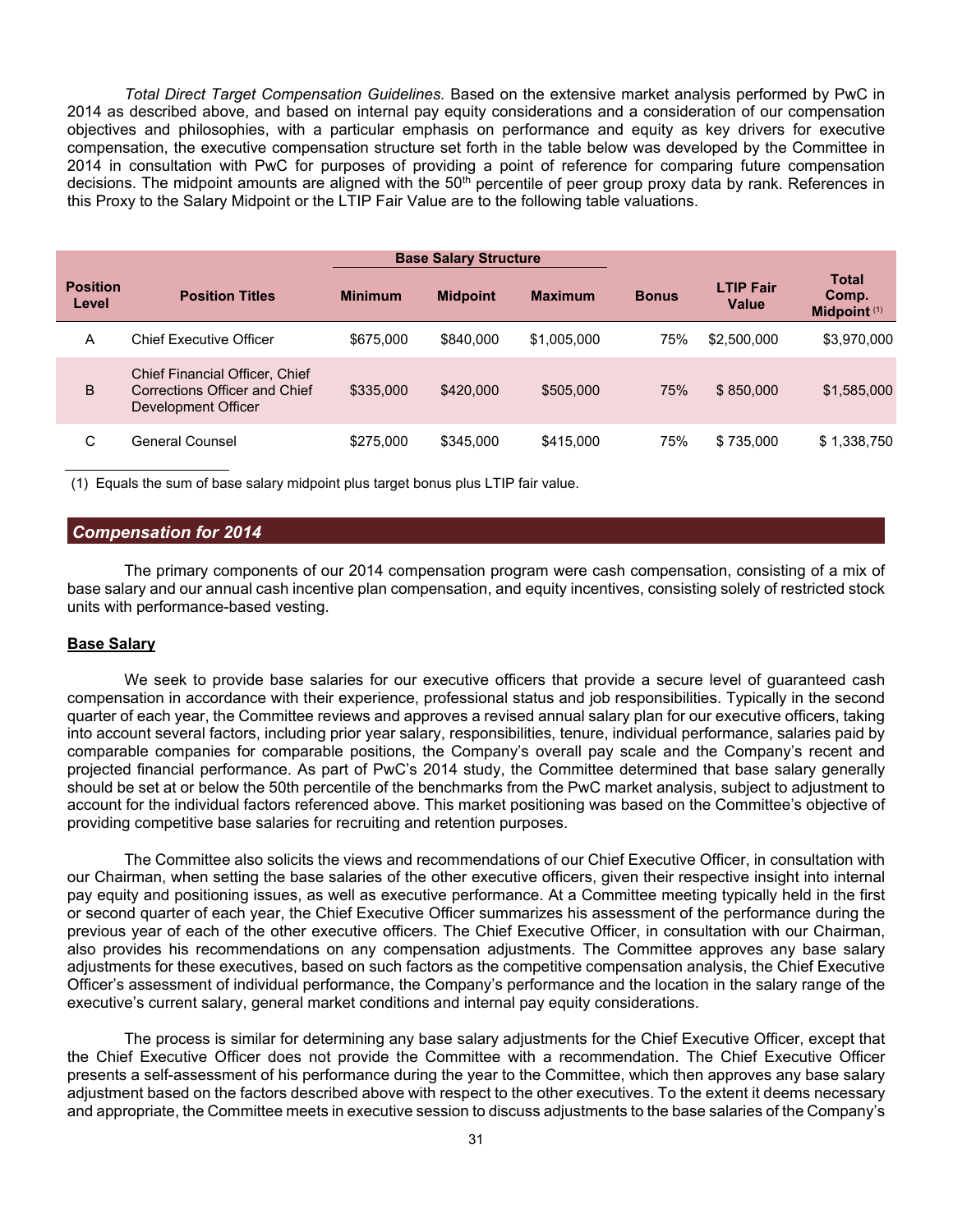executive officers, including the Chief Executive Officer. Such adjustments typically take effect on or about July 1 of each year.

During 2014, after review of the PwC 2014 report and consultation with PwC, the Committee approved increases to the base salaries for certain of our NEOs in the amounts reflected in the table below, with the salaries effective as of July 1, 2014. The Committee believed that the raises were appropriate given that, based on PwC's reports, these NEOs have salaries at or below the median of their peers. The larger increases for Messrs. Lappin and Grande reflect the larger disparity between their 2013 base salaries and the Salary Midpoint for their positions of \$420,000 and to continue their internal equity in recognition of the importance of their roles. Mr. Garfinkle's increase reflects his promotion in May 2014 to Executive Vice President and Chief Financial Officer from his former position of Vice President of Finance and Controller. Mr. Mullenger stepped down from his position as Executive Vice President and Chief Financial Officer in May 2014 and is currently serving as special assistant to the Chief Executive Officer with an annual salary set at the same level that was in effect at the time of his termination as an executive officer.

|                          | 2014 Base Salary | 2013 Base Salary | <b>Percentage</b>        |
|--------------------------|------------------|------------------|--------------------------|
| <b>Name</b>              |                  |                  | <b>Increase</b>          |
| Damon T. Hininger        | 840,000          | 785,000          | 7.01%                    |
| David M. Garfinkle       | 360,000          | 256.594          | 40.30%                   |
| <b>Harley G. Lappin</b>  | 402,038          | 355,000          | 13.25%                   |
| <b>Anthony L. Grande</b> | 402,038          | 355,000          | 13.25%                   |
| <b>Steven E. Groom</b>   | 319.456          | 298,000          | 7.20%                    |
| <b>Todd J Mullenger</b>  | 380,000          | 380,000          | $\overline{\phantom{0}}$ |

### **Annual Cash Incentive Plan Compensation**

Our annual cash incentive plan compensation provides our executive officers with the potential for significantly enhanced cash compensation based on the extent to which financial performance targets set in advance by the Committee are met. Each of the named executive officers in the annual cash incentive plan can earn between 5% and 200% of his or her actual salary based on our performance against pre-established financial goals.

The financial goals for the 2014 cash incentive plan were Adjusted EPS and growth in normalized funds from operations, or normalized FFO. In order for cash incentives to be payable, we must first achieve positive Adjusted EPS, which, if achieved, would result in a potential maximum payout of 200% of base salary. Presuming positive Adjusted EPS criteria is met, the actual bonus payable is determined through the Committee's exercise of negative discretion, based on our normalized FFO against pre-established goals as set forth in the table below. The Committee chose normalized FFO as the performance metric for 2014 along with positive Adjusted EPS, because it believes that with the Company operating as a REIT, there is a strong relationship between positive Adjusted EPS coupled with normalized FFO growth and growth in stockholder value. Normalized FFO is a common metric used to evaluate REITs, as it takes into account earnings from existing properties excluding the impact of depreciation of real estate assets, and thus measures the cash-generating potential of the REIT's holdings.

Since 2010, the Compensation Committee has employed a target bonus opportunity of 75% of actual salary paid during the year for each of the NEOs, including our Chief Executive Officer.

The initial guidance for 2014, as set forth in the Company's earnings news release dated February 12, 2014, ranged from \$1.84 to \$1.92 for adjusted diluted EPS and from \$2.56 to \$2.64 for normalized FFO. The Compensation Committee establishes the performance goals based on a target bonus at 75% of base salary, which would be met for 2014 if we achieved positive Adjusted EPS and normalized FFO of \$2.60 for 2014. The maximum bonus was set at 200% of base salary, which would be met if we achieved normalized FFO of \$2.79. The Compensation Committee set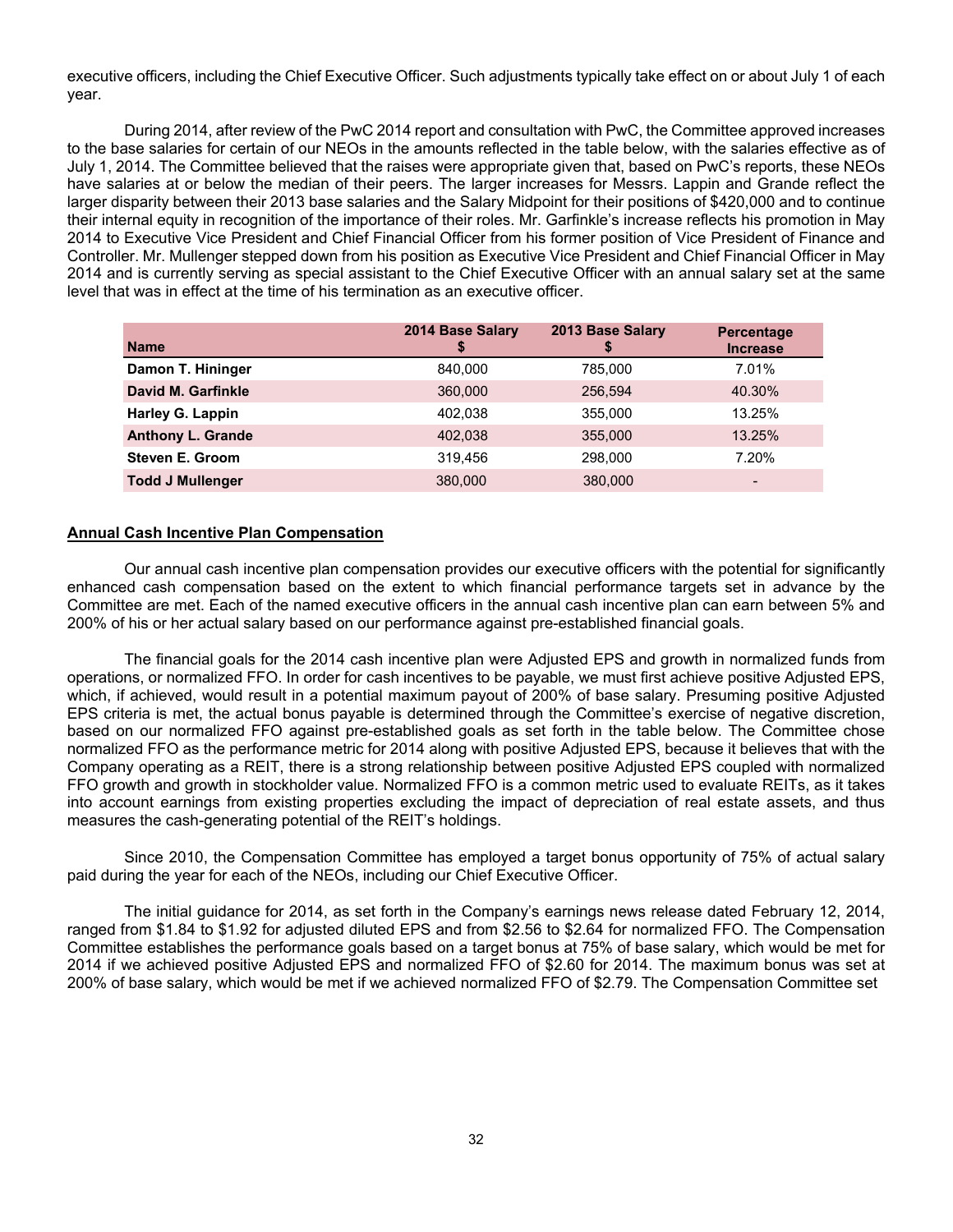the normalized FFO bonus range as set forth in the following table so that the target bonus would be met if we achieved positive Adjusted EPS and normalized FFO that fell between our initial guidance.

| <b>Normalized</b><br>FFO per share | Bonus % of<br><b>Actual Salary</b> | <b>Normalized</b><br>FFO per share | Bonus % of<br><b>Actual Salary</b> |
|------------------------------------|------------------------------------|------------------------------------|------------------------------------|
| \$2.48                             | 5.59%                              | \$2.61                             | 80.26%                             |
| \$2.49                             | 11.22%                             | \$2.62                             | 85.55%                             |
| \$2.50                             | 16.85%                             | \$2.63                             | 90.84%                             |
| \$2.51                             | 22.48%                             | \$2.64                             | 96.13%                             |
| \$2.52                             | 28.11%                             | \$2.65                             | 101.42%                            |
| \$2.53                             | 33.74%                             | \$2.66                             | 106.71%                            |
| \$2.54                             | 39.37%                             | \$2.67                             | 112.00%                            |
| \$2.55                             | 45.00%                             | \$2.68                             | 119.00%                            |
| \$2.56                             | 51.00%                             | \$2.69                             | 126.00%                            |
| \$2.57                             | 57.00%                             | \$2.70                             | 133.00%                            |
| \$2.58                             | 63.00%                             | \$2.71                             | 140.00%                            |
| \$2.59                             | 69.00%                             | \$2.72                             | 147.00%                            |
| \$2.60                             | 75.00%                             | \$2.73                             | 154.00%                            |
|                                    | (Target)                           | \$2.74                             | 161.65%                            |
|                                    |                                    | \$2.75                             | 169.32%                            |
|                                    |                                    | \$2.76                             | 176.99%                            |
|                                    |                                    | \$2.77                             | 184.66%                            |
|                                    |                                    | \$2.78                             | 192.33%                            |
|                                    |                                    | \$2.79                             | 200.00%                            |

Adjusted EPS and normalized FFO are adjusted for any of the items set forth in Section 11.2 of the Company's Amended and Restated 2008 Stock Incentive Plan, or the 2008 Plan. For reconciliation of EPS and FFO figures, please refer to the reconciliation disclosure in the Company's Annual Report on Form 10-K under the heading "Management's Discussion and Analysis of Financial Condition and Results of Operations—Liquidity and Capital Resources—Funds from Operations."

Based on our Adjusted EPS of \$1.92 and normalized FFO per share of \$2.65 for 2014, bonuses were earned at 101.42% of salary and the following cash incentive plan compensation was awarded to our NEOs in February 2015 consistent with such earned amount:

| <b>Name</b>                     | 2014 Cash Incentive Compensation |
|---------------------------------|----------------------------------|
| Damon T. Hininger               | \$822,750                        |
| David M. Garfinkle (1)          | \$287,070                        |
| <b>Harley G. Lappin</b>         | \$382,793                        |
| <b>Anthony L. Grande</b>        | \$382,793                        |
| Steven E. Groom                 | \$312,610                        |
| Todd J Mullenger <sup>(2)</sup> | \$385,395                        |

(1) Mr. Garfinkle's bonus for 2014 was pro-rated for the different payout targets and salaries in place before and after his promotion to Executive Vice President, Chief Financial Officer in May 2014.

(2) Under the terms of our transition agreement with Mr. Mullenger, Mr. Mullenger was eligible to participate in the Company's cash compensation incentive plan or similar plan established by the Company for its executive officers for the year ended December 31, 2014.

[ The 2014 performance goals for normalized FFO were established within the context of a three-year strategic plan for cumulative normalized FFO growth, with target normalized FFO growth for each year establishing the subsequent year's threshold performance goal. For 2015, the Compensation Committee determined to continue the umbrella annual cash incentive plan on substantially the same terms as in 2014 (with adjusted performance goals for normalized FFO).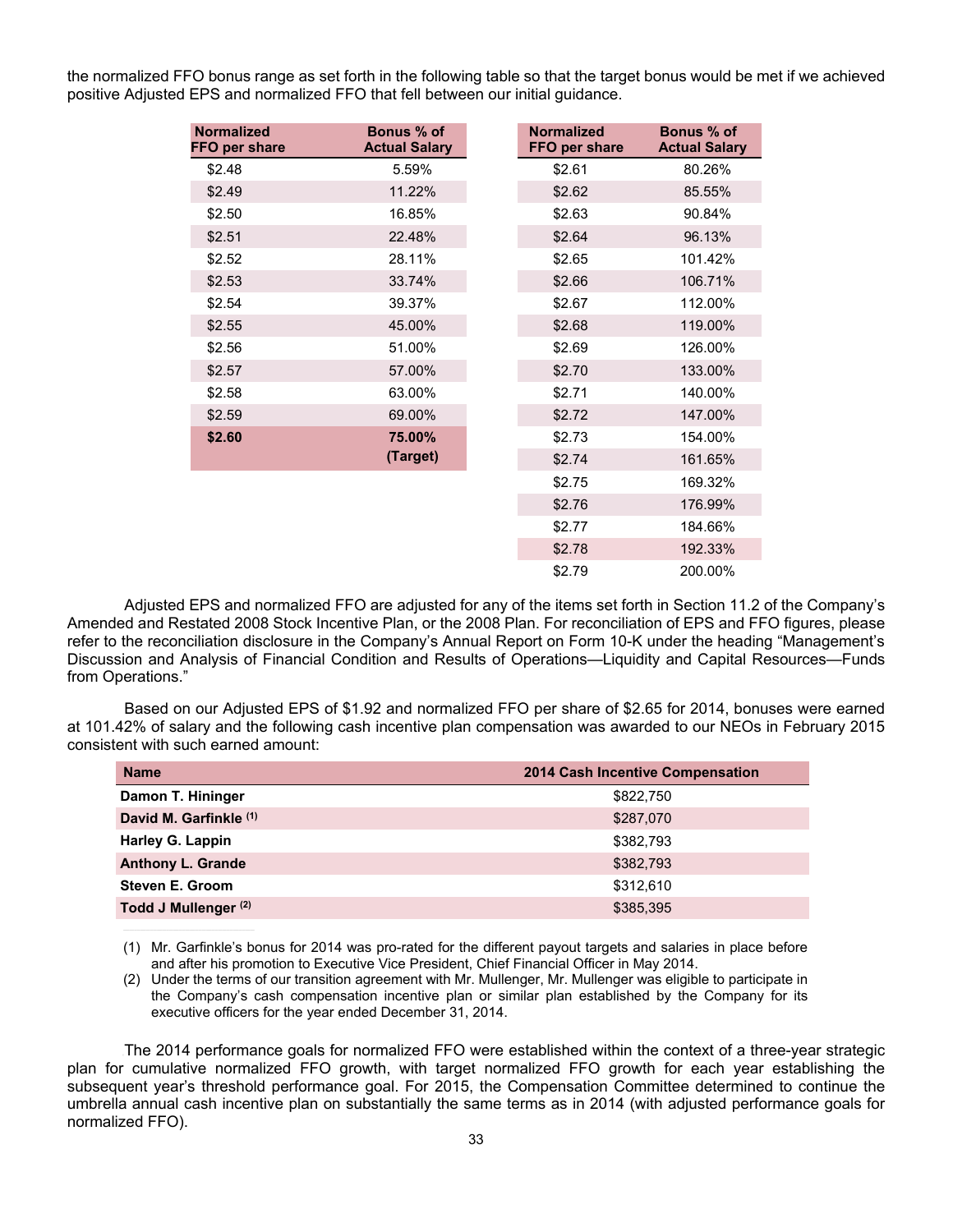## **Performance-Based Equity Incentive Compensation**

One of our key compensation philosophies is that long-term stock-based incentive compensation strengthens and aligns the interests of our executive officers with our stockholders. Equity incentive awards are generally granted to our executive officers on an annual basis. Our pay mix is shifted toward equity compensation, as we believe equity best ties the compensation of our executive officers with the interest of our stockholders. For 2014, we granted all of our equity in the form of performance-based RSUs. Prior to 2013, the Committee employed a compensation strategy utilizing a mix of stock options, with time-based vesting, and restricted stock units, with performance-based vesting based on our Adjusted EPS. In 2013, given the transition to being a REIT, the Committee did not grant stock options and temporarily moved away from performance-based restricted stock units and granted only time-based vesting restricted stock units, or RSUs. In February 2014, in order to continue to align management's interests with those of our stockholders, to tie compensation to our performance as a REIT and to put a substantial portion of the executive's pay at risk based on our performance, the Compensation Committee determined to grant performance-based RSUs in 2014 that are substantially similar to the performance-based RSUs granted in 2012, except that the performance metric is based on our normalized FFO per share, with goals that are based on cumulative normalized FFO growth rate. The value of the performancebased RSUs granted in 2014 was determined after consideration of many factors, including a comparison to market practices as reflected by the 2014 LTIP Fair Value from the PwC report for 2014 (discussed above), the desire to provide a modest (5%) increase from 2013 grant levels, internal equity, and the focus on equity compensation in our pay mix to encourage long-term value creation, retention and alignment with stockholder interests.

| <b>Name</b>              | 2014 Performance-based<br><b>RSUs Granted</b> | <b>Grant Date Fair Value</b> | 2014 LTIP Fair Value<br><b>Of Peer Group</b> |
|--------------------------|-----------------------------------------------|------------------------------|----------------------------------------------|
| Damon T. Hininger        | 60.095                                        | \$1,946,477                  | \$2,500,000                                  |
| David M. Garfinkle (1)   | 28.896                                        | \$937,127                    | \$850,000                                    |
| <b>Harley G. Lappin</b>  | 28.933                                        | \$937,140                    | \$850,000                                    |
| <b>Anthony L. Grande</b> | 28,933                                        | \$937,140                    | \$850,000                                    |
| <b>Steven E. Groom</b>   | 23,827                                        | \$771,757                    | \$735,000                                    |
| <b>Todd J Mullenger</b>  | 28,933                                        | \$937,140                    | \$850,000                                    |
|                          |                                               |                              |                                              |

(1) Mr. Garfinkle received an initial grant of 9,137 performance-based RSUs in February 2014 and in connection with his appointment as Chief Financial Officer in May 2014, the Compensation Committee granted Mr. Garfinkle an additional award of 19,759 performance-based RSUs.

*Performance-based RSUs Granted.* The performance-based RSUs granted in 2014 vest based on our achievement of normalized FFO per share goals in each year of the three year vesting period. Accordingly, the performance-based RSUs are divided into three equal tranches of 33% of the granted amount that will vest over a three year period, with 1/3rd, or a tranche, vesting if we achieve the pre-established maximum normalized FFO performance goal for that year's tranche. The yearly goals are based on pre-established compounded annual growth rates. Given that the annual FFO performance goals are cumulative, to the extent the maximum normalized FFO performance goal for a particular year is missed, if in the subsequent year the cumulative maximum normalized FFO performance goal is achieved, the tranche for the year in which the maximum goal is achieved will vest, plus each prior unvested tranche for the prior years (where maximum normalized FFO was not achieved) will also vest. Any unvested tranche of performancebased RSUs remaining outstanding at the end of the three-year performance period will vest, if at all, if and to the extent the annual normalized FFO per share meets or exceeds the pre-established performance goals for that year's tranche as set forth in the table below. As to vesting at the end of the three-year period, no tranche of performance-based RSUs will vest if the normalized FFO for that year is below \$2.01. Normalized FFO for purposes of these award is our normalized FFO as reported in our quarterly and annual reports. The normalized FFO performance goals were established based on our historical FFO and five-year compounding of the maximum growth rates. The cumulative nature of the normalized FFO metrics is designed to reward cumulative performance in order to incentivize management based on the entirety of the three-year period and not just based on one particular year of performance. The table below sets forth the performance goals for each year in the three-year vesting period for the performance RSUs granted in 2014.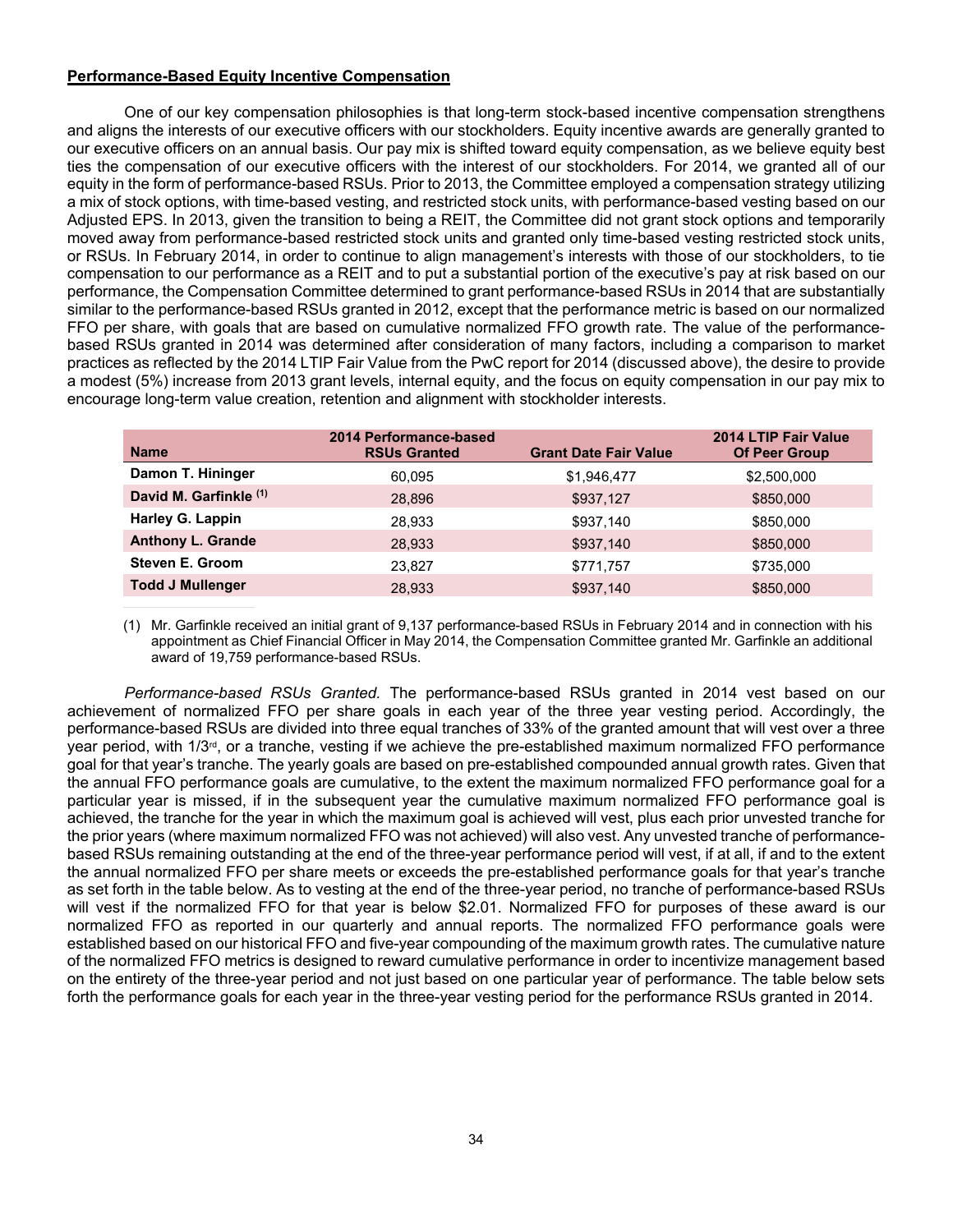|                       | <b>Maximum Normalized FFO</b><br><b>Required for Vesting Of</b><br><b>Tranche During the Three-</b><br><b>Year Period</b> | Vesting of Tranche at End of Three-Year Period Based on<br><b>Performance for the Year Specified</b> |             |              |  |  |
|-----------------------|---------------------------------------------------------------------------------------------------------------------------|------------------------------------------------------------------------------------------------------|-------------|--------------|--|--|
| <b>Period/Tranche</b> | 5% Annual Growth                                                                                                          | 50% Vesting                                                                                          | 75% Vesting | 100% Vesting |  |  |
| 2014                  | \$2.44                                                                                                                    | \$2.01                                                                                               | \$2.21      | \$2.44       |  |  |
| 2015                  | \$2.56                                                                                                                    | \$2.01                                                                                               | \$2.24      | \$2.51       |  |  |
| 2016                  | \$2.69                                                                                                                    | \$2.01                                                                                               | \$2.26      | \$2.59       |  |  |

 Based on our normalized FFO per share of \$2.65 for 2014, the full tranche allocated to 2014 vested, representing one third of the shares granted, as set forth in the table below. The 2014 performance-based RSUs vest, if at all, on the later of (i) delivery of the audited financial statements by the Company's certified independent registered public accountants for the respective fiscal year periods 2014, 2015 and 2016 and (ii) the applicable anniversary of the grant date. Thus, the tranche allocated to 2014 vested, and shares were issued, on February 25, 2015.

| <b>Name</b>              | <b>2014 Performance-based RSUs</b><br>that Vested |
|--------------------------|---------------------------------------------------|
| Damon T. Hininger        | 20,031                                            |
| David M. Garfinkle       | 9,632                                             |
| Harley G. Lappin         | 9,644                                             |
| <b>Anthony L. Grande</b> | 9,644                                             |
| <b>Steven E. Groom</b>   | 7,942                                             |
| Todd J Mullenger (1)     | 9,644                                             |

(1) Mr. Mullenger is eligible to continue vesting in his outstanding equity awards after he stepped down from service as our Chief Financial Officer throughout the continuation of his employment as special assistant to the Chief Executive Officer.

*Outstanding Performance-based RSUs.* Prior to 2013, we granted performance-based RSUs that vest over a three year period based upon our achieving Adjusted EPS performance objectives established by the Committee (achievable in annual increments or in the aggregate over a three-year period), with annual vesting substantially similar to the performance-based awards granted in 2014 (e.g., vesting in one-third tranches per year if maximum performance is achieved, if maximum performance is not achieved then no vesting to occur below a base Adjusted EPS performance level and incremental vesting from 50% to 100% of the award as annual EPS targets are achieved. The EPS goals for vesting of performance-based RSUs were based on research conducted by PwC on multi-year EPS growth rates among the peer companies as well as general industry information. Adjusted EPS is calculated in the same manner under the annual cash incentive program and for determining if our performance vested RSUs have vested.

The outstanding performance-based RSUs granted in 2011 and 2012 were subject to performance vesting conditions such that 1/3 of the grant amount would vest if we achieved maximum compounded EPS growth as of December 31 of each year in the three year performance period. The number of performance-based RSUs granted in 2011 and 2012 represented maximum performance of the Adjusted EPS goals. All of the performance-based RSU tranches that could vest (i) in 2014 based on December 31, 2013 Adjusted EPS performance, and (ii) in 2015 based on December 31, 2014 Adjusted EPS performance, vested, all of which are illustrated in the table below. The maximum Adjusted EPS goal and actual Adjusted EPS for each such vesting are set forth in the following table.

| <b>Vesting of Performance-based RSUs</b><br>Granted Before 2013 <sup>(1)</sup> | <b>Maximum Adjusted</b><br><b>EPS Goal for 2013</b><br><b>Performance</b> | <b>Actual Adjusted</b><br><b>EPS for 2013</b><br>Performance <sup>(1)</sup> | <b>Maximum Adjusted</b><br><b>EPS Goal for 2014</b><br><b>Performance</b> | <b>Actual Adjusted</b><br><b>EPS for 2014</b><br>Performance <sup>(1)</sup> |
|--------------------------------------------------------------------------------|---------------------------------------------------------------------------|-----------------------------------------------------------------------------|---------------------------------------------------------------------------|-----------------------------------------------------------------------------|
| Third tranche of 2011 grant vested in 2014                                     | \$1.47                                                                    | \$1.92                                                                      | n/a                                                                       | n/a                                                                         |
| Second tranche of 2012 grant vested in 2014                                    | \$1.47                                                                    | \$1.92                                                                      | n/a                                                                       | n/a                                                                         |
| Third tranche of 2012 grant vested in 2015                                     | n/a                                                                       | n/a                                                                         | \$1.59                                                                    | \$1.92                                                                      |

(1) The amounts in each tranche are equal to 1/3 of the number of performance-based RSUs granted.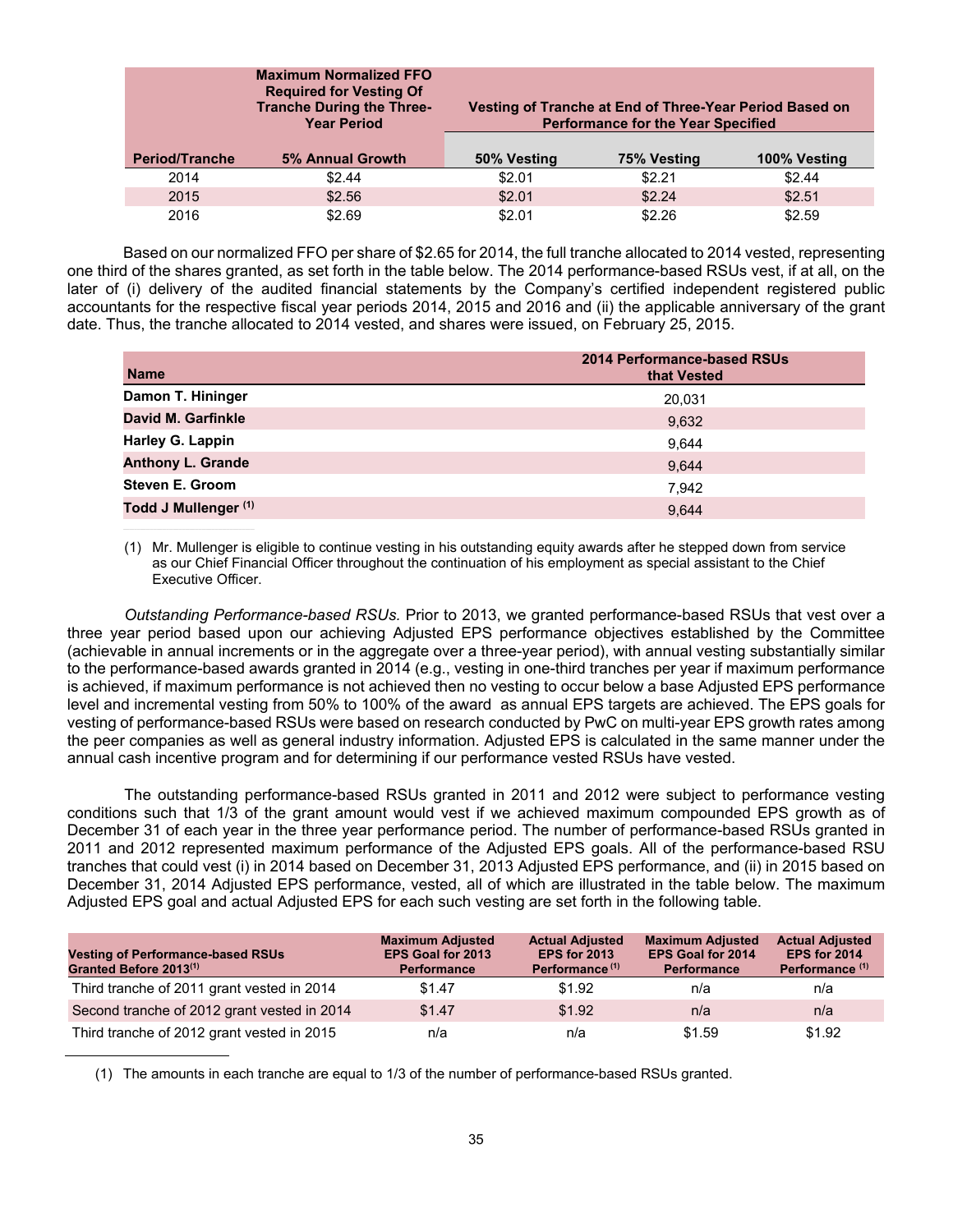The 2014 performance-based RSUs vest, if at all, on the later of (i) delivery of the audited financial statements by the Company's certified independent registered public accountants for the respective fiscal year periods 2014, 2015 and 2016 and (ii) the applicable anniversary of the grant date. Thus, the vesting occurred, and shares were issued, on February 25, 2015.

*Dividend Equivalent Rights.* The performance-based RSUs and time-based RSUs have associated dividend equivalent rights that are earned based on cash dividends paid by the Company while the award is unvested and outstanding. The Dividend Equivalent Rights are paid in cash, and do not vest and are not paid until, and then only to the extent, the associated performance-based RSUs or time-based RSUs vest and the underlying shares are issued. This further aligns the executive officer's interests with our stockholders, encourages dividend growth performance and does not result in any unearned compensation.

### *Non-Direct Compensation*

### **Severance and Change in Control Benefits**

We believe that reasonable severance and change in control benefits are necessary in order to recruit and retain effective senior managers. These severance benefits reflect the fact that it may be difficult for such executives to find comparable employment within a short period of time and are a product of a generally competitive recruiting environment within our industry. We also believe that a change in control arrangement will provide an executive security that will likely reduce any reluctance of an executive to pursue a change in control transaction that could be in the best interests of our stockholders. In addition, we have sought to maintain a high level of consistency in the contractual terms applicable to all members of the executive team. We maintain employment agreements with each of our executive officers that provide cash severance equal to their current base salary for terminations without cause, and double trigger payment of 2.99 times their base salary, plus certain other benefits in the event of termination of employment by the Company (other than for "cause") or resignation for "good reason" in connection with a "change in control".

The executive employment agreements and the potential costs in the event of a change in control are reviewed periodically by the Compensation Committee and the Committee stays abreast of developments and suggested best practices in compensation structure and design. The executive employment agreements were set to expire in December 2014. In 2014, we undertook a comprehensive review of the provisions of the executive employment agreements (including protections provided in the event of a change in control and compliance with applicable law) and on December 30, 2014 entered into new or revised employment agreements with each of our executives on substantially similar economic terms, updating the minimum salary payable under the agreement to equal the salary levels in effect for 2014, and updating the provisions to ensure compliance with applicable law, including Section 409A of the Internal Revenue Code.

Under our equity award agreements, all outstanding equity awards would accelerate upon a change in control. The Compensation Committee believes that the single trigger equity acceleration encourages management to stay committed towards any potential transaction that may be in the best interests of our stockholders. For a detailed discussion of potential severance and change in control benefits, see "Potential Payments Upon Termination or Change in Control," beginning on page 47 of this Proxy Statement.

Mr. Mullenger stepped down from his position as our Chief Financial Officer, effective May 1, 2014 at which time we entered in to a Transition Agreement with him, consistent with past practices. Under the transition agreement, Mr. Mullenger will continue to be employed in a non-executive capacity performing certain transitional and other services as special assistant to the Chief Executive Officer for two years. He will be paid his \$380,000 salary, as in effect on May 1, 2014, for the first year, and \$190,000 for the second year, and he will be eligible to continue to vest in his outstanding awards throughout the two year period. As of May 1, 2014, he is no longer eligible to receive any equity awards and his participation in our annual cash incentive plan terminated effective as of January 1, 2015. The Transition Agreement provides for twelve months of his then current base monthly salary in the event of a termination without cause during the period of his Transition Agreement. The Compensation Committee determined that his arrangement was appropriate in order to effect the orderly succession and transition of Mr. Mullenger's duties and responsibilities.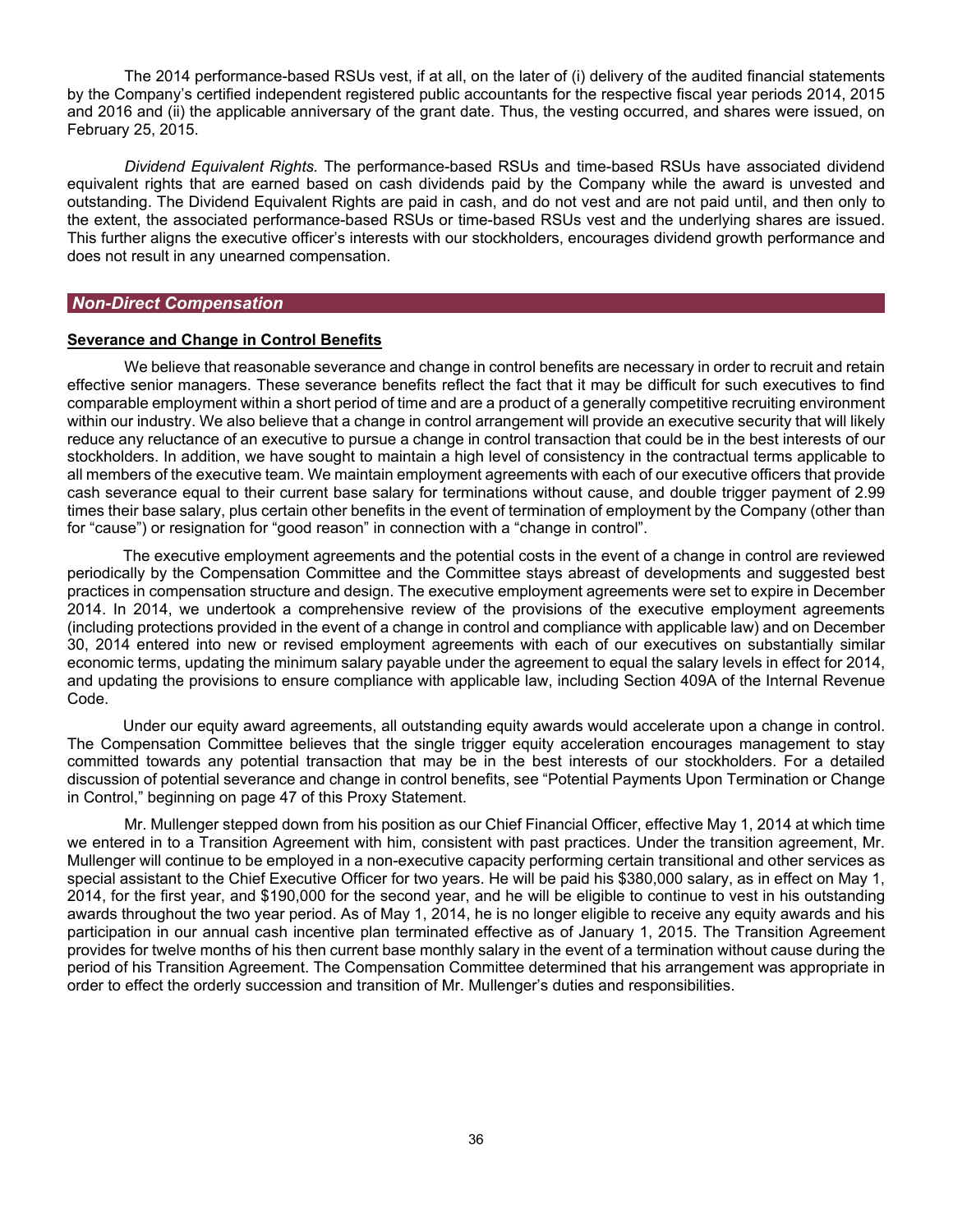### **Perquisites and Other Benefits**

The Company has previously paid relocation expenses, either in the form of reimbursement or a lump sum payment, to the NEOs who have relocated to Nashville, Tennessee in order to assume their positions with the Company. We permit limited tax gross up payments to our executives to cover the income tax associated with the taxable portions (if any) of such relocation reimbursement payments. No such relocation and tax gross up payments were made to the named executive officers during 2014.

The named executive officers are also eligible for benefits generally available to and on the same terms as the Company's employees who are exempt for purposes of the Fair Labor Standards Act, including health insurance, disability insurance, dental insurance and group life insurance. Additionally, the Company pays supplemental life and long-term disability insurance premiums for the named executive officers. Pursuant to their employment agreements and in order to encourage community involvement, the named executive officers are also eligible for reimbursement for certain civic and professional memberships that are approved in advance. We also pay for physicals for executive officers up to \$2,000 per individual on an annual basis.

### **Retirement Plans**

The Company maintains a 401(k) plan. The Company matches a percentage of eligible employee contributions to our qualified 401(k) Plan. Employer matching contributions are made in cash on a dollar-for-dollar basis up to 5% of the employee's base salary and are 100% vested immediately.

The Company also has a nonqualified deferred compensation plan covering our executive officers and certain key employees. Under the terms of the deferred compensation plan, participants are allowed to defer up to 50% of their annual base salary and 100% of their incentive cash bonus each plan year. The Company, in its discretion, may make matching contributions to the plan. Currently, the Company makes matching contributions equal to 100% of amounts deferred up to 5% of total cash compensation. The matching contribution is credited on a monthly basis, but is reduced at the end of the plan year for any matching amounts contributed to the participant's 401(k) account. Any compensation deferred and matching contributions, if any, earn a return based on a fixed rate that is established by the Company based on the return received by the Company on certain investments designated as a funding mechanism for meeting its obligations under the plan. Participants are 100% vested in amounts deferred under the deferred compensation plan and earnings on those amounts, while the matching contributions vest 20% after two years of service, 40% after three years of service, 80% after four years of service and 100% after five years of service, subject to accelerated vesting in the event of a change in control, death, disability or retirement (age 62).

## *Guidelines and Policies*

### **Stock Ownership Guidelines**

Since March 1, 2007, we have maintained stock ownership guidelines applicable to our executive officers and directors. The stock ownership guidelines are designed to align the economic interests of executive officers and directors with those of stockholders, and to discourage excessive risk-taking by management and directors.

The original guidelines provided that our executive officers are expected to own a fixed number of shares of common stock of the Company, as set forth in the table below. This fixed number equals three times such executive officer's base salary on their hire or promotion date divided by the Company's closing common stock price, as reported on the NYSE, on such date. The original guidelines also provided that the Company's non-executive directors are expected to own a fixed number of shares of common stock of the Company equal to four times such director's annual retainer (excluding any retainer for chairing or serving as a member of a committee) in effect as of March 1, 2012 or their later date of initial election or appointment to the Board, divided by the Company's closing common stock price, as reported on the NYSE, on such date.

The stock ownership guidelines applicable to our executive officers and our non-executive directors were amended by our Board in May 2013 to increase the number of shares the directors and officers of the Company are expected to own to give effect to the REIT conversion special dividend.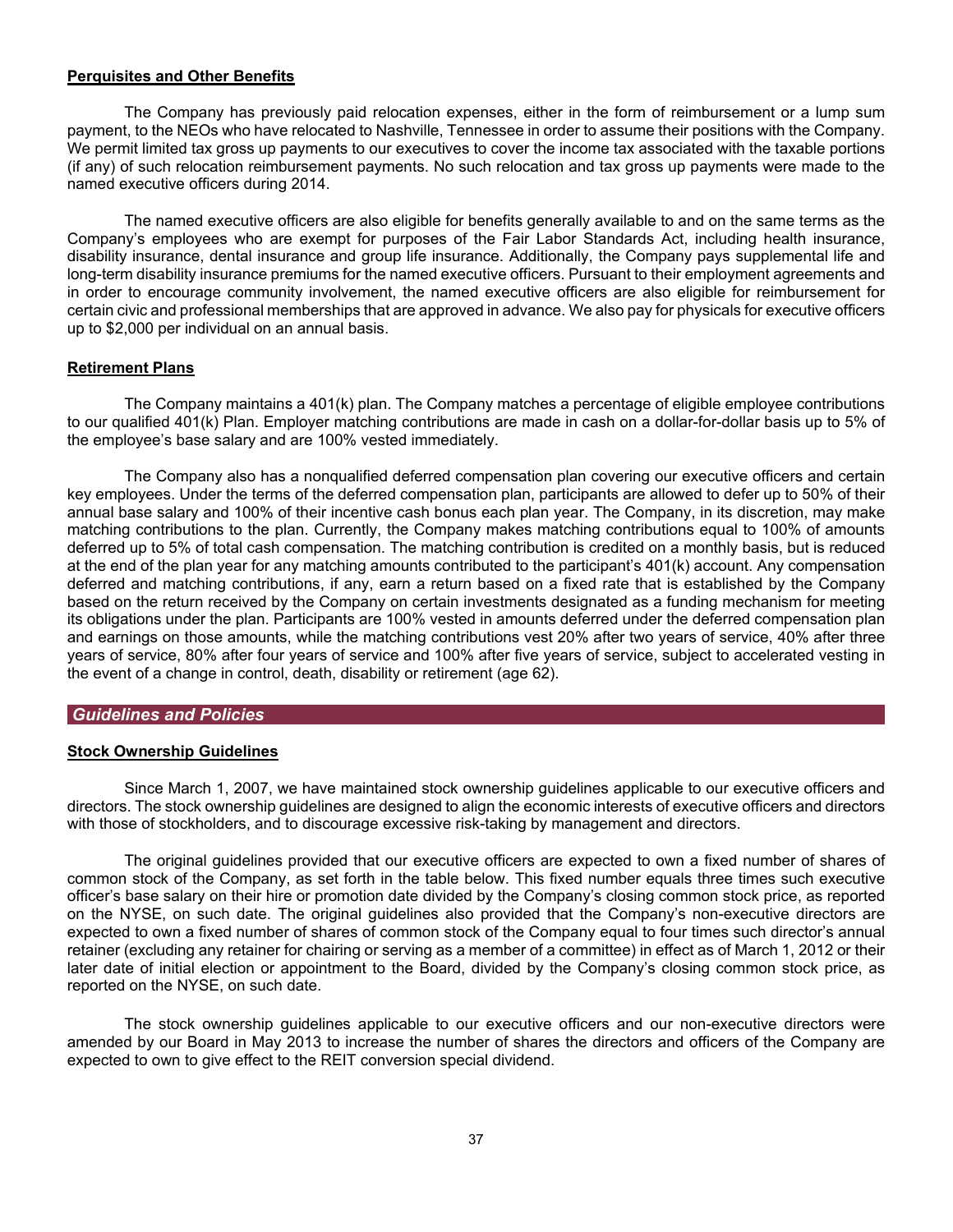Executive officers and non-executive directors are required to achieve these ownership levels, subject to a limited hardship exemption, within five years following their date of hire or promotion, or initial appointment or election, as applicable, or (in the case of those serving at the time the guidelines were adopted) by March 1, 2012.

The following may be used in determining share ownership:

- shares of common stock owned outright by the executive officer or non-executive director and his or her immediate family members who share the same household, whether held individually or jointly;
- shares of restricted stock or restricted stock units where the restrictions have lapsed, even though such shares may be subject to an election made by the holder to defer receipt of the shares; and
- shares held in trusts or other legal entities established for estate planning purposes with respect to which the executive officer or non-executive director retains beneficial ownership (due to complexities of these arrangements, requests to include shares held in such arrangements must be reviewed and approved by the Committee).

The guidelines were based, in part, on information provided by PwC that summarized the frequency of such programs at Fortune 500 companies and reported on the most common types of such programs. Based on such research, the Board of Directors determined that ownership requirements were fair, yet challenging, ownership requirements and that five years was a reasonable time period during which executives and directors would be able to comply. The Committee believes that these ownership guidelines encourage executive officers and directors of the Company to act in the long-term interests of our stockholders, while discouraging excessive risk-taking.

Our guidelines and the compliance status of the Company's named executive officers as of the last quarterly review date of February 19, 2015 are shown in the table below.

| <b>Name</b>              | <b>Shares Needed to</b><br><b>Comply with</b><br><b>Guidelines</b> | <b>Number of Shares</b><br><b>Held</b> | <b>Compliance Date</b> |
|--------------------------|--------------------------------------------------------------------|----------------------------------------|------------------------|
| Damon T. Hininger        | 87.138                                                             | 128,025                                | 10/15/2014             |
| David M. Garfinkle       | 32.777                                                             | 38.317                                 | 5/1/2019               |
| <b>Harley G. Lappin</b>  | 47,759                                                             | 26.261                                 | 6/1/2016               |
| <b>Anthony L. Grande</b> | 35,671                                                             | 82.898                                 | 8/21/2013              |
| <b>Steven E. Groom</b>   | 39,751                                                             | 47,474                                 | 4/22/2015              |

### **Grant Timing Policy**

To ensure that our equity compensation awards are granted appropriately, we have the following practices regarding the timing of equity compensation grants and for stock option exercise price determinations:

- Grants of equity awards for executive officers are typically made on the date of the February Compensation Committee meeting, after the Committee has had the opportunity to review full year results for the prior year and consider anticipated results for the current year.
- The Committee occasionally approves additional equity awards in certain special circumstances, such as upon an executive officer's initial employment with the Company, the promotion of an executive officer to a new position or in recognition of special contributions made by an executive officer. For grants to executive officers, all such grants are approved by the Committee with an effective date of grant on or after the date of such approval. If the grant date is after the date of approval, it is on a date that is specified by the Committee at the time of approval.
- The Company strives to ensure that equity grants are made following the public release of important information such as year-end results or anticipated results for the succeeding year.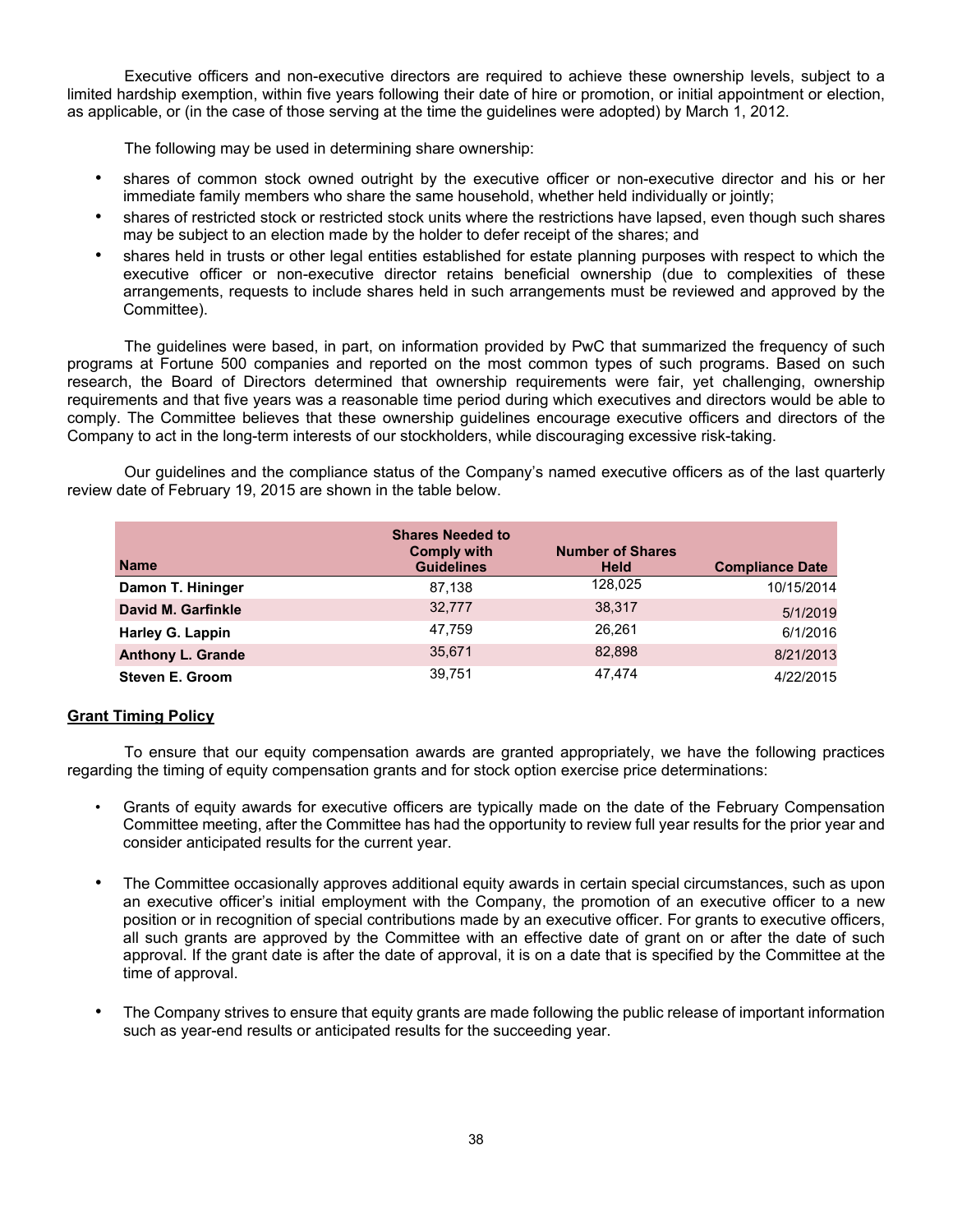### **Deductibility of Executive Compensation**

Section 162(m) of the Internal Revenue Code of 1986 limits the deductibility on the Company's tax return of compensation over \$1.0 million to the Chief Executive Officer or any of the other four most highly compensated executive officers serving at the end of the fiscal year unless, in general, a significant portion of the compensation paid is pursuant to a plan which is performance-related, non-discretionary, and has been approved by our stockholders. The Compensation Committee's actions with respect to Section 162(m) in 2014 were to make reasonable efforts to ensure that compensation was deductible to the extent permitted while simultaneously providing appropriate rewards for performance. The Committee intends to structure performance-based compensation awarded in the future to executive officers who may be subject to Section 162(m) in a manner that satisfies the relevant requirements. The Committee, however, reserves the authority to award non-deductible compensation as deemed appropriate. Further, because of ambiguities and uncertainties as to the application and interpretation of Section 162(m) and related regulations, no assurance can be given that compensation intended to satisfy the requirements for deductibility under Section 162(m) will in fact do so.

# **Report of the Compensation Committee**

*The following Report of the Compensation Committee does not constitute soliciting material and should not be deemed filed or incorporated by reference into any other Company filing under the Securities Act of 1933 or the Securities Exchange Act of 1934, except to the extent the Company specifically incorporates this Report by reference therein.* 

Our Compensation Committee has reviewed and discussed the Compensation Discussion and Analysis set forth above with our management. Taking this review and discussion into account, the undersigned Committee members recommended to the Board of Directors that the Board approve the inclusion of the Compensation Discussion and Analysis in our Proxy Statement on Schedule 14A for filing with the SEC.

Submitted by the Compensation Committee of the Board of Directors:

 Joseph V. Russell, Chair Robert J. Dennis<br>John D. Correnti Mark A. Emkes (since August 2014)<br>John R. Prann, Jr.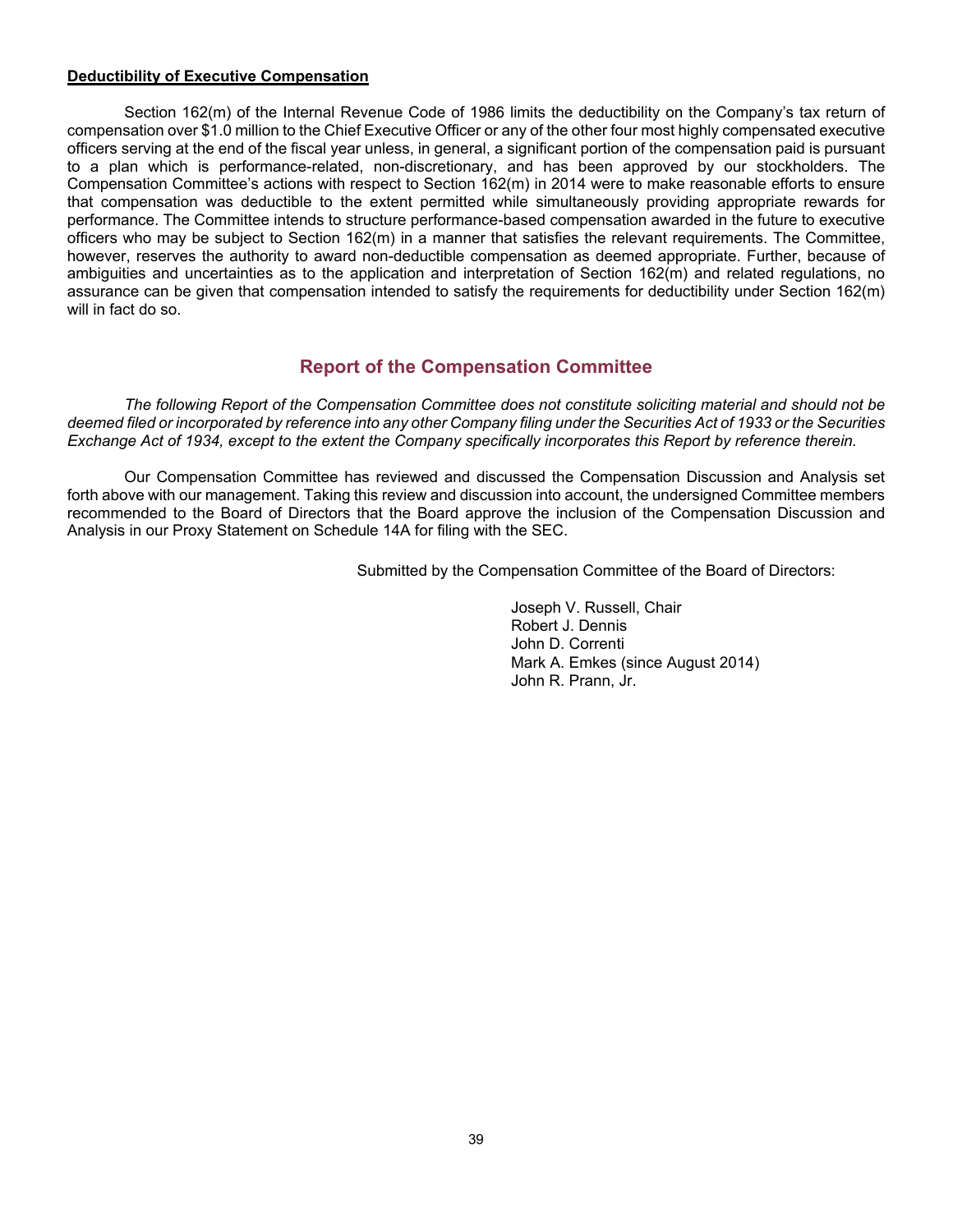# **Summary Compensation Table**

The following table summarizes the compensation earned or paid to our named executive officers for service in the fiscal years ended December 31, 2014, 2013 and 2012, with the exception of (i) Mr. Groom, who first became a named executive officer in 2013 and (ii) Mr. Garfinkle, who first became a named executive officer in 2014.

| <b>Name and Principal</b><br><b>Position</b>                                                                              | Year                 | <b>Salary</b><br>$($ \$)            | <b>Stock</b><br><b>Awards</b><br>$(5)^{(3)}$ | <b>Option</b><br><b>Awards</b><br>$($ \$) <sup>(4)</sup> | <b>Non-Equity</b><br><b>Incentive Plan</b><br><b>Compensation</b><br>$(5)^{(5)}$ | Change in<br><b>Nongualified</b><br><b>Deferred</b><br><b>Compensation</b><br>Earnings $$)^{(6)}$ | <b>All Other</b><br><b>Compensation</b><br>$(5)^{(7)}$ | <b>Total</b><br>( \$)                     |
|---------------------------------------------------------------------------------------------------------------------------|----------------------|-------------------------------------|----------------------------------------------|----------------------------------------------------------|----------------------------------------------------------------------------------|---------------------------------------------------------------------------------------------------|--------------------------------------------------------|-------------------------------------------|
| Damon T. Hininger<br><b>President and Chief</b><br><b>Executive Officer</b>                                               | 2014<br>2013<br>2012 | \$811,231<br>\$737,231<br>\$675.231 | \$1,946,477<br>\$1.853.782<br>\$882.756      | \$882,751                                                | \$822,750<br>\$344.066<br>\$189,942                                              | \$14,533<br>\$20.910<br>\$16,126                                                                  | \$71,126<br>\$326.471<br>\$125,629                     | \$3,666,117<br>\$3.282.460<br>\$2,772,435 |
| David M. Garfinkle <sup>(1)</sup><br>Executive Vice President<br>and Chief Financial Officer                              | 2014                 | \$323,013                           | \$937,127                                    |                                                          | \$287,070                                                                        | \$3,073                                                                                           | \$26,124                                               | \$1,576,407                               |
| Harley G. Lappin<br><b>Executive Vice President</b><br>and Chief Corrections<br>Officer                                   | 2014<br>2013<br>2012 | \$377,434<br>\$332.673<br>\$305,539 | \$937,140<br>\$892.490<br>\$424,992          | \$425,000                                                | \$382,793<br>\$155.258<br>\$85,948                                               | \$2,343<br>\$3.449<br>\$2,197                                                                     | \$39,727<br>\$130.836<br>\$41,844                      | \$1,739,437<br>\$1.514.706<br>\$1,285,520 |
| <b>Anthony L. Grande</b><br><b>Executive Vice President</b><br>and Chief Development<br>Officer                           | 2014<br>2013<br>2012 | \$377.434<br>\$332.673<br>\$305,539 | \$937,140<br>\$892.490<br>\$424,992          | \$425,000                                                | \$382,793<br>\$155,258<br>\$85,948                                               | \$8,837<br>\$13.176<br>\$10,526                                                                   | \$33,911<br>\$161.264<br>\$66,895                      | \$1,740,115<br>\$1,554,861<br>\$1,318,900 |
| <b>Steven E. Groom</b><br><b>Executive Vice President</b><br>and General Counsel                                          | 2014<br>2013         | \$308,233<br>\$282,319              | \$771.757<br>\$735,009                       |                                                          | \$312,610<br>\$131,758                                                           |                                                                                                   | \$28,852<br>\$138,599                                  | \$1,421,452<br>\$1,287,685                |
| Todd J Mullenger <sup>(2)</sup><br><b>Former Executive Vice</b><br><b>President and Chief</b><br><b>Financial Officer</b> | 2014<br>2013<br>2012 | \$379,999<br>\$355,492<br>\$325,908 | \$937,140<br>\$892,490<br>\$424.992          | \$425,000                                                | \$385,395<br>\$165,908<br>\$91,678                                               | \$59,546<br>\$90,041<br>\$69,518                                                                  | \$24,295<br>\$172,055<br>\$78,559                      | \$1,786,375<br>\$1,675,986<br>\$1,415,655 |

(1) Mr. Garfinkle was appointed as Executive Vice President and Chief Financial Officer effective as of May 1, 2014. Compensation reported is for the full 2014 fiscal year.

- (2) Mr. Mullenger stepped down from his position as Executive Vice President and Chief Financial Officer effective as of May 1, 2014 and then began service as a non-executive employee. Compensation reported is for the full 2014 fiscal year.
- (3) The amounts shown in this column represent the aggregate grant-date fair value of restricted stock units ("RSUs") granted during the given year calculated in accordance with FASB ASC Topic 718. Performance-based RSUs granted in 2014 vest based upon achieving normalized FFO performance objectives that were pre-established by the Compensation Committee. Time-based RSUs granted in 2013 vest in 1/3<sup>rd</sup> increments per year commencing with the first anniversary of the grant date. Performancebased RSUs granted in 2012 vest based upon achieving EPS performance objectives that were pre-established by the Compensation Committee. The grant date values for the 2012 and 2014 performance-based RSUs presented reflect the probable outcome that the performance conditions will be met as estimated on the date of grant. At the time of grant for the 2014 performance-based RSUs, it was determined that maximum performance under the performance condition was the probable outcome, and thus the grant date fair value was determined based on \$32.39 per share (reflecting such probability) multiplied by the maximum number of shares that may vest, which equates to the number granted. All grants of equity awards were made under the Company's 2008 Plan and are subject to individual award agreements. RSUs, including our performancebased RSUs, earn dividend equivalent rights, that accumulate and are paid in cash when and only to the extent the underlying award vests.
- (4) No options were granted to NEOs in 2013 or 2014. The amounts shown in this column represent the aggregate grant date fair value of option awards for the given year, calculated in accordance with FASB ASC Topic 718. All grants of options to purchase the Company's common stock were made under the Company's 2008 Plan and are subject to individual award agreements. Options do not earn dividends or dividend equivalents. On May 20, 2013, the number of shares and exercise price of all then outstanding options were proportionately adjusted to give effect to the REIT conversion special dividend. No accounting expense was recognized in connection with such adjustments.
- (5) The amounts shown in this column reflect cash incentive plan compensation earned pursuant to the Company's 2012, 2013 and 2014 Cash Incentive Plans. The 2014 Cash Incentive Plan is discussed in further detail on page 32 under the heading "Annual Cash Incentive Plan Compensation" in the Compensation Discussion and Analysis section of this Proxy Statement.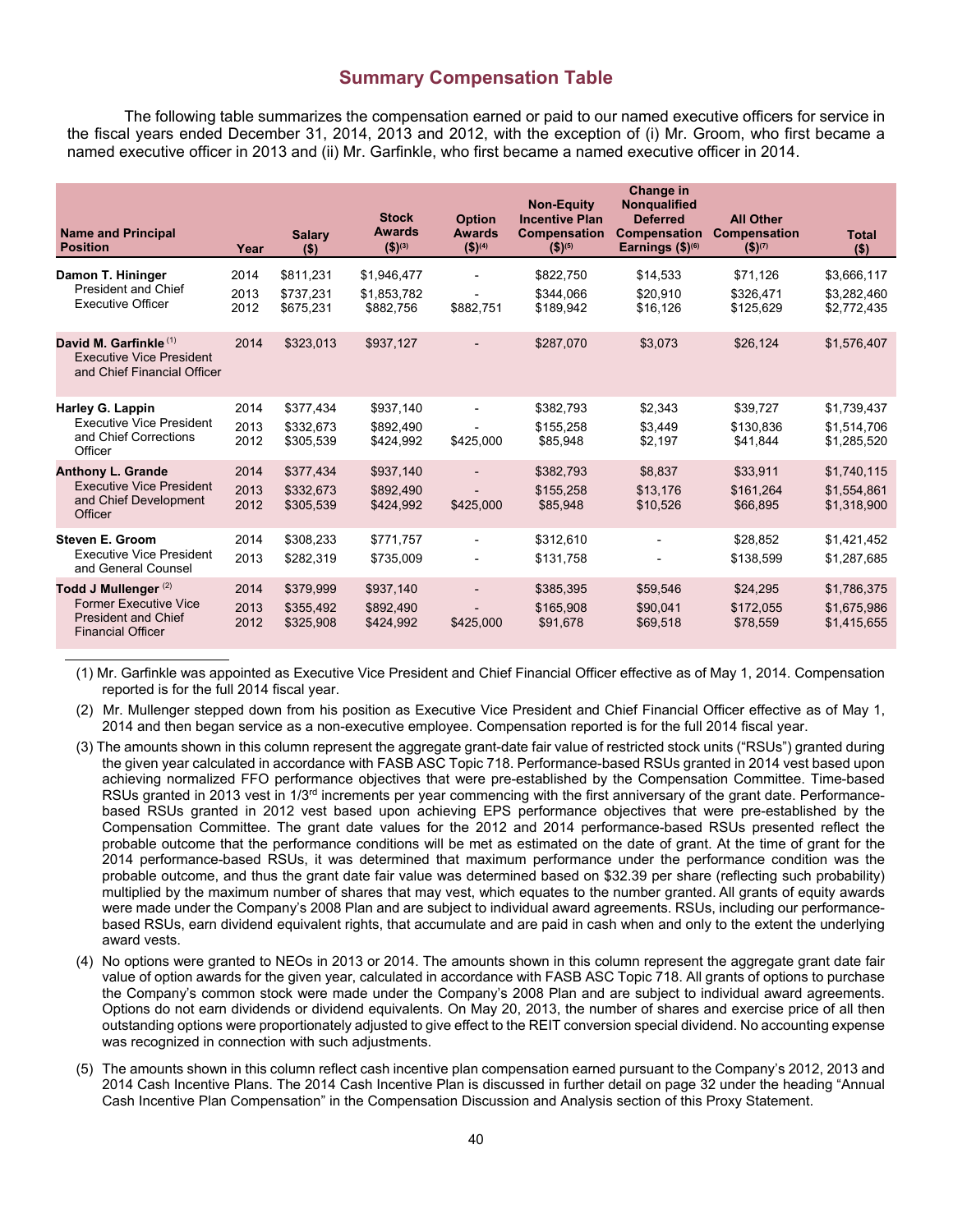(6) The amounts shown in this column represent above-market earnings on amounts that the named executive officers chose to defer pursuant to the Company's Executive Deferred Compensation Plan ("DCP"), which is more fully described under the heading "Nonqualified Deferred Compensation." Amounts shown are based on the Company's fixed rate for 2014 of 5.6%, and 120% of the applicable federal long-term rate, with compounding (as prescribed under section 1274(d) of the Internal Revenue Code, (26 U.S.C. 1274(d))) of 3.99%.

|  | (7) The amounts shown as All Other Compensation for 2014 include the following: |
|--|---------------------------------------------------------------------------------|
|--|---------------------------------------------------------------------------------|

| <b>Name</b>              | 401(k) Plan<br><b>Matching</b><br><b>Contributions</b> | <b>DCP Matching</b><br><b>Contributions</b> | Life<br><b>Insurance</b><br><b>Premiums</b> | <b>Long Term</b><br><b>Disability</b><br>Premiums <sup>(a)</sup> |
|--------------------------|--------------------------------------------------------|---------------------------------------------|---------------------------------------------|------------------------------------------------------------------|
| Damon T. Hininger        | \$13,000                                               | \$44,765                                    | \$2,400                                     | \$10,961                                                         |
| David M. Garfinkle       | \$13,000                                               | \$6,262                                     | \$1,609                                     | \$5,253                                                          |
| Harley G. Lappin         | \$13,000                                               | \$13,635                                    | \$6,243                                     | \$6,849                                                          |
| <b>Anthony L. Grande</b> | \$13,000                                               | \$13,635                                    | \$2,274                                     | \$5,002                                                          |
| <b>Steven E. Groom</b>   | \$13,000                                               | -                                           | \$8,529                                     | \$7,323                                                          |
| <b>Todd J Mullenger</b>  | \$13,000                                               | \$8,295                                     | \$2,102                                     | \$898                                                            |

 (a) The Company pays the long term disability premiums of its executive officers and certain other employees, but does not pay such premiums for all employees.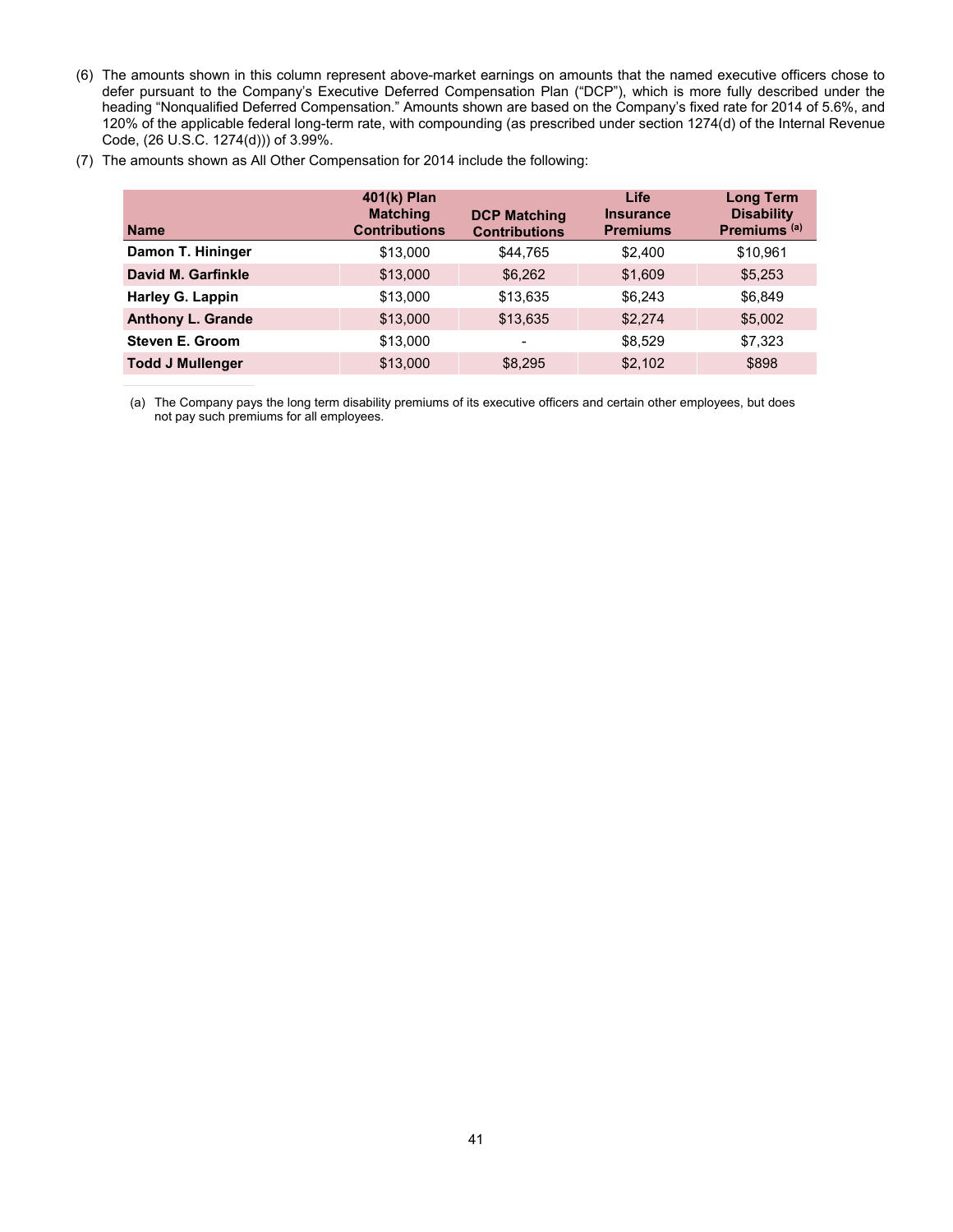# **Grants of Plan-Based Awards in 2014**

The following table sets forth the grants of plan-based awards that were made to the named executive officers during the fiscal year ended December 31, 2014. No options were granted to our named executive officers in 2014.

| <b>Name</b>                       | Grant<br><b>Date</b>                | <b>Estimated Possible Payouts Under Non-</b><br>Equity Incentive Plan Awards <sup>(1)</sup> |               | <b>Estimated Possible Payouts Under</b><br>Equity Incentive Plan Awards <sup>(2)</sup> |                  |               | <b>Grant Date Fair</b><br><b>Value of Stock</b><br>Awards $($)^{(3)}$ |                        |
|-----------------------------------|-------------------------------------|---------------------------------------------------------------------------------------------|---------------|----------------------------------------------------------------------------------------|------------------|---------------|-----------------------------------------------------------------------|------------------------|
|                                   |                                     | <b>Threshold</b>                                                                            | <b>Target</b> | <b>Maximum</b>                                                                         | <b>Threshold</b> | <b>Target</b> | <b>Maximum</b>                                                        |                        |
| Damon T. Hininger                 | 2/19/2014<br>2/19/2014              | \$45,348                                                                                    | \$608,423     | \$1,622,462                                                                            | 10,016           | (2)           | 60.095                                                                | \$1,946,477            |
| David M. Garfinkle <sup>(4)</sup> | 2/19/2014<br>5/14/2014<br>2/19/2014 | \$15,827                                                                                    | \$211,172     | \$557.205                                                                              | 1,523<br>3,293   | (2)<br>(2)    | 9,137<br>19,759                                                       | \$295,947<br>\$641,180 |
| Harley G. Lappin                  | 2/19/2014<br>2/19/2014              | \$21,099                                                                                    | \$283,075     | \$754,868                                                                              | 4,822            | (2)           | 28,933                                                                | \$937,140              |
| <b>Anthony L. Grande</b>          | 2/19/2014<br>2/19/2014              | \$21,099                                                                                    | \$283.075     | \$754.868                                                                              | 4,822            | (2)           | 28,933                                                                | \$937,140              |
| Steven E. Groom                   | 2/19/2014<br>2/19/2014              | \$17,230                                                                                    | \$231,175     | \$616,466                                                                              | 3,971            | (2)           | 23,827                                                                | \$771.757              |
| Todd J Mullenger <sup>(5)</sup>   | 2/19/2014<br>2/19/2014              | \$21,242                                                                                    | \$284,999     | \$759,998                                                                              | 4,822            | (2)           | 28,933                                                                | \$937,140              |

- (1) The amounts shown in these columns reflect the threshold (5.59% of actual salary), target (75% of actual salary) and maximum (200% of actual salary) amounts that each of the named executive officers could have earned for the fiscal year ended December 31, 2014 pursuant to the Company's 2014 Cash Incentive Plan, based on positive Adjusted EPS and normalized FFO per share, as discussed in further detail on page 32 under the heading "Annual Cash Incentive Plan Compensation" in the Compensation Discussion and Analysis section of this Proxy Statement. The amounts shown in these columns for Mr. Garfinkle reflect lower threshold, target and maximum amounts that applied prior to his promotion to Chief Financial Officer in May 2014. The amounts actually awarded to each of the named executive officers are reflected in the Summary Compensation Table.
- (2) The amounts shown in these columns reflect as threshold, the minimum number of performance-based RSUs that could vest if we did not achieve any of the normalized FFO performance goals in the first two years of the three year vesting period and achieved the minimum performance goal in the third year, resulting in 50% of the 1/3rd tranche vesting. Maximum reflects vesting in full of all of the performance-based RSUs granted, which occurs when maximum performance under the normalized FFO per share performance goals is achieved. Target is not established, as vesting may range from zero to 100% of the number of performance-based RSUs granted. The performance-based RSUs were awarded pursuant to the Company's 2008 Plan and have dividend equivalent rights payable in cash, but only to the extent and when the performance-based RSUs vest and the underlying shares are issued. The performance-based RSUs are discussed in further detail beginning on page 34 under the heading "Performance-Based Equity Incentive Compensation" in the Compensation Discussion and Analysis section of this Proxy Statement.
- (3) The amounts shown in this column represent the aggregate grant-date fair value of the performance–based RSUs granted in 2014 calculated in accordance with FASB ASC Topic 718. These awards vest in 1/3rd increments based upon achieving normalized FFO per share performance objectives that were pre-established by the Compensation Committee. At the time of grant for the 2014 performance-based RSUs, it was determined that maximum performance under the performance condition was the probable outcome, and thus the grant date fair value was determined based on \$32.39 per share for the February 19, 2014 grants and \$32.45 per share for the May 14, 2014 grant to Mr. Garfinkle (reflecting such probability) multiplied by the maximum number of shares that may vest, which equates to the number granted.
- (4) Mr. Garfinkle received an initial grant of 9,137 performance-based RSUs in February 2014 while serving as Vice President of Finance and Controller. In May 2014, in connection with his appointment to Executive Vice President and Chief Financial Officer, the Compensation Committee granted Mr. Garfinkle an additional award of 19,759 RSUs.
- (5) Mr. Mullenger stepped down from his position as our Chief Financial Officer effective May 1, 2014. Under the terms of our transition agreement with Mr. Mullenger, he is not entitled to receive equity-based awards after May 1, 2014, but outstanding equity-based awards granted to Mr. Mullenger prior to this date will continue to vest in accordance with their respective terms until April 30, 2016 (or, if earlier, the date on which Mr. Mullenger's employment with the Company terminates), but thereafter will not vest in any additional amount and shall be exercisable only to the extent specified in the applicable award agreement.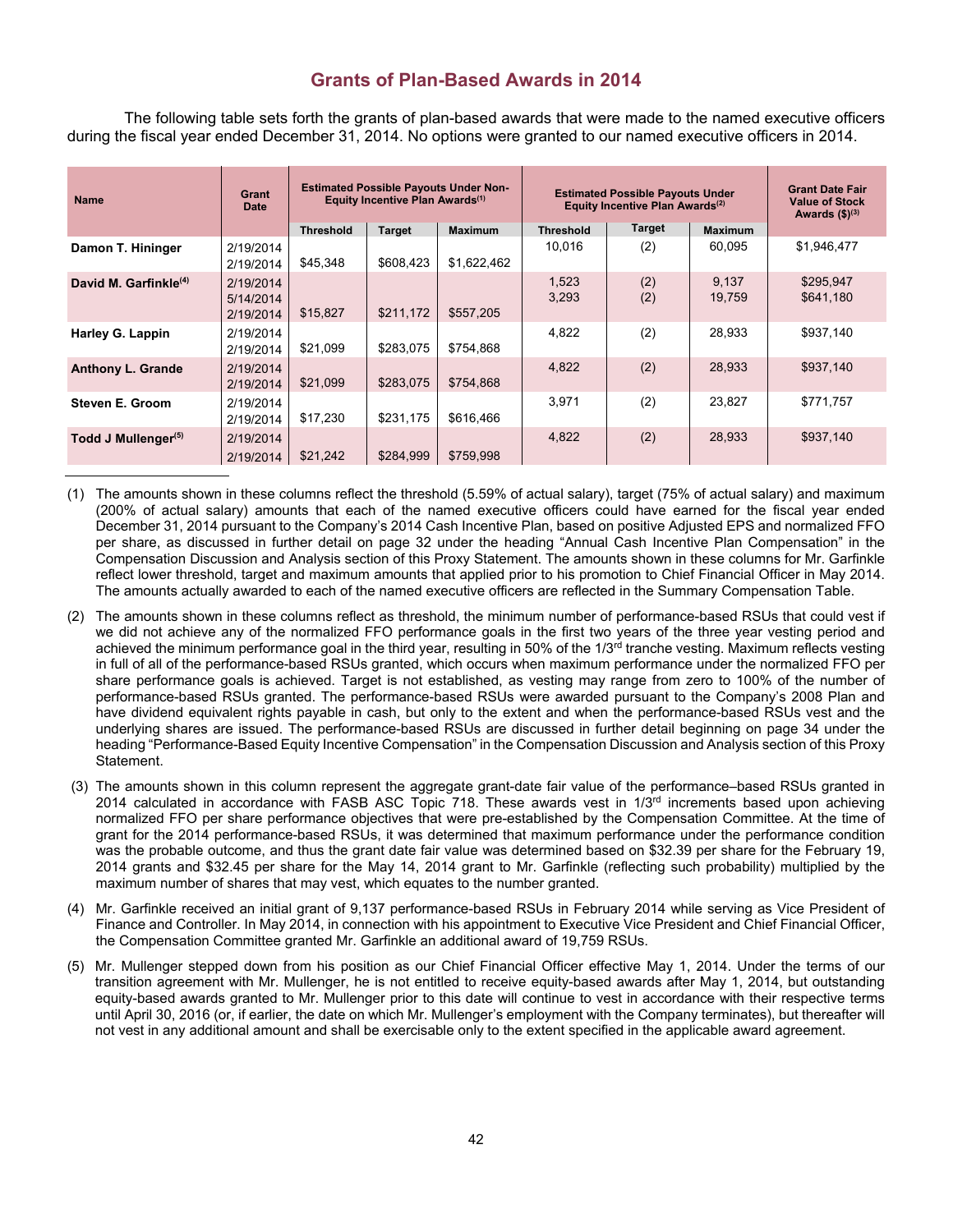## **Employment and Transition Agreements**

On December 30, 2014, the Company entered into new employment agreements with each of our named executive officers, other than Mr. Mullenger, which replaced the existing employment agreements that were scheduled to expire on December 31, 2014. Each agreement is effective as of January 1, 2015 and has an initial term that expires on December 31, 2015, subject to two automatic one-year renewals unless either party provides notice of non-renewal at least 60 days in advance of the expiration of the then current term. Each of these agreements provides for a minimum annual salary that is consistent with the base salary in effect on December 30, 2014. In addition, during the term, the executives are eligible to participate in all compensation or employee benefit plans or programs maintained by the Company for the benefit of its salaried employees or senior executives from time to time. These plans and programs may include health and life insurance. In addition, during the term, these agreements provide for reimbursement for certain professional and civic memberships that are approved in advance by the Company. Each of the employment agreements continued the severance benefits and provisions that were in effect under the previous agreements and which are more fully discussed under "Potential Payments Upon Termination or Change in Control."

The Company entered into a transition agreement with Mr. Mullenger, effective as of May 1, 2014, pursuant to which his prior employment agreement terminated and Mr. Mullenger agreed to be employed as special assistant to the chief executive officer and perform certain transition services from May 1, 2014 to April 30, 2016. Mr. Mullenger's base salary is \$380,000 for the first year and \$190,000 for his second and final year of employment under this agreement. Mr. Mullenger is eligible to participate in the Company's cash compensation incentive plan only for the year ending December 31, 2014. Mr. Mullenger is not entitled to receive equity-based awards after May 1, 2014, but outstanding equity-based awards granted to Mr. Mullenger prior to this date will continue to vest in accordance with their respective terms until April 30, 2016 (or, if earlier, the date on which Mr. Mullenger's employment with the Company terminates), but thereafter will not vest in any additional amount and shall be exercisable only to the extent specified in the applicable award agreement. Mr. Mullenger's severance benefits for termination without cause from his employment agreement were continued under the transition agreement and are more fully discussed under "Potential Payments Upon Termination or Change in Control."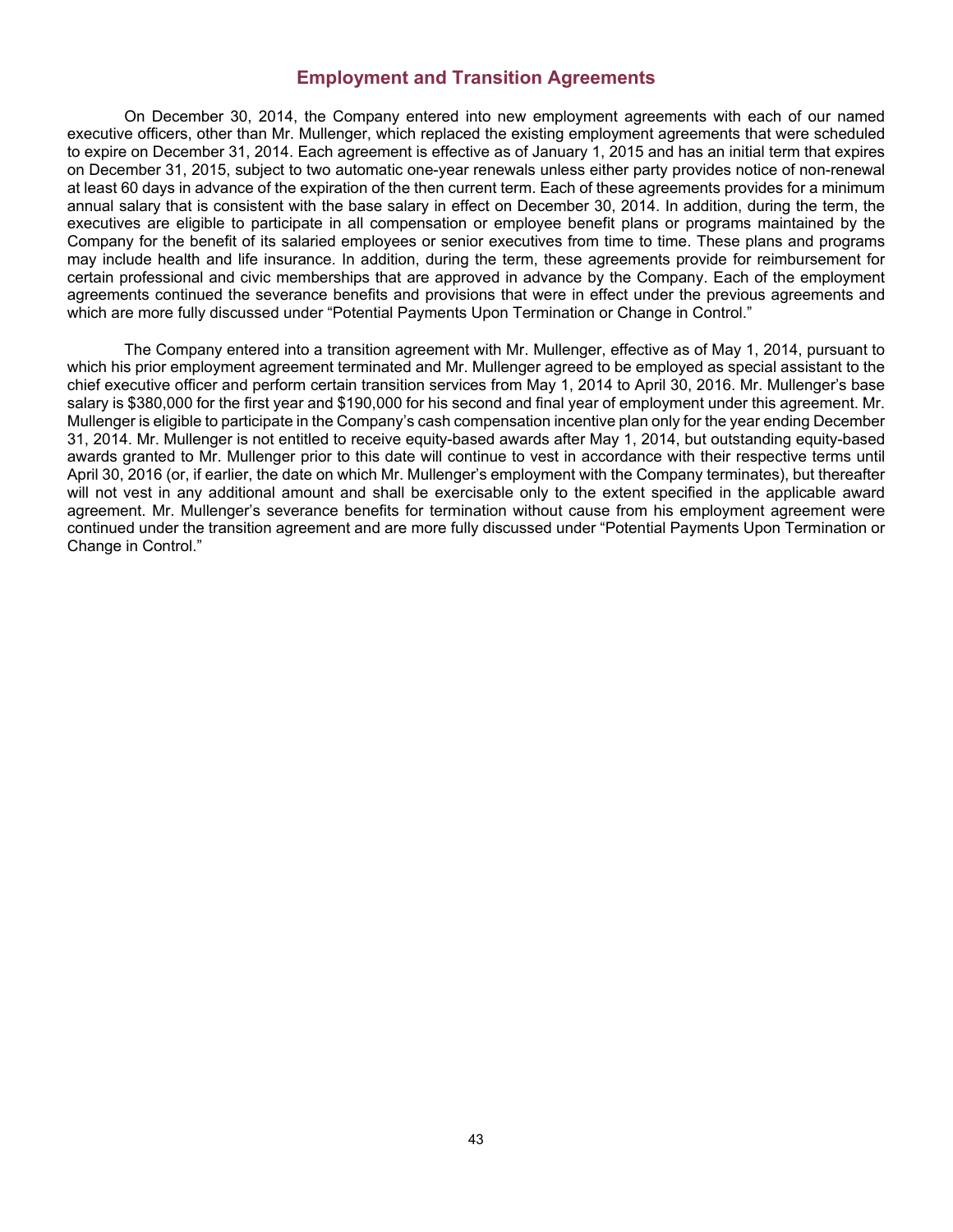## **Outstanding Equity Awards at 2014 Fiscal Year-End**

The following table sets forth information concerning (1) options, (2) unvested time-based RSUs and (3) unearned performance-based RSUs for each of the named executive officers that were outstanding as of December 31, 2014. The following awards reflect (a) the equitable and proportionate adjustments made to our outstanding options as a result of the REIT conversion special dividend of \$6.66 per share paid in May 2013, resulting in an increase in the outstanding number of options and a corresponding reduction in the exercise price, and (b) the dividend equivalents that were awarded as a result of the REIT conversion special dividend on the then outstanding RSUs.

|                         | <b>Option Awards</b>                                                                                                  |                                                                                                                                |                                                |                                                   | <b>Stock Awards</b>                                                                                                              |                                                                                                                                                  |                                                                                                                                |                                                                                                                                                                           |
|-------------------------|-----------------------------------------------------------------------------------------------------------------------|--------------------------------------------------------------------------------------------------------------------------------|------------------------------------------------|---------------------------------------------------|----------------------------------------------------------------------------------------------------------------------------------|--------------------------------------------------------------------------------------------------------------------------------------------------|--------------------------------------------------------------------------------------------------------------------------------|---------------------------------------------------------------------------------------------------------------------------------------------------------------------------|
| <b>Name</b>             | <b>Number of</b><br><b>Securities</b><br><b>Underlying</b><br><b>Unexercised</b><br>Options (#)<br><b>Exercisable</b> | <b>Number of</b><br><b>Securities</b><br><b>Underlying</b><br><b>Unexercised</b><br>Options (#)<br><b>Unexercisable</b><br>(1) | <b>Option</b><br><b>Exercise</b><br>Price (\$) | <b>Option</b><br><b>Expiration</b><br><b>Date</b> | <b>Number of</b><br>Shares,<br><b>Units or</b><br><b>Other</b><br><b>Rights That</b><br><b>Have Not</b><br>Vested <sup>(2)</sup> | <b>Market</b><br><b>Value of</b><br>Shares,<br><b>Units or</b><br><b>Other</b><br><b>Rights That</b><br><b>Have Not</b><br>Vested <sup>(2)</sup> | <b>Number of</b><br><b>Unearned</b><br><b>Shares, Units</b><br>or Other<br><b>Rights That</b><br><b>Have Not</b><br>Vested (#) | <b>Market or</b><br>Payout<br>Value of<br><b>Unearned</b><br>Shares,<br><b>Units or</b><br><b>Other</b><br><b>Rights</b><br><b>That Have</b><br><b>Not</b><br>Vested (\$) |
|                         |                                                                                                                       |                                                                                                                                |                                                |                                                   |                                                                                                                                  | <b>Time-based RSUs</b>                                                                                                                           | <b>Performance-based RSUs</b>                                                                                                  |                                                                                                                                                                           |
| Damon T. Hininger       | 6,612                                                                                                                 |                                                                                                                                | \$11.11                                        | 2/16/2015                                         | 39,176                                                                                                                           | \$1,423,656                                                                                                                                      | $13,125$ (3)<br>60.095 (4)                                                                                                     | \$476,963 (3)<br>\$2,183,852 (4)                                                                                                                                          |
|                         | 13,409                                                                                                                |                                                                                                                                | \$22.57                                        | 2/16/2017                                         |                                                                                                                                  |                                                                                                                                                  |                                                                                                                                |                                                                                                                                                                           |
|                         | 38,112                                                                                                                |                                                                                                                                | \$22.72                                        | 2/20/2018                                         |                                                                                                                                  |                                                                                                                                                  |                                                                                                                                |                                                                                                                                                                           |
|                         | 14,027                                                                                                                |                                                                                                                                | \$24.00                                        | 8/14/2018                                         |                                                                                                                                  |                                                                                                                                                  |                                                                                                                                |                                                                                                                                                                           |
|                         | 35,324                                                                                                                |                                                                                                                                | \$17.38                                        | 8/13/2019                                         |                                                                                                                                  |                                                                                                                                                  |                                                                                                                                |                                                                                                                                                                           |
|                         | 126,924                                                                                                               |                                                                                                                                | \$17.57                                        | 2/18/2020                                         |                                                                                                                                  |                                                                                                                                                  |                                                                                                                                |                                                                                                                                                                           |
|                         | 107,298                                                                                                               |                                                                                                                                | \$20.78                                        | 2/23/2021                                         |                                                                                                                                  |                                                                                                                                                  |                                                                                                                                |                                                                                                                                                                           |
|                         | 92,848                                                                                                                | 46,425                                                                                                                         | \$22.34                                        | 3/16/2022                                         |                                                                                                                                  |                                                                                                                                                  |                                                                                                                                |                                                                                                                                                                           |
| David M. Garfinkle      | 11,345                                                                                                                |                                                                                                                                | \$12.14                                        | 2/15/2016                                         | 5,957                                                                                                                            | \$216,477                                                                                                                                        | $1,996$ (3)                                                                                                                    | \$72,535 (3)                                                                                                                                                              |
|                         | 13,409                                                                                                                |                                                                                                                                | \$22.57                                        | 2/16/2017                                         |                                                                                                                                  |                                                                                                                                                  | 28,896(4)                                                                                                                      | \$1,050,081 (4)                                                                                                                                                           |
|                         | 16,008                                                                                                                |                                                                                                                                | \$22.72                                        | 2/20/2018                                         |                                                                                                                                  |                                                                                                                                                  |                                                                                                                                |                                                                                                                                                                           |
|                         | 24,012                                                                                                                |                                                                                                                                | \$9.13                                         | 2/18/2019                                         |                                                                                                                                  |                                                                                                                                                  |                                                                                                                                |                                                                                                                                                                           |
|                         | 19,385                                                                                                                |                                                                                                                                | \$17.57                                        | 2/18/2020                                         |                                                                                                                                  |                                                                                                                                                  |                                                                                                                                |                                                                                                                                                                           |
|                         | 12,236                                                                                                                | 4,078                                                                                                                          | \$20.78                                        | 2/23/2021                                         |                                                                                                                                  |                                                                                                                                                  |                                                                                                                                |                                                                                                                                                                           |
|                         | 10,587                                                                                                                | 10,588                                                                                                                         | \$22.34                                        | 3/16/2022                                         |                                                                                                                                  |                                                                                                                                                  |                                                                                                                                |                                                                                                                                                                           |
| Harley G. Lappin        | 44,702                                                                                                                | 22,351                                                                                                                         | \$22.34                                        | 3/16/2022                                         | 18,862                                                                                                                           | \$685,445                                                                                                                                        | $6,319^{(3)}$<br>28,933(4)                                                                                                     | \$229,632 (3)<br>\$1,051,425 (4)                                                                                                                                          |
| Anthony L. Grande       |                                                                                                                       | 22,351                                                                                                                         | \$22.34                                        | 3/16/2022                                         | 18,862                                                                                                                           | \$685,445                                                                                                                                        | $6.319^{(3)}$<br>28,933(4)                                                                                                     | \$229,632 (3)<br>\$1,051,425 (4)                                                                                                                                          |
| <b>Steven E. Groom</b>  |                                                                                                                       | 18,407                                                                                                                         | \$22.34                                        | 3/16/2022                                         | 15,534                                                                                                                           | \$564,506                                                                                                                                        | $5,204$ (3)<br>23,827 (4)                                                                                                      | \$189,113 (3)<br>\$865,873 (4)                                                                                                                                            |
| <b>Todd J Mullenger</b> |                                                                                                                       |                                                                                                                                |                                                |                                                   | 18,862                                                                                                                           | \$685,445                                                                                                                                        | $6,319^{(3)}$                                                                                                                  | \$229,632 (3)                                                                                                                                                             |
|                         |                                                                                                                       | 22,351                                                                                                                         | \$22.34                                        | 3/16/2022                                         |                                                                                                                                  |                                                                                                                                                  | 28,933(4)                                                                                                                      | \$1,051,425 (4)                                                                                                                                                           |

(1) All currently unvested options vest in substantially equal one-third annual increments commencing on the anniversary of the grant date over the first three years of the 10-year option term. All of the outstanding unvested options were granted in 2012 and will vest on March 16, 2015, except for Mr. Garfinkle, whose unvested options granted in 2011 will vest on February 23, 2015 and whose unvested options granted in 2012 will vest in equal amounts on March 16, 2015 and March 16, 2016.

(2) Time-based RSUs were granted in 2013 vest in substantially equal one-third annual increments commencing on the anniversary of the grant date of February 21, 2013. Value shown is based on the number of outstanding time-based unvested RSUs and dividend equivalents awarded as a result of the REIT conversion special dividend multiplied by the closing stock price of our common stock on December 31, 2014 of \$36.34.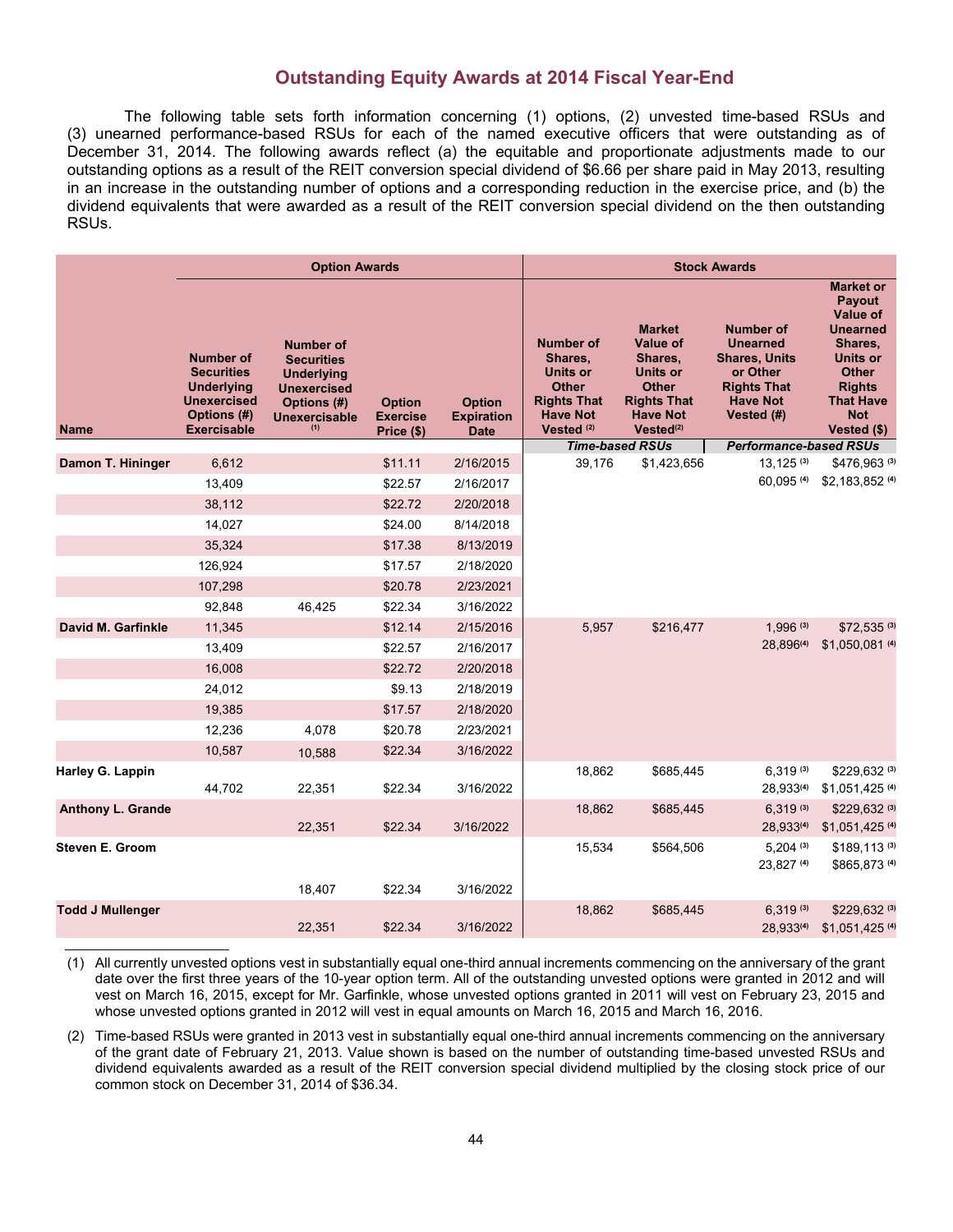- (3) Performance-based RSUs granted before 2013 vest and are thus earned based upon achieving Adjusted EPS performance objectives pre-established by the Compensation Committee, with  $1/3<sup>rd</sup>$  of the amount granted being earned and vested per year if we achieve maximum performance under the Adjusted EPS goals for that year. The vesting based on such year, however, does not occur until after year-end delivery of the audited financial statements by the Company's certified independent registered public accountants for the respective fiscal year, or one year anniversary, whichever is later. The table reflects the last tranche of performance-based RSUs that could be earned and vested based on our Adjusted EPS and was outstanding on December 31, 2014; these performance-based RSUs were fully earned and vested on March 16, 2015 based on our December 31, 2014 Adjusted EPS performance obtaining maximum goals for 2014. For further discussion of the vesting of performance-based restricted stock units, see "Performance-Based Equity Incentive Compensation" in the Compensation Discussion and Analysis section of this Proxy Statement.
- (4) Performance-based RSUs granted in 2014 vest and are thus earned based upon achieving pre-established goals for normalized FFO per share that are pre-established by the Compensation Committee, with 1/3<sup>rd</sup> of the amount granted being earned and vested per year if we achieve maximum performance under the FFO per share goal for that year. If maximum performance is not achieved, then the 1/3<sup>rd</sup> tranche is not vested and is subject to vesting in the subsequent year or at the end of the three year performance period based on performance against pre-established goals. Based on our achieving maximum performance under the normalized FFO goal for 2014, 1/3<sup>rd</sup> of the performance-based RSUs vested, however, the vesting date does not occur until delivery of the audited financial statements by the Company's certified independent registered public accountants for the respective fiscal year, or one year anniversary, whichever is later. This table thus includes the 1/3<sup>rd</sup> tranche that vested in 2015 based on 2014 performance. For further discussion of the performance-based restricted stock units, see "Performance-Based Equity Incentive Compensation" in the Compensation Discussion and Analysis section of this Proxy Statement.

# **Option Exercises and Stock Vested in 2014**

The following table sets forth information regarding the exercise of stock options and the vesting of RSUs and performance-based RSUs during the fiscal year ended December 31, 2014 for each of the named executive officers.

|                          |                                                               | <b>Option Awards</b>                              | <b>Stock Awards</b>                                                 |                                                 |  |  |
|--------------------------|---------------------------------------------------------------|---------------------------------------------------|---------------------------------------------------------------------|-------------------------------------------------|--|--|
| <b>Name</b>              | <b>Number of Shares</b><br><b>Acquired on</b><br>Exercise (#) | <b>Value Realized</b><br>on Exercise $(\$)^{(1)}$ | <b>Number of Shares</b><br><b>Acquired on</b><br><b>Vesting (#)</b> | <b>Value Realized</b><br>on Vesting $($)^{(2)}$ |  |  |
| Damon T. Hininger        | $\overline{\phantom{0}}$                                      |                                                   | 46.825                                                              | \$1,543,429                                     |  |  |
| David M. Garfinkle       | 24,568                                                        | \$542,775                                         | 7,118                                                               | \$234,621                                       |  |  |
| Harley G. Lappin         | 33,963                                                        | \$617,841                                         | 20,117                                                              | \$662,439                                       |  |  |
| <b>Anthony L. Grande</b> | 117,119                                                       | \$1,601,371                                       | 22,543                                                              | \$743,055                                       |  |  |
| <b>Steven E. Groom</b>   | 65,631                                                        | \$1,005,715                                       | 18,565                                                              | \$611,933                                       |  |  |
| <b>Todd J Mullenger</b>  | 96,361                                                        | \$1,438,951                                       | 22,543                                                              | \$743,055                                       |  |  |

(1) The value realized upon exercise of stock options reflects the price at which shares acquired upon exercise of the stock options were sold or valued for income tax purposes, net of the exercise price for acquiring shares.

(2) The value realized on vesting of RSUs and performance-based RSUs was calculated as the product of the closing price of a share of our common stock on the vesting date, multiplied by the number of units vested plus dividend equivalents awarded as a result of the REIT conversion special dividend. The performance-based RSUs that vested in 2014 were earned and vested based on our achievement of maximum Adjusted EPS goal as of December 31, 2013.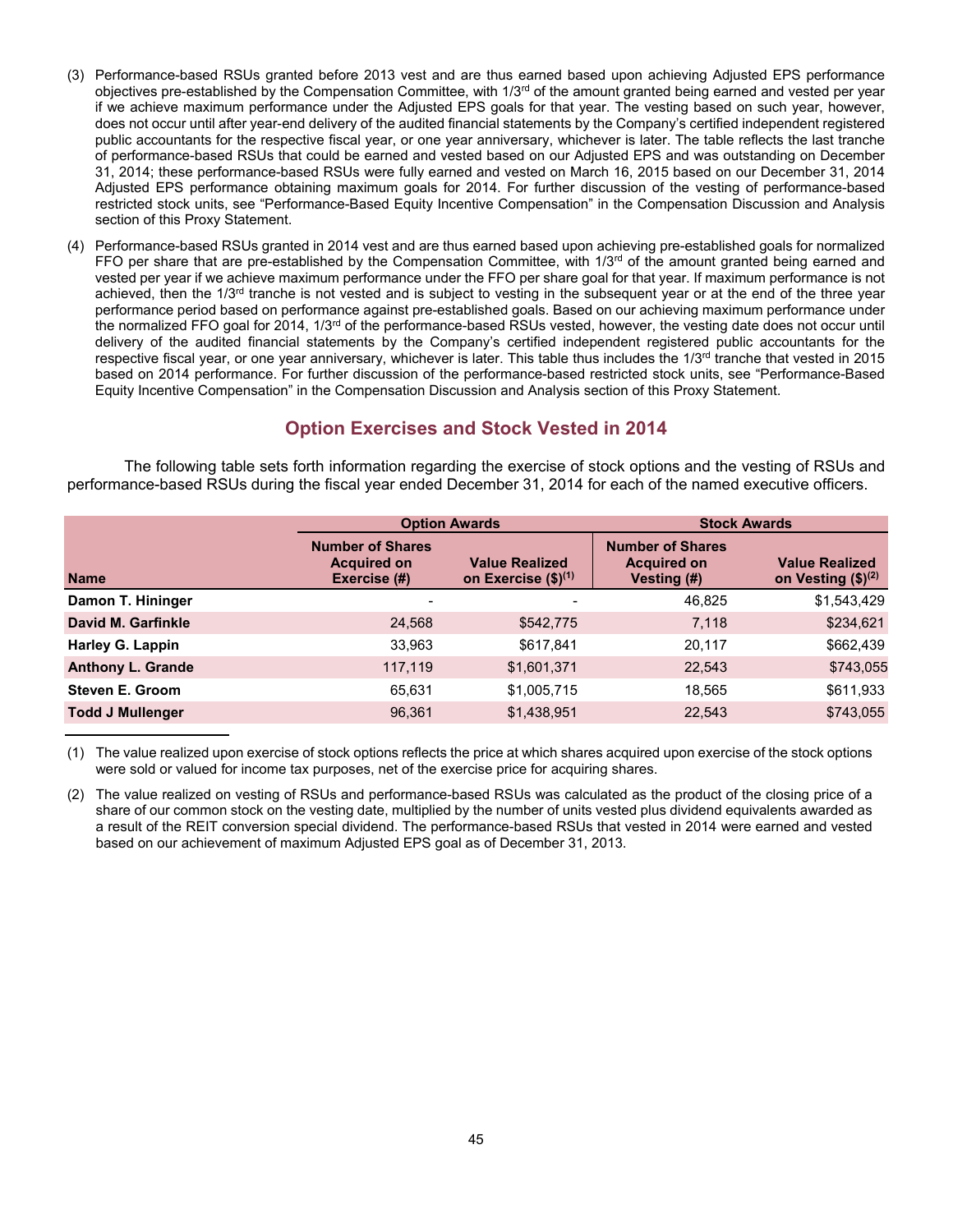## **Nonqualified Deferred Compensation in 2014**

The following table sets forth information concerning contributions made by the named executive officers and the Company pursuant to the Company's Executive Deferred Compensation Plan as well as aggregate individual account balances as of December 31, 2014.

| <b>Name</b>              | <b>Executive</b><br><b>Contributions</b><br>In 2014 $(1)$ | <b>Registrant</b><br><b>Contributions in</b><br>$2014$ (2) | Aggregate<br><b>Earnings</b><br>In 2014 (3) | <b>Aggregate</b><br>Withdrawals/<br><b>Distributions</b><br>In $2014$ | <b>Aggregate Balance</b><br>at 12/31/2014 (4) |
|--------------------------|-----------------------------------------------------------|------------------------------------------------------------|---------------------------------------------|-----------------------------------------------------------------------|-----------------------------------------------|
| Damon T. Hininger        | \$49,653                                                  | \$44,765                                                   | \$50,548                                    |                                                                       | \$997,548                                     |
| David M. Garfinkle       | \$19,262                                                  | \$6,262                                                    | \$10,690                                    |                                                                       | \$216,610                                     |
| <b>Harley G. Lappin</b>  | \$18,872                                                  | \$13,635                                                   | \$8,148                                     | -                                                                     | \$175,052                                     |
| <b>Anthony L. Grande</b> | \$26,635                                                  | \$13,635                                                   | \$30,738                                    | ۰.                                                                    | \$600,614                                     |
| Steven E. Groom          | $\overline{\phantom{0}}$                                  | $\blacksquare$                                             | ۰                                           | Ξ.                                                                    |                                               |
| <b>Todd J Mullenger</b>  | \$174,274                                                 | \$8,295                                                    | \$207,116                                   | (\$1,000,833)                                                         | \$3,015,977                                   |

(1) Of the amounts shown in this column, the following amounts are included in the "Salary" column of the Summary Compensation Table for 2014: Mr. Hininger - \$32,449 ; Mr. Garfinkle - \$16,151; Mr. Lappin - \$18,872; Mr. Grande - \$18,872; and Mr. Mullenger - \$14,615; the remaining amounts are included in the "Non-Equity Incentive Plan Compensation" of the Summary Compensation Table for 2013.

(2) Of the amounts shown in this column, the following amounts are also reported in the "All Other Compensation" column of the Summary Compensation Table for 2014: Mr. Hininger - \$44,765; Mr. Garfinkle - \$6,262; Mr. Lappin - \$13,635; Mr. Grande - \$13,635; and Mr. Mullenger - \$8,295.

- (3) Of the amounts shown in this column, the following amounts are reported in the "Change in Nonqualified Deferred Compensation Earnings" column of the Summary Compensation Table for 2014: Mr. Hininger - \$14,533; Mr. Garfinkle - \$3,073; Mr. Lappin - \$2,343; Mr. Grande - \$8,837; and Mr. Mullenger - \$59,546.
- (4) Of the amounts shown in this column, the following amounts were reported as compensation to the Named Executive Officer in the Company's Summary Compensation Table for 2014, 2013 and 2012: Mr. Hininger (\$91,747 for 2014, \$101,211 for 2013 and \$129,911 for 2012); Mr. Garfinkle (\$25,486 for 2014); Mr. Lappin (\$34,850 for 2014, \$3,449 for 2013, and \$65,105 for 2012); Mr. Grande (\$41,344 for 2014, \$45,754 for 2013 and \$61,262 for 2012); and Mr. Mullenger (\$82,456 for 2014, \$437,054 for 2013 and \$356,175 for 2012).

During 2002, the Compensation Committee of the Board of Directors approved the Company's adoption of a non-qualified deferred compensation plan for certain senior executives, including the named executive officers (the "Executive Deferred Compensation Plan"). The Executive Deferred Compensation Plan is an unfunded plan maintained for the purpose of providing participating executives with the opportunity to defer a portion of their compensation. Pursuant to the Executive Deferred Compensation Plan, participating executives may elect to contribute on a pre-tax basis up to 50% of their base salary and up to 100% of their cash bonus. The Company matches 100% of contributions up to 5% of total cash compensation. The matching contribution is credited on a monthly basis, but is reduced at the end of the plan year for any matching amounts contributed to the participant's 401(k) account. The Company also contributes a fixed rate of return on balances in the Executive Deferred Compensation Plan, determined at the beginning of each plan year. Participants are 100% vested in amounts deferred under the plan and earnings on those amounts, while the matching contributions vest 20% after two years of service, 40% after three years of service, 80% after four years of service and 100% after five years of service, which is the same vesting for discretionary matching contributions under the 401(k) Plan. Each Participant, however, shall become 100% vested in the matching contribution amounts upon termination of employment by reason of death, Disability or Retirement or upon the occurrence of a Change in Control; provided, however, that the Participant shall not become vested upon the occurrence of a Change in Control to the extent such vesting would cause any portion of his Deferred Compensation Benefits to constitute an "excess parachute payment" under Internal Revenue Code Section 280G.

Distributions to senior executives are generally payable no earlier than five years subsequent to the date an executive becomes a participant in the Plan, or upon termination of employment, at the election of the participant, but not later than the 15th day of the month following the month the individual attains age 65.

During 2014, the Company provided a fixed return of 5.6% to participants in the Executive Deferred Compensation Plan, which rate was based on the return received by the Company on the life insurance policies the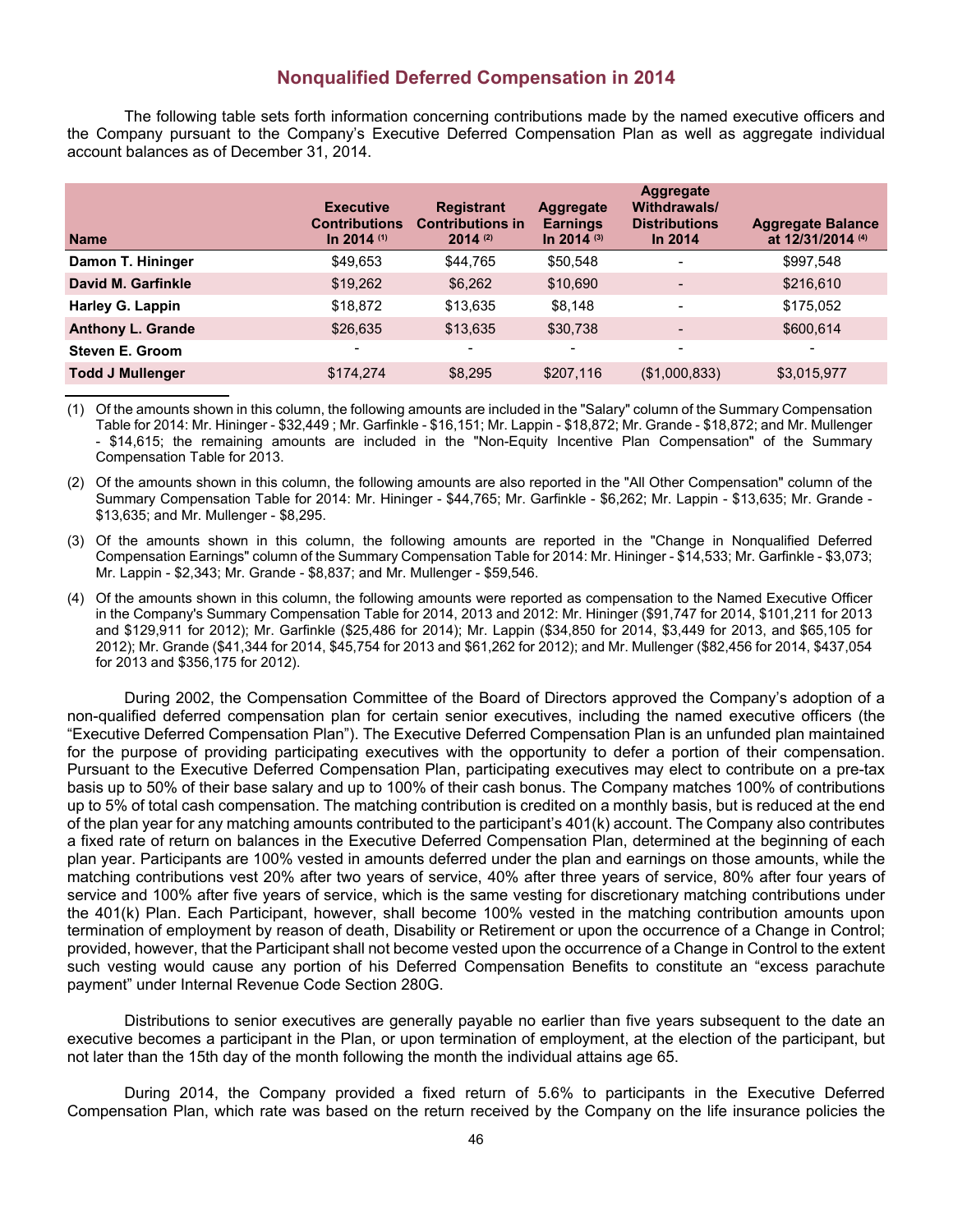Company has purchased on the lives of certain participating executives, including each of the named executive officers. The life insurance policies are intended to partially fund distributions from the Executive Deferred Compensation Plan and the Company is the sole beneficiary of such policies. The Company has established an irrevocable Rabbi Trust to secure the plan's obligations. However, assets in the Executive Deferred Compensation Plan are subject to creditor claims in the event of bankruptcy.

# **Potential Payments Upon Termination or Change in Control**

The following benefits are provided under the employment agreements with each of our Named Executive Officers dated December 30, 2014, other than Mr. Mullenger, whose benefits are provided under his Transition Agreement dated May 1, 2014, and the terms of the award agreements for our equity awards and our various benefit plans, as specified. Our employment agreements were renewed in December 2014 on substantially similar terms as under the then existing agreements that were set to expire on December 31, 2014. The updated agreements were revised to reflect the updated base salaries of the executives.

*Retirement*. In the event of retirement (generally after attaining age 62), our equity award agreements provide that vested options would be exercisable for the remaining stated term of the option (as opposed to a voluntary or for cause termination in which case the Named Executive Officer will generally only have three months following termination to exercise their vested options), and matching contributions under the Executive Deferred Contribution Plan would become 100% vested. Mr. Groom is the only named executive officer who is retirement eligible.

*Death or Disability*. In the event of death or disability, benefits under our disability plan and payments under our life insurance plan, as applicable, would be payable, which, in the event of death, would equal twice the executive's compensation subject to certain caps. In addition, matching contributions under the Executive Deferred Contribution Plan would become 100% vested.

In accordance with the terms of our equity award agreements, in the event of the death or disability of a named executive officer (1) all RSUs, including performance-based RSUs, will become immediately and fully vested and nonforfeitable and (2) all unvested options that have not earlier terminated or expired in accordance with their terms will automatically vest in full and will be exercisable until the expiration of their stated term.

*Termination Without Cause or for Good Reason*. In accordance with the effective employment agreements with our current executive officers, if we terminate the employment of the executive without "cause" or if the executive terminates the employment for "good reason" we generally are required to pay a cash severance amount equal to the executive's annual base salary then in effect, payable in installments in accordance with the terms of the agreements. This same severance benefit is payable to Mr. Mullenger under his Transition Agreement, but only for a termination without cause, and not for a termination for good reason.

*Change in Control*. In accordance with the terms of our equity award agreements, in the event of a change of control (1) all RSUs including performance-based RSUs, will become immediately and fully vested and non-forfeitable and (2) all unvested options that have not earlier terminated or expired in accordance with their terms will automatically vest in full and will be exercisable until the expiration of their stated term.

Our Amended and Restated 1997 Employee Share Incentive Plan (pursuant to which certain options remain outstanding, but no further options are being granted) provides that upon a "change in control" or "potential change in control," as defined in the plan, the value of all outstanding share options granted under the plan, to the extent vested, will be cashed out on the basis of a "change in control price," which is generally based on the highest price paid per share of common stock on the NYSE at any time during a 60-day period prior to the occurrence of the "change in control" event.

Our Executive Deferred Compensation Plan provides that upon a change in control, the matching contributions would become 100% vested, unless such vesting would cause any portion of his Deferred Compensation Benefits to constitute an "excess parachute payment" under Internal Revenue Code Section 280G.

*Qualifying Termination Within 180 days of a Change in Control*. Pursuant to each of our effective employment agreements with our current executive officers, in the event of a termination by the Company (other than for "cause") or, subject to certain procedural requirements, termination by the executive for "good reason" within onehundred eighty (180) days following a change in control, the executive will be entitled to receive a lump sum cash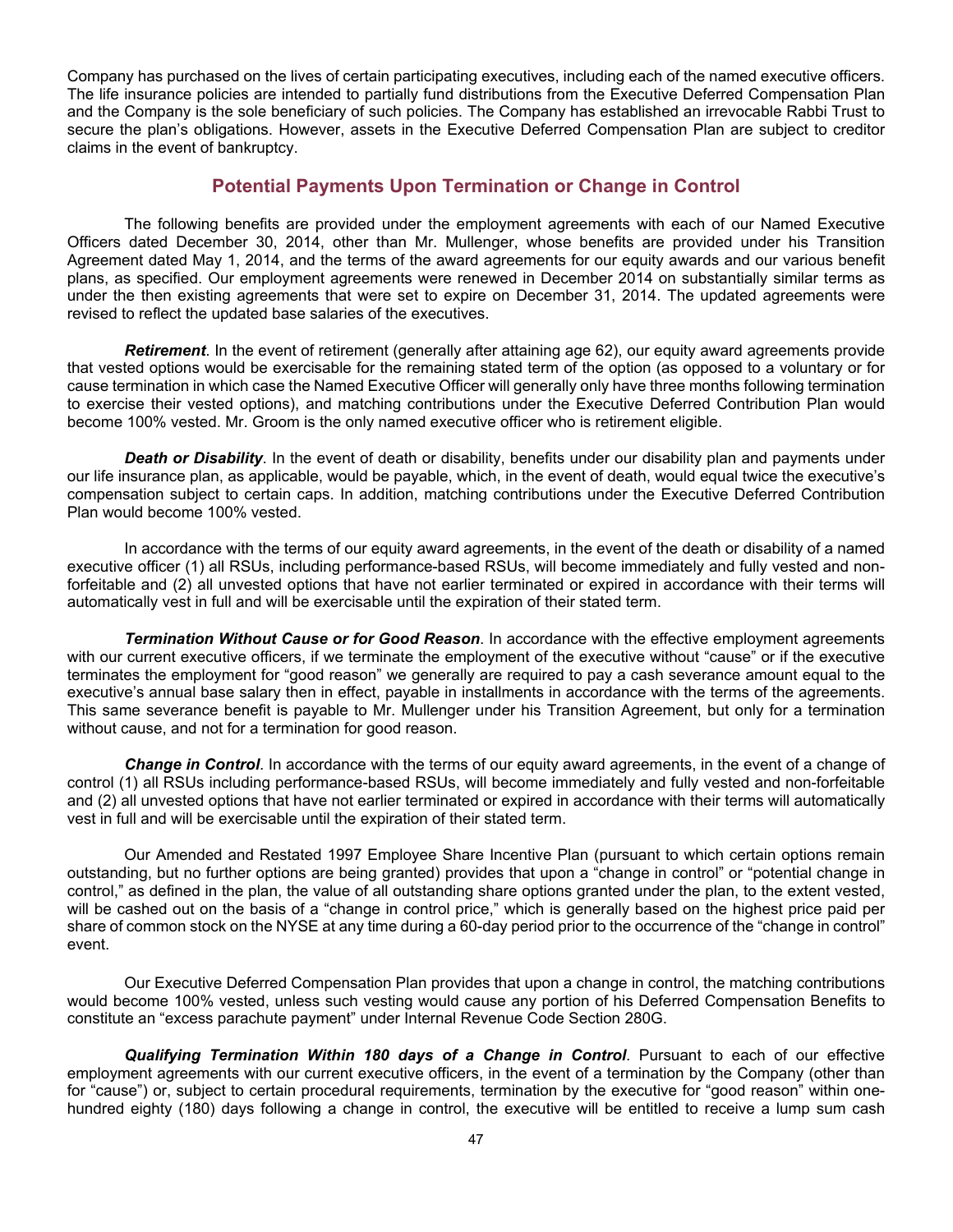payment equal to 2.99 times his base salary then in effect, and the executive will continue to be covered under existing life, medical, disability and health insurance plans for a period of one year. All severance payments are made up front promptly after the time of termination in a lump sum payment in order to make a clean separation from, and avoid continued entanglement with, the executive.

**Definitions.** Our effective employment agreements with our named executive officers and our equity plans generally provide for the following definitions:

The definition of "Good Reason" means when the executive terminates employment with the Company due to a material reduction in the duties, powers or authority of the executive as an officer or employee of the Company. A termination under these circumstances shall be due to Good Reason only if (A) the executive notifies the Company of the existence of the condition that otherwise constitutes Good Reason within thirty (30) days of the initial existence of the condition, (B) the Company fails to remedy the condition within thirty (30) days following its receipt of executive's notice of the condition constituting Good Reason (the "Cure Period") and (C) if the Company fails to remedy the condition constituting Good Reason during the Cure Period, the executive terminates employment with the Company due to the condition within thirty (30) days of the expiration of the Cure Period.

The definition of "Cause" includes, among other things, the death or permanent disability of the executive, conviction of certain felonies or criminal acts, willful or material wrongdoing (including dishonesty or fraud), material breach by the executive of his employment agreement or of his fiduciary duty to the Company or its stockholders, and intentional violation of any applicable law or regulation affecting the Company in a material respect, as determined by the board of directors, in each case, if the event, action or breach can be cured, is not cured within 20 days.

The definition of "Change in Control" means:

- a "change in the ownership of the Company";
- a "change in the effective control of the Company"; or
- a "change in the ownership of a substantial portion of the assets of the Company,"

as such terms are defined in Section 1.409A-3(i)(5) of the Internal Revenue Treasury Regulations.

## **Table of Potential Payments Upon Termination or Change in Control**

The table below reflects the amount of compensation payable to each of the named executive officers in the event of termination of such executive's employment. The amount of compensation payable to each named executive officer upon a change of control, qualifying termination in connection with a change in control, involuntary termination not for cause, and in the event of disability or death of the executive is shown below. The amounts assume that such event was effective as of December 31, 2014, and thus do not include amounts earned through such time, and are estimates of the awards and amounts that would be paid out to the executives upon their termination. The amounts shown do not include: (i) benefits earned during the term of our named executive officers' employment that are available to all salaried employees, such as accrued vacation, and (ii) 2014 cash incentives which were earned as of December 31, 2014. The actual awards and amounts to be paid out can only be determined at the time of such executive's separation from the Company. References below to RSUs includes our performance-based RSUs and all dividend equivalent rights.

| <b>Name</b>                                   | <b>Change in Control</b><br>Only      | Qualifying<br><b>Termination upon</b><br>a Change in<br>Control | Involuntary<br><b>Termination</b><br><b>Without Cause</b> | <b>Death</b><br>or<br><b>Disability</b> |
|-----------------------------------------------|---------------------------------------|-----------------------------------------------------------------|-----------------------------------------------------------|-----------------------------------------|
| Damon T. Hininger                             |                                       |                                                                 |                                                           |                                         |
| Executive Deferred Compensation Plan(1)       | --                                    |                                                                 | $\overline{\phantom{a}}$                                  |                                         |
| Accelerated Vesting of Options <sup>(2)</sup> | \$649,950                             | \$649,950                                                       | $\hspace{0.05cm} \hspace{0.02cm} \hspace{0.02cm} \dots$   | \$649,950                               |
| Accelerated Vesting of RSUs <sup>(2)</sup>    | \$4,419,462                           | \$4,419,462                                                     | $\hspace{0.05cm}$ – $\hspace{0.05cm}$                     | \$4,419,462                             |
| Cash Severance <sup>(3)</sup>                 | $\hspace{0.05cm}$ – $\hspace{0.05cm}$ | \$2,511,600(3)                                                  | \$840,000                                                 | $\hspace{0.05cm}$ – $\hspace{0.05cm}$   |
| Insurance Benefits <sup>(4)</sup>             | --                                    | \$28,532                                                        | $\hspace{0.05cm}$ – $\hspace{0.05cm}$                     | \$1,500,000                             |
| Total:                                        | \$5,069,412                           | \$7,609,544                                                     | \$840,000                                                 | \$6,569,412                             |
| David M. Garfinkle                            |                                       |                                                                 |                                                           |                                         |
| Executive Deferred Compensation Plan(1)       | --                                    | $- -$                                                           | $-$                                                       |                                         |
| Accelerated Vesting of Options <sup>(2)</sup> | \$211,686                             | \$211,686                                                       | $\qquad \qquad -$                                         | \$211,686                               |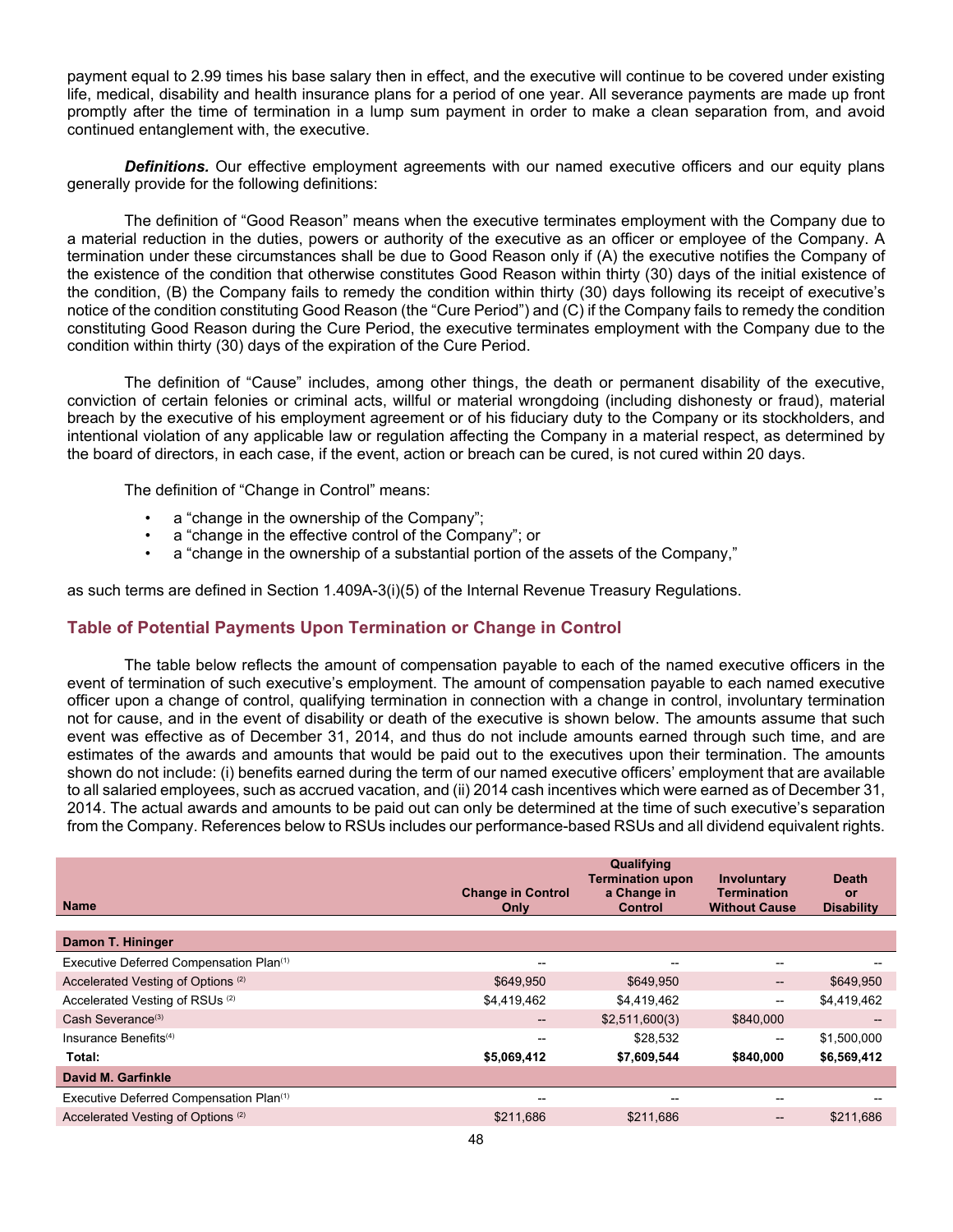|                                                     | <b>Change in Control</b> | Qualifying<br><b>Termination upon</b><br>a Change in | Involuntary<br><b>Termination</b>     | <b>Death</b><br><b>or</b> |
|-----------------------------------------------------|--------------------------|------------------------------------------------------|---------------------------------------|---------------------------|
| <b>Name</b>                                         | Only                     | <b>Control</b>                                       | <b>Without Cause</b>                  | <b>Disability</b>         |
| Accelerated Vesting of RSUs <sup>(2)</sup>          | \$1,420,281              | \$1,420,281                                          |                                       | \$1,420,281               |
| Cash Severance <sup>(3)</sup>                       |                          | \$1,076,400(3)                                       | \$360,000                             |                           |
| Insurance Benefits <sup>(4)</sup>                   |                          | \$21,063                                             |                                       | \$762,000                 |
| Total:                                              | \$1,631,967              | \$2,729,430                                          | \$360,000                             | \$2,393,967               |
| <b>Harley G. Lappin</b>                             |                          |                                                      |                                       |                           |
| Executive Deferred Compensation Plan(1)             | \$12,290                 | \$12,290                                             | $\overline{\phantom{0}}$              | \$12,290                  |
| Accelerated Vesting of Options <sup>(2)</sup>       | \$312,914                | \$312,914                                            |                                       | \$312,914                 |
| Accelerated Vesting of RSUs <sup>(2)</sup>          | \$2,127,809              | \$2,127,809                                          | --                                    | \$2,127,809               |
| Cash Severance <sup>(3)</sup>                       |                          | \$1,202,094(3)                                       | \$402,038                             |                           |
| Insurance Benefits <sup>(4)</sup>                   |                          | \$17,126                                             | --                                    | \$1,193,000               |
| Total:                                              | \$2,453,013              | \$3,672,233                                          | \$402,038                             | \$3,646,013               |
| <b>Anthony L. Grande</b>                            |                          |                                                      |                                       |                           |
| Executive Deferred Compensation Plan <sup>(1)</sup> |                          |                                                      |                                       |                           |
| Accelerated Vesting of Options <sup>(2)</sup>       | \$312,914                | \$312,914                                            | $\overline{\phantom{0}}$              | \$312,914                 |
| Accelerated Vesting of RSUs <sup>(2)</sup>          | \$2,127,799              | \$2,127,799                                          | --                                    | \$2,127,799               |
| Cash Severance <sup>(3)</sup>                       |                          | \$1,202,094(3)                                       | \$402,038                             |                           |
| Insurance Benefits <sup>(4)</sup>                   |                          | \$23,878                                             |                                       | \$1,415,000               |
| Total:                                              | \$2,440,713              | \$3,666,685                                          | \$402,038                             | \$3,855,713               |
| <b>Steven E. Groom</b>                              |                          |                                                      |                                       |                           |
| Executive Deferred Compensation Plan <sup>(1)</sup> | $\overline{\phantom{0}}$ |                                                      | $\overline{a}$                        |                           |
| Accelerated Vesting of Options <sup>(2)</sup>       | \$257,698                | \$257,698                                            | --                                    | \$257,698                 |
| Accelerated Vesting of RSUs <sup>(2)</sup>          | \$1,752,323              | \$1,752,323                                          | $\overline{\phantom{a}}$              | \$1,752,323               |
| Cash Severance <sup>(3)</sup>                       | --                       | \$955,173(3)                                         | \$319,456                             |                           |
| Insurance Benefits <sup>(4)</sup>                   |                          | \$21,372                                             | --                                    | \$1,126,000               |
| Total:                                              | \$2,010,021              | \$2,986,566                                          | \$319,456                             | \$3,136,021               |
| <b>Todd J Mullenger</b>                             |                          |                                                      |                                       |                           |
| Executive Deferred Compensation Plan(1)             |                          |                                                      |                                       |                           |
| Accelerated Vesting of Options <sup>(2)</sup>       | \$312,914                | \$312,914                                            | --                                    | \$312,914                 |
| Accelerated Vesting of RSUs <sup>(2)</sup>          | \$2,127,799              | \$2,127,799                                          | $\hspace{0.05cm}$ – $\hspace{0.05cm}$ | \$2,127,799               |
| Cash Severance <sup>(3)</sup>                       | --                       |                                                      | \$380,000                             |                           |
| Insurance Benefits <sup>(4)</sup>                   | $-$                      | \$15,130                                             |                                       |                           |
| Total:                                              | \$2,440,713              | \$2,455,843                                          | \$380,000                             | \$2,440,713               |

(1) Represents accelerated vesting upon a change in control, death and disability of unvested matching contributions under our Executive Deferred Compensation Plan. Accelerated vesting also occurs upon retirement, as defined.

- (2) Represents the value of accelerated vesting of stock options and RSUs which occurs upon a change in control (whether or not the executive's employment is terminated) and upon the death or disability of the executive. Accelerated vesting of stock option amounts are calculated as the difference between the closing market price of our common stock on December 31, 2014 (\$36.34 per share as reported on the NYSE) and the respective exercise prices of in-the-money unvested stock options. Accelerated vesting of RSUs amounts are calculated using the closing market price on December 31, 2014, and such amounts include the outstanding dividend equivalents associated with such RSUs which will similarly vest on an accelerated basis.
- (3) In the event of an involuntary termination without cause, represents an amount equal to one times current base salary, which for the first three months would be paid out on the same terms and with the same frequency as the executive's base salary was paid prior to December 31, 2014, and the remainder of the severance amount would be paid out in a lump sum. In the event of a qualifying termination upon a change in control, represents an amount equal to 2.99 times current base salary, to be paid out in a lump sum within 40 days of the termination date.
- (4) In the event of a qualifying termination upon a change in control represents the premiums expected to be paid based upon the types of insurance coverage the Company carried for such executive as of December 31, 2014 and the premiums in effect on such date. In the event of death, represents the payouts under the life insurance policies, equal to two times total cash compensation, subject to certain caps. The benefits payable under the supplemental long term disability policy in the event of a disability are not shown in the table. In general, executive officers are entitled to higher payment formulas and higher caps for a potentially longer period of time than other employees under the supplemental long term disability policy.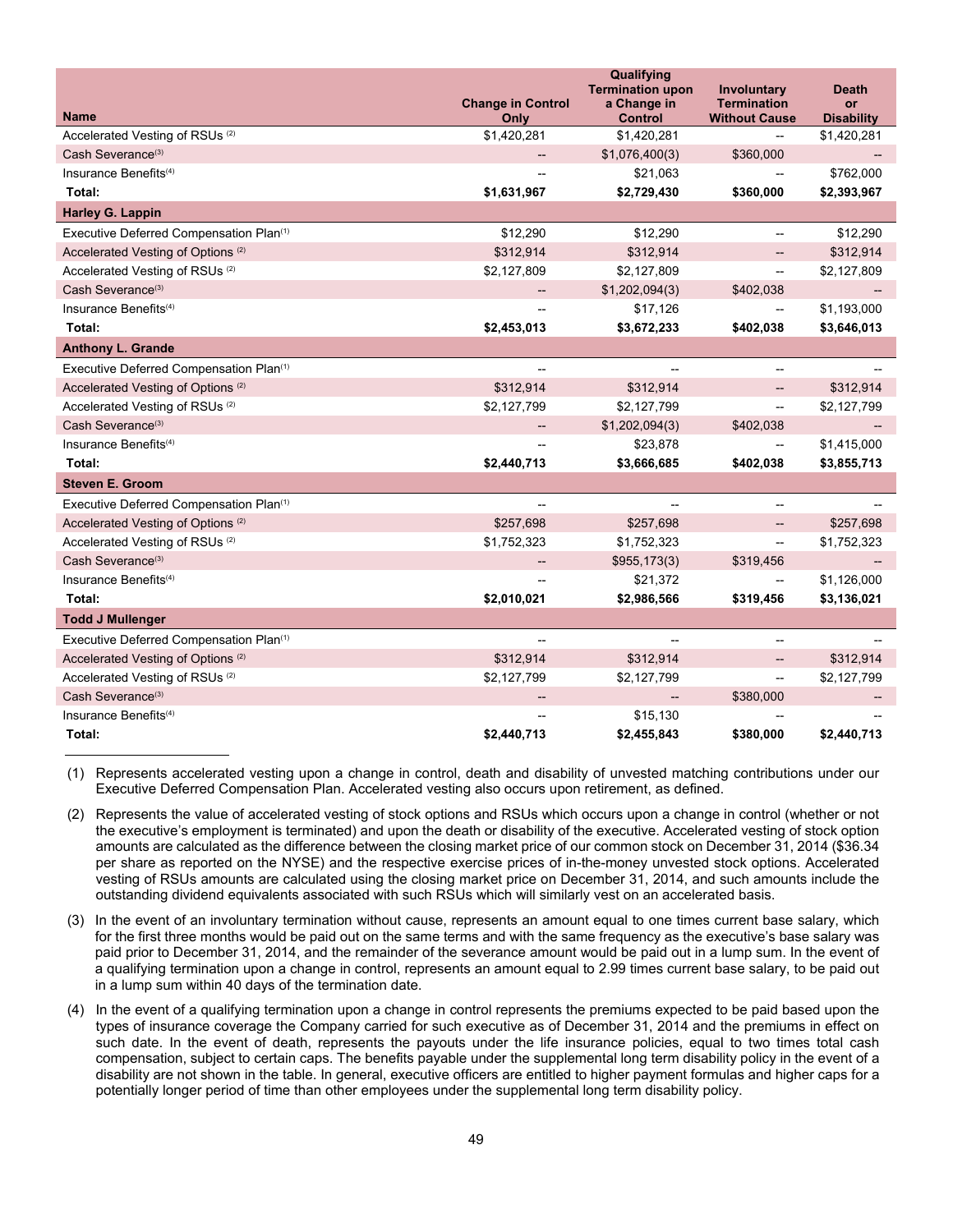# **Director Compensation**

Non-employee directors (*i.e*.*,* all directors other than Mr. Hininger and Mr. Ferguson) are compensated pursuant to our Non-Employee Directors' Compensation Plan and 2008 Stock Plan, which provide for the following:

- Annual equity grants;
- Annual retainers; and
- Board and committee meeting fees.

Non-employee directors may elect to receive all or a portion of their retainers in the form of common stock rather than cash. Non-employee directors may also defer all or a portion of their retainer and meeting fees pursuant to our Non-Employee Directors' Deferred Compensation Plan. In addition, non-employee directors are reimbursed for reasonable expenses incurred to attend Board and committee meetings, as well as director education programs.

The retainers and meeting fees paid to our non-employee directors are as follows:

| <b>Retainers and Fees</b>                              | 2014     |
|--------------------------------------------------------|----------|
| Board retainer                                         | \$53,500 |
| Board meeting fee                                      | \$3,250  |
| Audit & Risk chair retainer                            | \$12,200 |
| Audit & Risk member retainer                           | \$2,200  |
| Compensation, Nominating and Governance chair retainer | \$5,350  |
| Committee chair meeting fee (excluding Executive)      | \$2,700  |
| Non-chair committee meeting fee                        | \$2,200  |

In addition to cash compensation, non-employee directors are granted RSUs with a grant date fair market value of approximately \$105,000 per year, generally on the same date as grants of equity awards are made to our executive officers and other employees. These RSUs vest on the anniversary of the grant date, subject to continued service through such date.

John D. Ferguson is currently employed by the Company as our executive Chairman of the Board. Mr. Ferguson formerly served as our Chief Executive Officer from 2000 to 2009. Mr. Ferguson is paid cash compensation for his services as our employee, based largely on reductions to the cash compensation paid to him in 2009 (as approved by the Compensation Committee from time to time). Mr. Ferguson does not currently receive any equity award compensation for his services, nor does Ferguson receive any non-executive director compensation for his services as a director.

William F. Andrews was employed by the Company as our Chairman of Executive Committee, a position he had held since his retirement as our Chairman of the Board in 2008 (a position he had held from 2000 to 2008) until his retirement from our Board in 2014. Mr. Andrews was paid cash compensation for his services as our employee based largely on his arrangements in effect in 2008. Mr. Andrews did not receive any equity award compensation for his services, nor did Mr. Andrews receive any non-executive director compensation for his services as a director.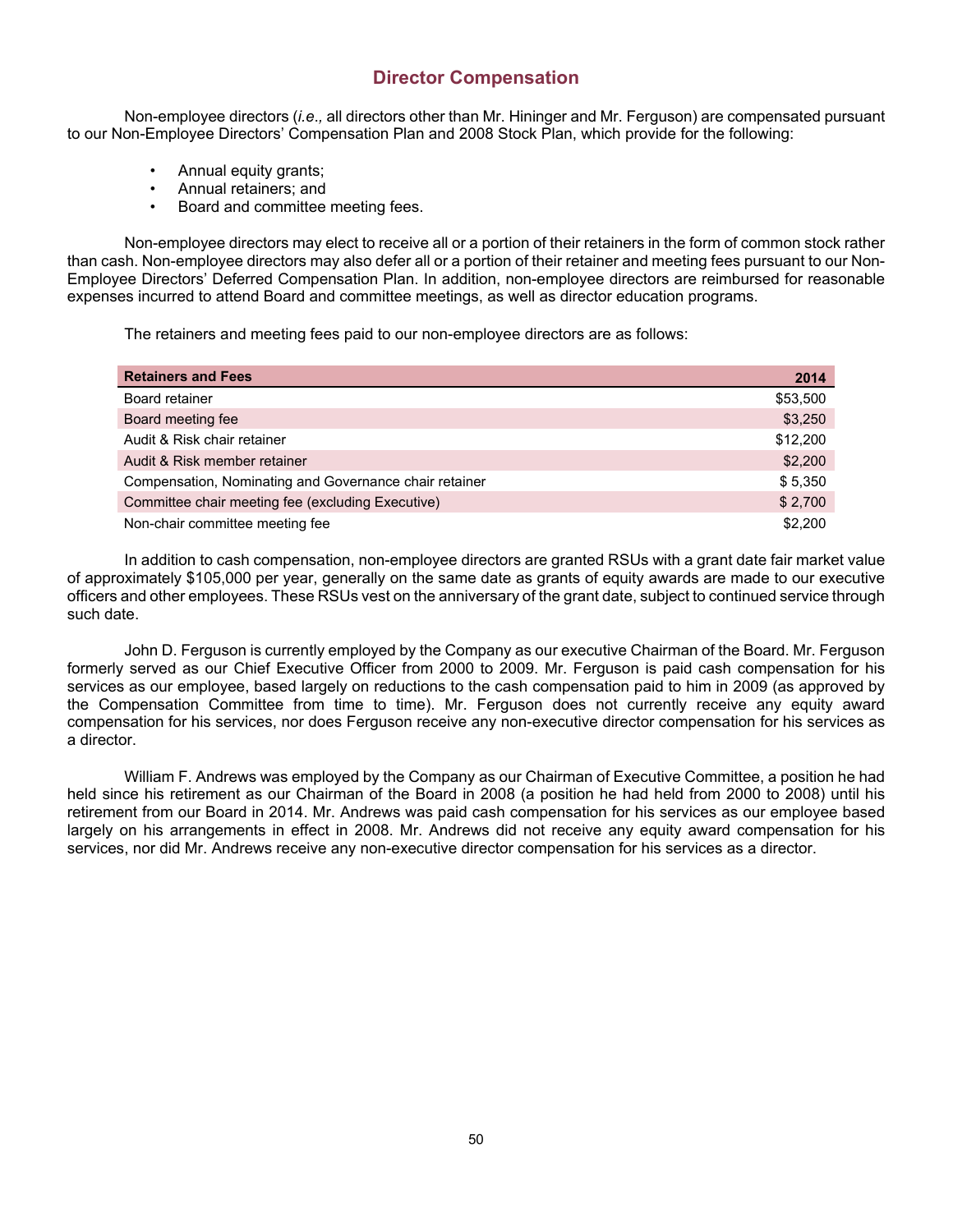## **2014 Director Compensation Table**

The following table summarizes the compensation paid with respect to the fiscal year ended December 31, 2014 to each of the Company's directors except Damon T. Hininger, our Chief Executive Officer, whose compensation is reflected in the Summary Compensation Table.

|                                    | <b>Fees</b><br><b>Earned</b> |                                          | <b>Change in</b><br><b>Nongualified</b><br><b>Deferred</b> |                                         |              |
|------------------------------------|------------------------------|------------------------------------------|------------------------------------------------------------|-----------------------------------------|--------------|
| <b>Name</b>                        | or Paid<br>in Cash (2)       | <b>Stock</b><br>Awards <sup>(3)(8)</sup> | <b>Compensation</b><br>Earnings <sup>(4)</sup>             | <b>All Other</b><br><b>Compensation</b> | <b>Total</b> |
| Donna M. Alvarado                  | \$129,700                    | \$105,008                                |                                                            |                                         | \$234,708    |
| <b>William F. Andrews</b>          |                              |                                          |                                                            | \$71,381 (5)                            | \$71,381     |
| John D. Correnti                   | \$75,300                     | \$105,008                                | \$3                                                        |                                         | \$180,311    |
| Dennis W. DeConcini <sup>(1)</sup> | \$25,292                     |                                          | \$1,292                                                    | $$11,192$ (6)                           | \$37,776     |
| <b>Robert J. Dennis</b>            | \$75,300                     | \$105,008                                |                                                            |                                         | \$180,308    |
| Mark A. Emkes (1)                  | \$33,543                     | \$52,489                                 |                                                            |                                         | \$86,032     |
| John D. Ferguson                   |                              |                                          | \$54,076                                                   | $$1,127,269^{(7)}$                      | \$1,181,345  |
| John R. Horne (1)                  | \$25,292                     |                                          |                                                            | $$11,192$ (6)                           | \$36,484     |
| C. Michael Jacobi                  | \$92,200                     | \$105,008                                | \$855                                                      |                                         | \$198,063    |
| <b>Anne L. Mariucci</b>            | \$73,200                     | \$105,008                                |                                                            |                                         | \$178,208    |
| Thurgood Marshall, Jr.             | \$136,967                    | \$105,008                                |                                                            |                                         | \$241,975    |
| <b>Charles L. Overby</b>           | \$145,850                    | \$105,008                                |                                                            |                                         | \$250,858    |
| John R. Prann, Jr.                 | \$70,300                     | \$105,008                                | \$365                                                      |                                         | \$175,673    |
| Joseph V. Russell                  | \$91,450                     | \$105,008                                | \$19,007                                                   |                                         | \$215,465    |

(1) The amounts for Mr. DeConcini and Mr. Horne reflect compensation paid from January 1, 2014 until their retirement in May 2014. The amounts for Mr. Emkes reflect compensation paid from his appointment on August 14, 2014 through the remainder of the year.

(2) The amounts for Ms. Alvarado, Mr. Overby and Mr. Marshall, Jr., include fees paid in regards to serving on a temporary committee formed to oversee various legal matters.

- (3) The amounts shown in this column represent the aggregate grant-date fair value of RSUs based on the closing stock price of \$32.39 on February 19, 2014, the date of annual grant of 3,242 RSUs, and the closing stock price of \$35.37 on August 14, 2014, the date of grant for the initial 1,484 RSUs to Mr. Emkes in connection with his appointment to the Board. The director RSUs vest on the anniversary date of the grant and have dividend equivalent rights that are payable in cash only when and to the extent the RSUs vest and the underlying shares are issued. All grants of RSUs and dividend equivalents were made under the Company's 2008 Plan.
- (4) The amounts shown in this column represent above-market earnings on fees that the Director chose to defer pursuant to the Non-Employee Directors' Deferred Compensation Plan, which is more fully described below. Amounts shown are based on the Company's fixed rate for 2013 of 5.6%, and 120% of the applicable federal long-term rate, with compounding (as prescribed under section 1274(d) of the Internal Revenue Code, (26 U.S.C. 1274(d))) of 3.99%.
- (5) The amount reflects total employee compensation Mr. Andrews received during 2014, which consists of salary of \$67,982 and Company matching contributions to the 401(k) Plan of \$3,399; until his retirement in May 2014.
- (6) The amount reflects a retirement gift certificate in recognition of their service on the Board, inclusive of estimated tax gross-up of \$3,654 on the value of the gift certificate.
- (7) The amount reflects total employee compensation Mr. Ferguson earned for his services as an executive officer during 2014, which consists of: salary of \$540,000; cash incentive plan of \$547,668; and Company matching contributions pursuant to the Executive Deferred Compensation Plan of \$39,601.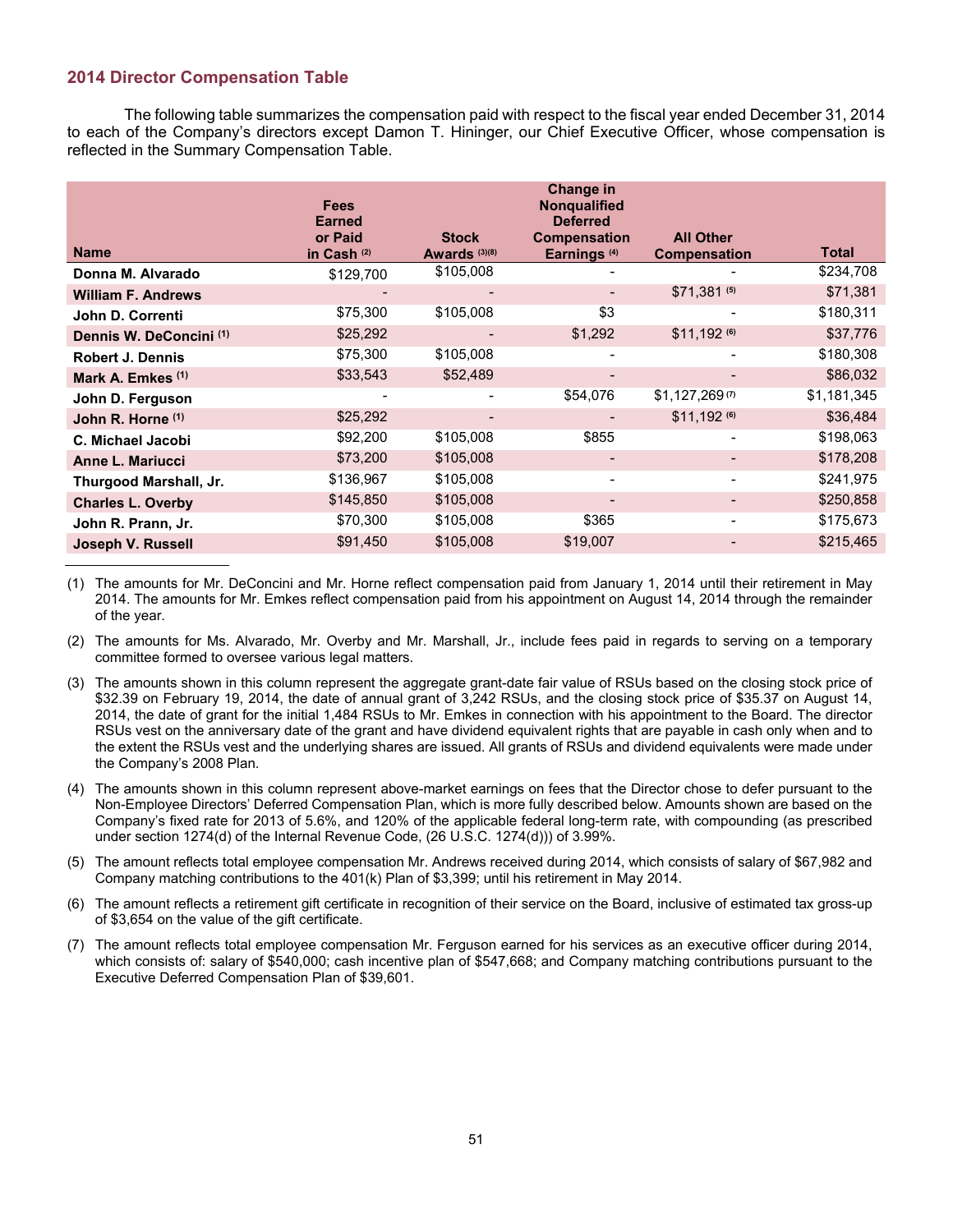(8) As of December 31, 2014, the aggregate number of stock awards and option awards outstanding for each of the Company's non-employee directors were as follows:

| <b>Name</b>            | <b>Aggregate Stock Awards</b><br><b>Outstanding as of</b><br><b>December 31, 2014</b> | <b>Aggregate Option Awards</b><br><b>Outstanding as of</b><br><b>December 31, 2014</b> |
|------------------------|---------------------------------------------------------------------------------------|----------------------------------------------------------------------------------------|
| Donna M. Alvarado      | $3.242^{(a)}$                                                                         | 97,847                                                                                 |
| William F. Andrews     | -                                                                                     | 15,409                                                                                 |
| John D. Correnti       | 3,242                                                                                 | 73,637                                                                                 |
| Dennis W. DeConcini    |                                                                                       | 13,610                                                                                 |
| Robert J. Dennis       | 3,242                                                                                 |                                                                                        |
| Mark A. Emkes          | 1,484                                                                                 |                                                                                        |
| John D. Ferguson       |                                                                                       |                                                                                        |
| John R. Horne          | $\qquad \qquad \blacksquare$                                                          | 57,817                                                                                 |
| C. Michael Jacobi      | 3,242                                                                                 | 43,535                                                                                 |
| Anne L. Mariucci       | 3,242                                                                                 | 10,952                                                                                 |
| Thurgood Marshall, Jr. | 3,242                                                                                 | 101,847                                                                                |
| Charles L. Overby      | 3,242                                                                                 | 59,532                                                                                 |
| John R. Prann, Jr.     | 3,242                                                                                 | 43,535                                                                                 |
| Joseph V. Russell      | 3,242                                                                                 | 57,817                                                                                 |
|                        |                                                                                       |                                                                                        |

(a) Includes 3,242 shares that vested on February 19, 2015, but for which the Board member has elected to defer receipt until separation of service from the Board.

### **Director Stock Ownership Guidelines**

We maintain stock ownership guidelines applicable to our executive officers and directors. The Company's original stock ownership guidelines were adopted by our Board of Directors on March 1, 2007. The stock ownership guidelines are designed to align the economic interests of executive officers and directors with those of stockholders, and to discourage excessive risk-taking by management and directors. The guidelines as applied to our directors provide that the Company's non-executive directors are expected to own a fixed number of shares of common stock of the Company equal to four times such director's annual retainer (excluding any retainer for chairing or serving as a member of a committee) in effect as of March 1, 2012 or their later date of initial election or appointment to the Board, divided by the Company's closing common stock price, as reported on the NYSE, on such date. The stock ownership guidelines were amended by our Board of Directors in May 2013 to increase the number of shares the directors and officers are expected to own to give effect to the REIT conversion special dividend. Non-executive directors are required to achieve these ownership levels, subject to a limited hardship exemption, five years following their initial election or appointment to the Board, or (in the case of directors serving on the Board at the time the guidelines were adopted) by March 1, 2012. See "Stock Ownership Guidelines" in the Compensation Discussion and Analysis section of this proxy for the shares counted in determining share ownership.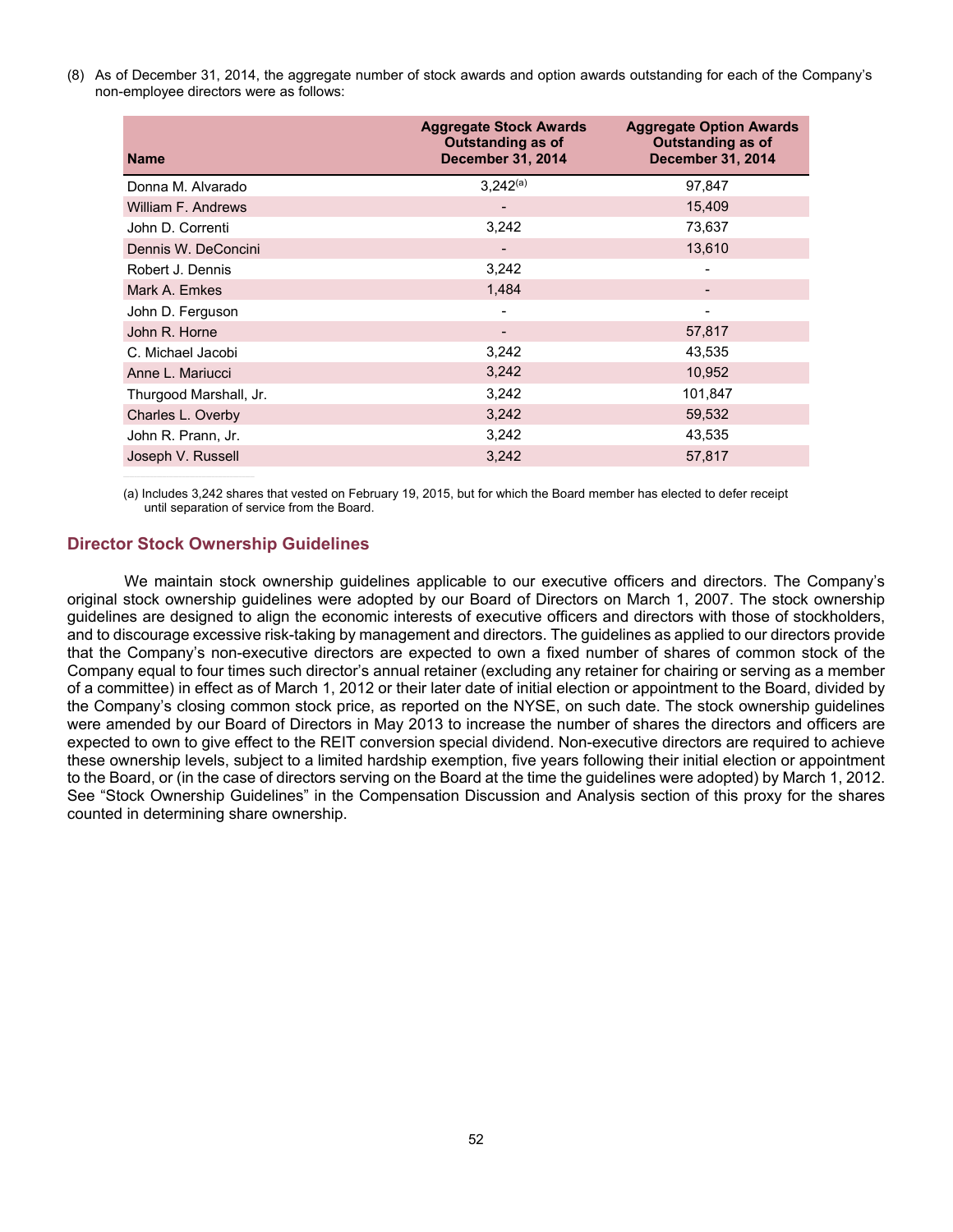Our guidelines and the compliance status of the Company's directors as of the last quarterly review date of February 19, 2015 are shown in the table below.

| <b>Name</b>            | <b>Shares Needed to</b><br><b>Comply with Guidelines</b> | <b>Number of Shares</b><br><b>Held</b> | <b>Compliance Date</b> |
|------------------------|----------------------------------------------------------|----------------------------------------|------------------------|
| Donna M. Alvarado      | 9,105                                                    | 20,480                                 | 3/1/2012               |
| John D. Correnti       | 9,105                                                    | 17,227                                 | 3/1/2012               |
| Robert J. Dennis       | 7,112                                                    | 7,854                                  | 2/21/2018              |
| Mark A. Emkes          | 6,050                                                    |                                        | 8/14/2019              |
| John D. Ferguson       | $95,597^{(1)}$                                           | 181,410                                | 3/1/2012               |
| C. Michael Jacobi      | 9,105                                                    | 68,337                                 | 3/1/2012               |
| Anne L. Mariucci       | 11,909                                                   | 17,505                                 | 12/8/2016              |
| Thurgood Marshall, Jr. | 9,105                                                    | 26,033                                 | 3/1/2012               |
| Charles L. Overby      | 9,105                                                    | 20.429                                 | 3/1/2012               |
| John R. Prann, Jr.     | 9,105                                                    | 29,824                                 | 3/1/2012               |
| Joseph V. Russell      | 9,105                                                    | 198.455                                | 3/1/2012               |

(1) Calculated using executive officer formula due to status as a salaried employee.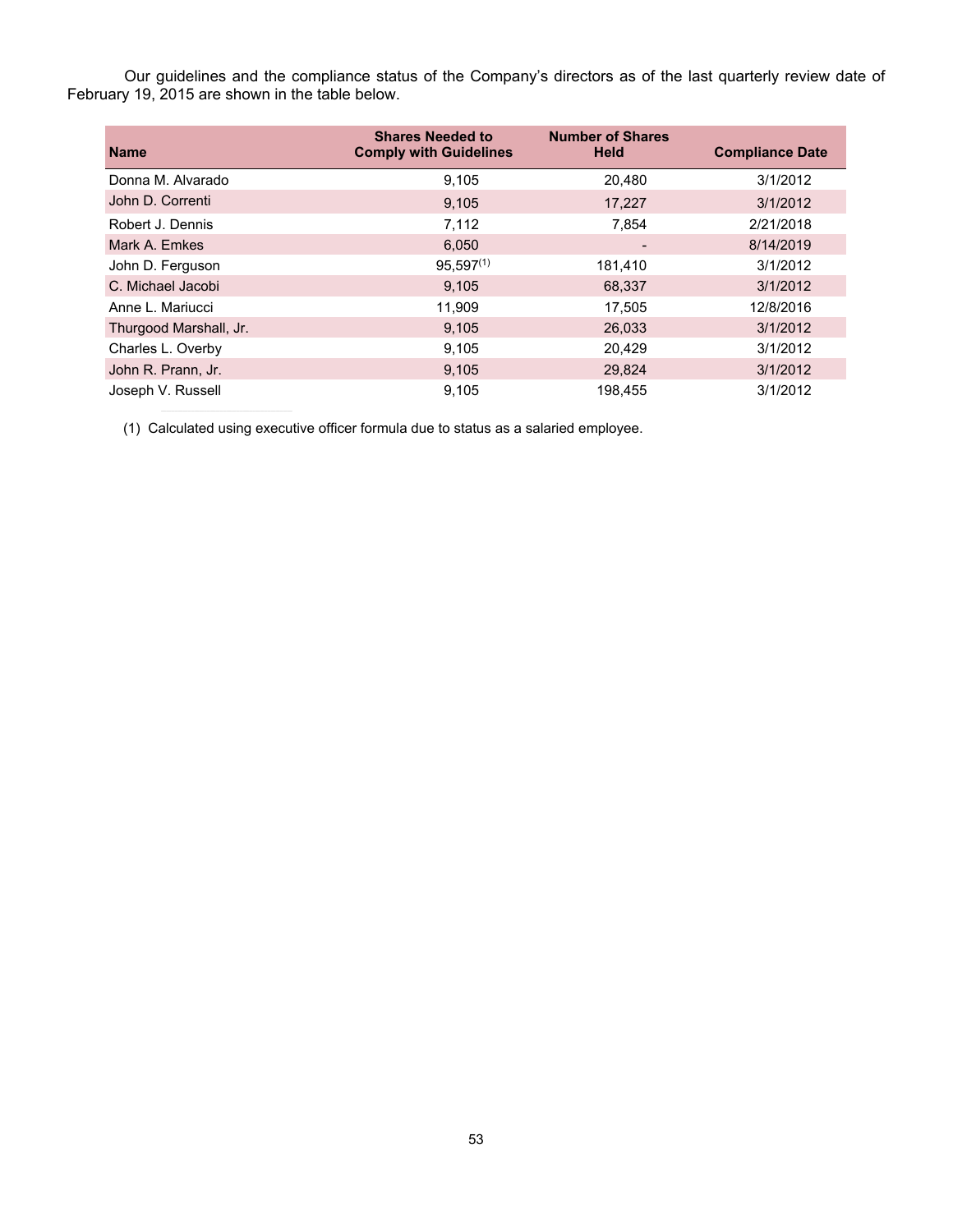# **SECURITY OWNERSHIP OF CERTAIN BENEFICIAL OWNERS AND MANAGEMENT**

# **Ownership of Common Stock – Directors and Executive Officers**

The following table contains information regarding the beneficial ownership of our common stock as of March 16, 2015 by (i) each current director and nominee, (ii) our named executive officers, and (iii) all of our current directors and executive officers as a group.

| <b>Name of Beneficial Owner</b>              | <b>Number of</b><br><b>Shares</b><br><b>Beneficially</b><br>Owned <sup>(1)</sup> | <b>Shares</b><br><b>Acquirable</b><br><b>Within</b><br>60 Days (2) | <b>Total</b><br><b>Beneficial</b><br>Ownership | <b>Percent of</b><br><b>Common Stock</b><br><b>Beneficially</b><br>Owned <sup>(3)</sup> |
|----------------------------------------------|----------------------------------------------------------------------------------|--------------------------------------------------------------------|------------------------------------------------|-----------------------------------------------------------------------------------------|
|                                              |                                                                                  |                                                                    |                                                |                                                                                         |
|                                              | 181,410                                                                          |                                                                    | 181,410                                        | $\star$                                                                                 |
|                                              | 181,833                                                                          | 474,367                                                            | 656,200                                        | $\star$                                                                                 |
|                                              | 33,762                                                                           | 87,742                                                             | 121,504                                        | $\star$                                                                                 |
|                                              | 23,078                                                                           | 73,637                                                             | 96,715                                         | *                                                                                       |
|                                              | 13,705                                                                           |                                                                    | 13,705                                         | $\star$                                                                                 |
|                                              | 4,093                                                                            |                                                                    | 4,093                                          | $^\star$                                                                                |
| David M. Garfinkle                           | 51,906                                                                           | 116,354                                                            | 168,260                                        | $\star$                                                                                 |
|                                              | 74,188                                                                           | 43,535                                                             | 117,723                                        | *                                                                                       |
|                                              | 31,884                                                                           | 101,847                                                            | 133,731                                        | $\star$                                                                                 |
|                                              | 23.356                                                                           | 10.952                                                             | 34,308                                         | *                                                                                       |
|                                              | 26,280                                                                           | 59,532                                                             | 85,812                                         | $\star$                                                                                 |
|                                              | 35,675                                                                           | 43,535                                                             | 79,210                                         | $\star$                                                                                 |
|                                              | 204,306                                                                          | 57,817                                                             | 262,123                                        | $\star$                                                                                 |
|                                              | 109.288                                                                          | 11.175                                                             | 120.463                                        | *                                                                                       |
|                                              | 69,735                                                                           | 18,407                                                             | 88,142                                         | $\star$                                                                                 |
|                                              | 52,529                                                                           | 67,053                                                             | 119,582                                        | *                                                                                       |
|                                              | 16,882                                                                           | 22,351                                                             | 39,233                                         | $\star$                                                                                 |
| All current directors and executive officers |                                                                                  |                                                                    |                                                |                                                                                         |
|                                              | 1,155,192                                                                        | 1.209.765                                                          | 2.364.957                                      | 2.0%                                                                                    |

Represents beneficial ownership of less than 1% of the outstanding shares of our common stock.

(1) Except as set forth below, each person in the table has sole voting and investment power over the shares listed.

(2) Reflects the number of shares that could be purchased upon exercise of stock options that are exercisable with 60 days of March 16, 2015. None of our outstanding RSUs will vest within 60 days of March 16, 2015.

- (3) The percentages in this column are based on 116,927,005 shares outstanding as of March 16, 2015. In addition, pursuant to SEC rules, shares of the Company's common stock that an individual owner has a right to acquire within 60 days pursuant to the exercise of stock options are deemed to be outstanding for the purpose of computing the ownership of that owner and for the purpose of computing the ownership of all directors and executive officers as a group, but are not deemed outstanding for the purpose of computing the ownership of any other owner.
- (4) Includes (i) 4,167 shares held in our 401(k) Plan; (ii) 80,573 shares held by Calco Investments, LLC; (iii) 80,573 held by Ferguson Financial, LLC; and (iv) 1,182 shares held by the Ferguson Family Trust. Mr. Ferguson shares investment and voting control with his wife on the shares held in the Ferguson Family Trust.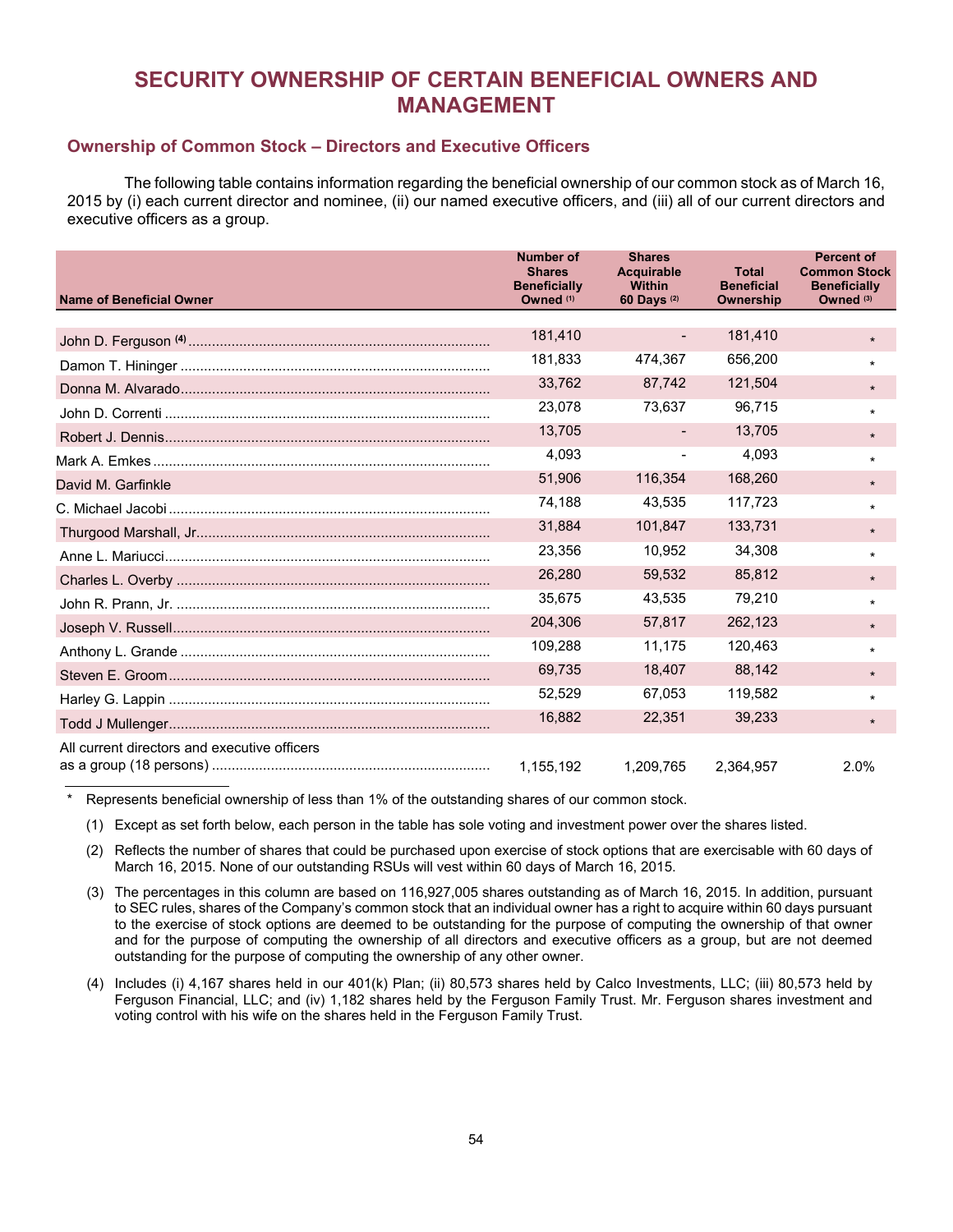## **Ownership of Common Stock – Principal Stockholders**

The following table sets forth certain information with respect to the beneficial ownership of our voting securities as of March 16, 2015 by each person who is known by CCA to own beneficially more than 5% of any class of outstanding voting securities of CCA:

| Name of Beneficial Owner                                                                | <b>Number of</b><br><b>Shares</b><br><b>Beneficially</b><br>Owned | <b>Percent of</b><br><b>Common Stock</b><br><b>Beneficially</b><br>Owned <sup>(1)</sup> |
|-----------------------------------------------------------------------------------------|-------------------------------------------------------------------|-----------------------------------------------------------------------------------------|
| The Vanguard Group, Inc. (2)<br>100 Vanguard Blvd.                                      | 16,261,449                                                        | 13.9%                                                                                   |
| <b>Vanguard Specialized Funds</b><br>Vanguard REIT Index Fund (3)<br>100 Vanguard Blvd. | 8,642,594                                                         | $7.4\%$                                                                                 |
| BlackRock, Inc. <sup>(4)</sup><br>55 East 52nd Street<br>New York, NY 10022.            | 8.363.767                                                         | 7.2%                                                                                    |
| Epoch Investment Partners, Inc. <sup>(5)</sup><br>399 Park Avenue                       | 6,819,248                                                         | 5.8%                                                                                    |
| FMR LLC $(6)$<br>245 Summer Street                                                      | 5,963,747                                                         | 5.1%                                                                                    |
| The London Company <sup>(7)</sup><br>1801 Bayberry Court, Suite 301                     | 5,895,989                                                         | 5.0%                                                                                    |

(1) The percentages in this column are based on 116,927,005 shares outstanding as of March 16, 2015.

(2) Based on the Schedule 13G/A filed with the SEC on February 11, 2015, filed by The Vanguard Group, which reported sole voting power over 77,316, shared voting power over 70,465 shares, and sole dispositive power over 16,110,840 shares and shared dispositive power over 150,609 shares.

(3) Based on the Schedule 13G filed with the SEC on February 6, 2015 filed by Vanguard Specialized Funds - Vanguard REIT Index Fund, which reported sole voting power over all of the shares and dispositive power over none of the shares.

(4) Based on the Schedule 13G/A filed with the SEC on January 26, 2015 by Blackrock, Inc., which reported sole voting power over 8,005,836 shares and sole dispositive power over all of the shares.

(5) Based on the Schedule 13G filed with the SEC on February 12, 2015 by TD Asset Management, Inc., which reported sole voting and dispositive power over 218,166 shares, and Epoch Investment Partners, Inc., which reported sole voting and dispositive power over 6,601,082 shares.

(6) Based on the Schedule 13G filed with the SEC on February 13, 2015 by FMR LLC, which reported sole voting power over 2,947,947 shares and sole dispositive power over 5,963,747.

(7) Based on the Schedule 13G/A filed with the SEC on February 13, 2015 by The London Company, which reported sole voting and dispositive power over 5,287,550 shares and shared dispositive power over 608,439 shares.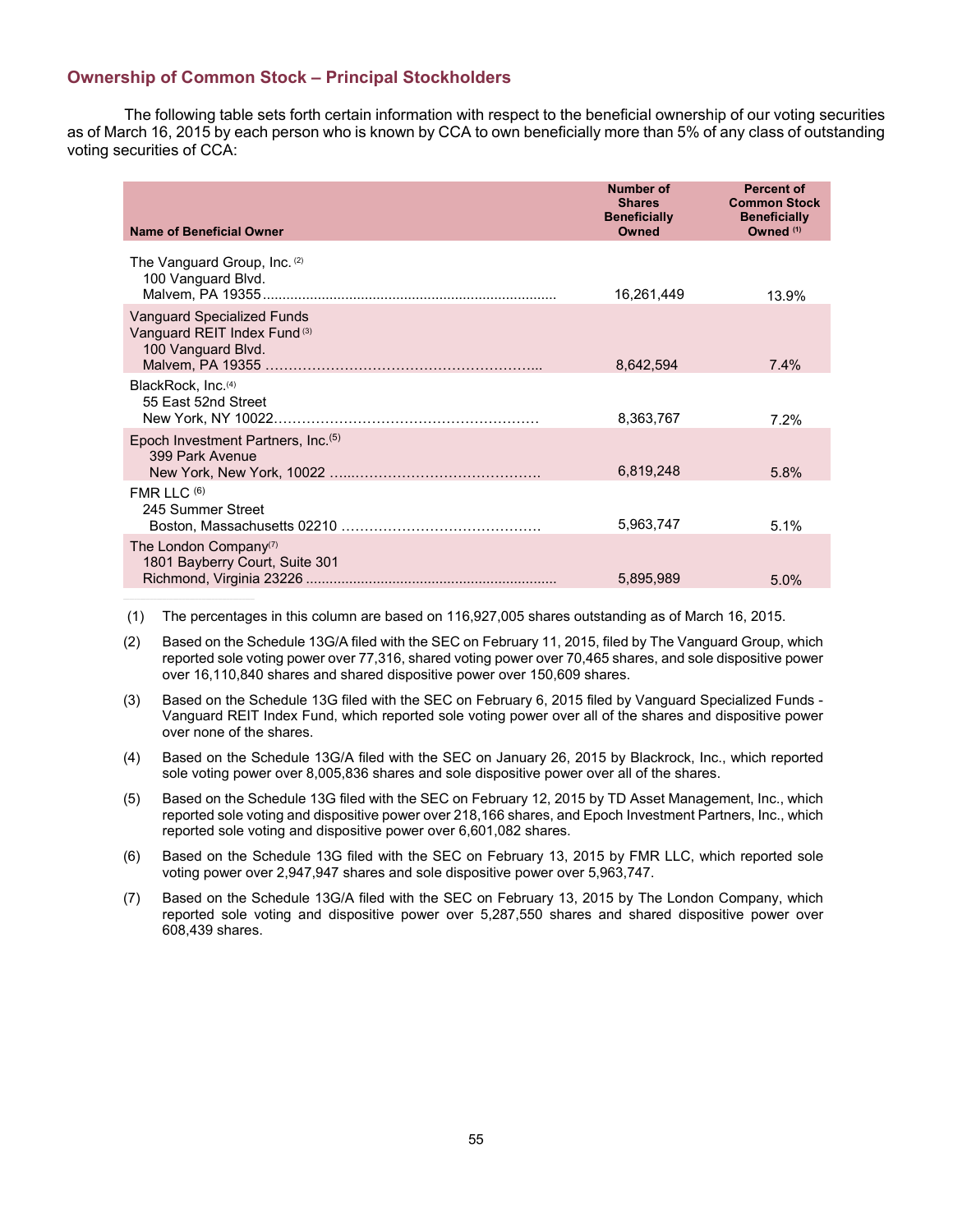# **Section 16(a) Beneficial Ownership Reporting Compliance**

Section 16(a) of the Securities Exchange Act of 1934 requires our executive officers and directors to file reports of ownership and changes in ownership with the SEC and the NYSE. Based on our records and other information, all Section 16(a) filing requirements were satisfied by our executive officers and directors in 2014, except for the following:

- A Form 4 for Mr. Garfinkle was filed late on March 6, 2014 to report (i) the disposition of Company stock for tax obligations related to previously reported vesting of restricted stock units that occurred on February 23, 2014 and (ii) the vesting of performance-based restricted stock units and related disposition of Company stock for tax obligations that occurred on February 27, 2014.
- Forms 4 for Messrs. Hininger, Garfinkle, Grande, Groom and Lappin and Ms. Mayberry were filed late on March 25, 2014 to report the vesting of performance-based restricted stock units and related disposition of Company stock for tax obligations that occurred on March 16, 2014.
- A Form 4 for Mr. Overby was filed late on December 1, 2014 to report a sale of Company stock that occurred on November 24, 2014.
- A Form 5 for Mr. Overby was filed on February 17, 2015 to report the exercise of stock options and related disposition of Company stock for tax obligations that occurred on November 17, 2014.